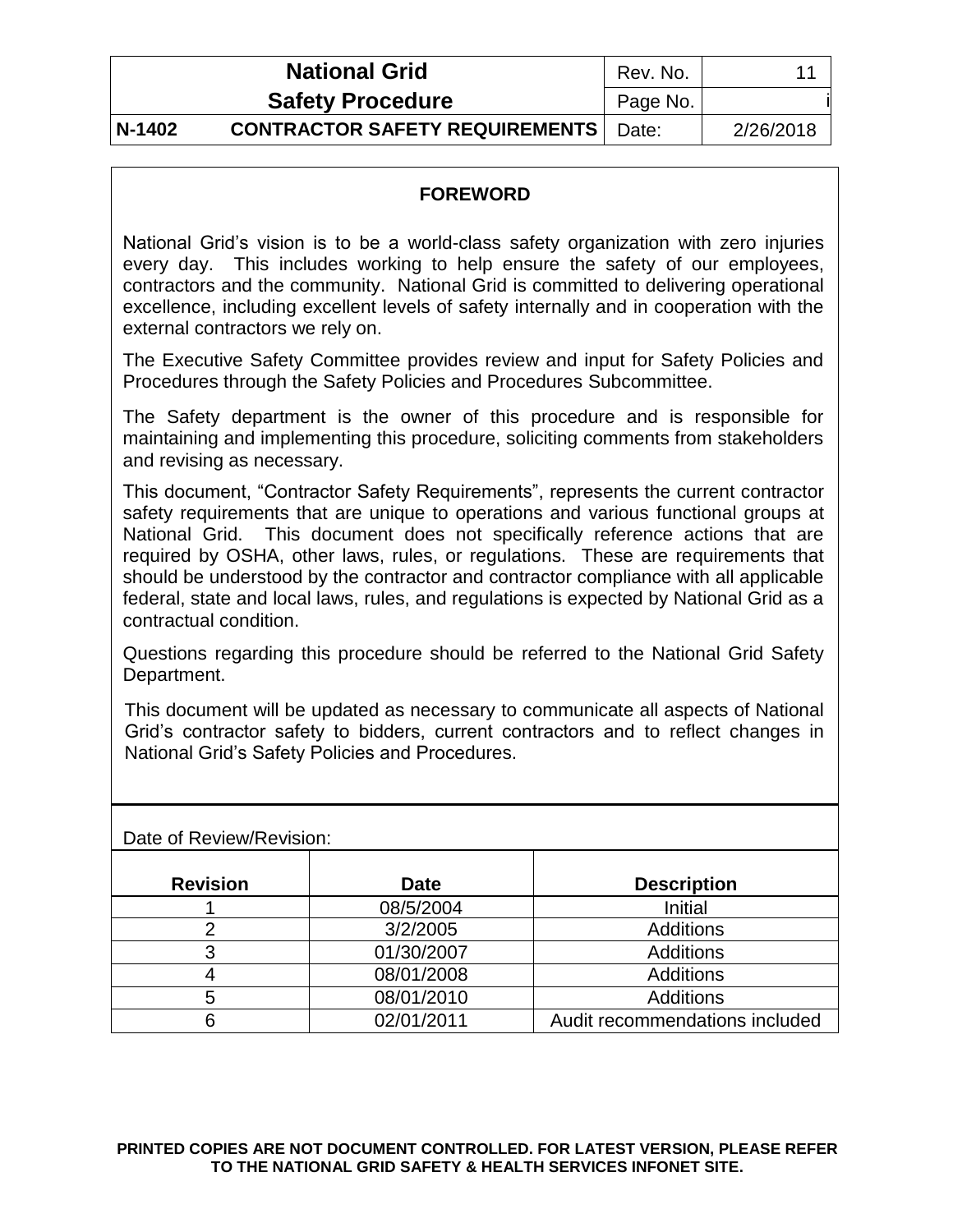|        | <b>National Grid</b>                  | Rev. No. | 11        |
|--------|---------------------------------------|----------|-----------|
|        | <b>Safety Procedure</b>               | Page No. |           |
| N-1402 | <b>CONTRACTOR SAFETY REQUIREMENTS</b> | Date:    | 2/26/2018 |

| Date of Review/Revision Continued: |             |                                                                                                            |  |  |
|------------------------------------|-------------|------------------------------------------------------------------------------------------------------------|--|--|
| <b>Revision</b>                    | <b>Date</b> | <b>Description</b>                                                                                         |  |  |
| $\overline{7}$                     | 09/11/2013  | Additions included OH; technical<br>changes; Compliance Monitoring;<br>Ethics; Job Briefs                  |  |  |
| 8                                  | 11/02/2015  | Additions include Audit & IA<br>recommendations; ISN alignment;<br>technical changes, 1910. 269<br>updates |  |  |
| 9                                  | 8/17/2016   | Format update and technical<br>changes                                                                     |  |  |
| 10                                 | 3/29/2017   | Additions to sections 2.2.6 and 6.5                                                                        |  |  |
| 11                                 | 2/26/2018   | Process Safety, PM&CC Electric<br>and PM&CC Vegetation Additions                                           |  |  |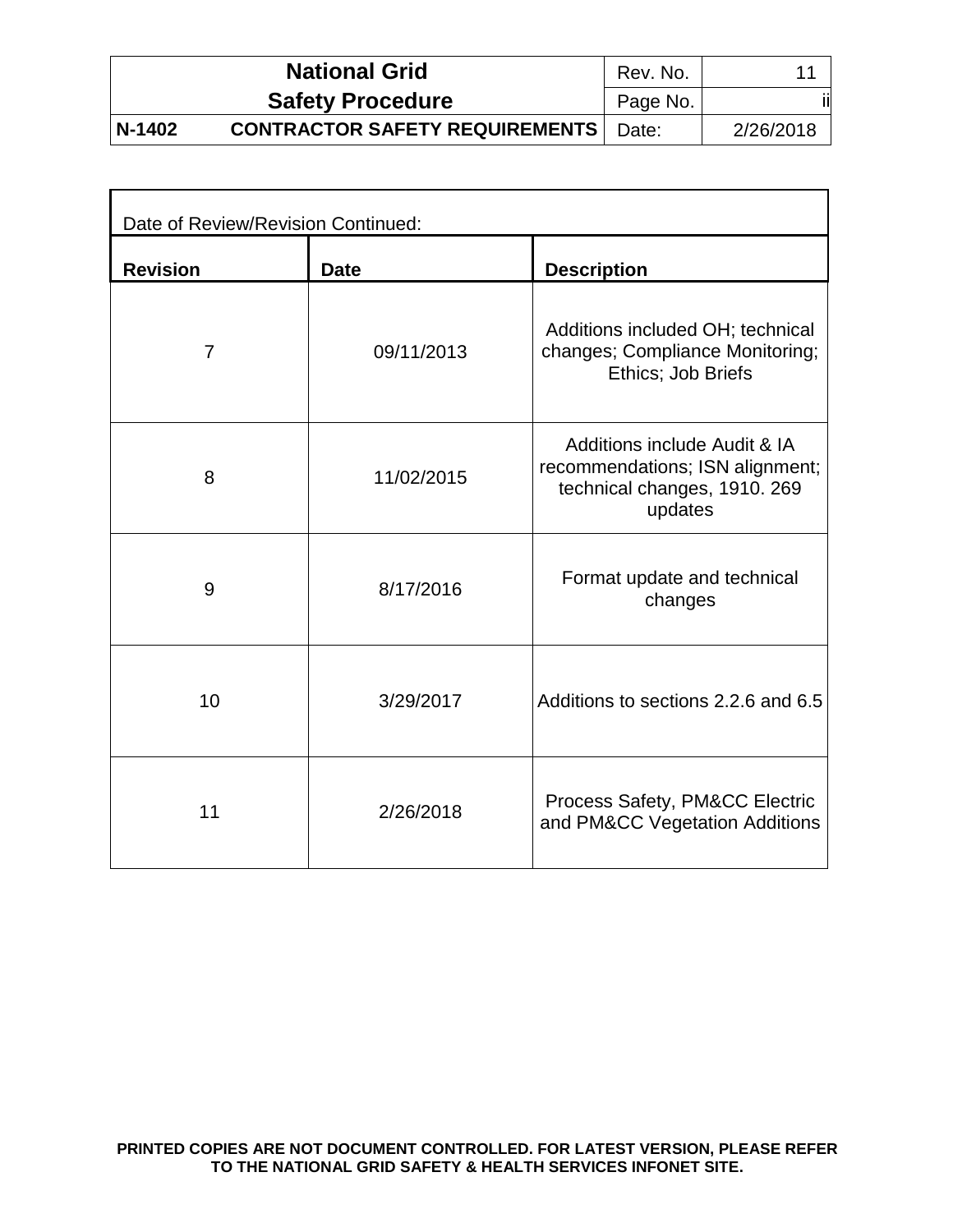|        | <b>National Grid</b>                  | Rev. No. |           |
|--------|---------------------------------------|----------|-----------|
|        | <b>Safety Procedure</b>               | Page No. | iii       |
| N-1402 | <b>CONTRACTOR SAFETY REQUIREMENTS</b> | Date:    | 2/26/2018 |

| 1.0 CONTRACTOR SAFETY AT NATIONAL GRID1                          |
|------------------------------------------------------------------|
|                                                                  |
|                                                                  |
|                                                                  |
|                                                                  |
|                                                                  |
|                                                                  |
| 3.0 ADMINISTRATIVE SAFETY REQUIREMENTS 13                        |
|                                                                  |
|                                                                  |
|                                                                  |
|                                                                  |
|                                                                  |
|                                                                  |
| 4.1 Personal Protective Equipment (PPE) Requirements - General22 |
|                                                                  |
|                                                                  |
|                                                                  |
|                                                                  |
|                                                                  |
|                                                                  |
|                                                                  |
|                                                                  |
|                                                                  |
| 4.11 Lift Plans for Work Near Energized Electrical Equipment31   |
|                                                                  |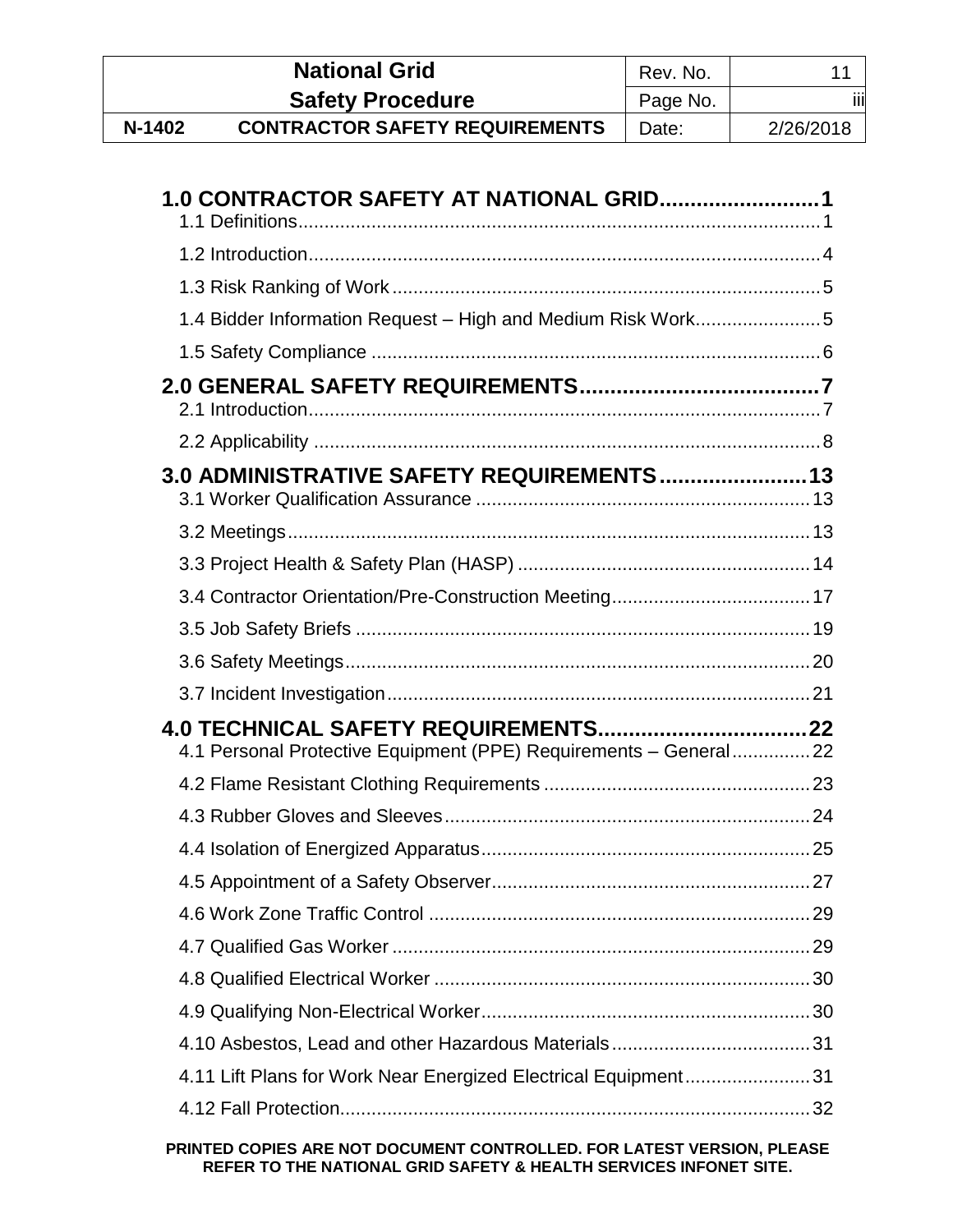|        | <b>National Grid</b>                                               | Rev. No. | 11        |
|--------|--------------------------------------------------------------------|----------|-----------|
|        | <b>Safety Procedure</b>                                            | Page No. | iv        |
| N-1402 | <b>CONTRACTOR SAFETY REQUIREMENTS</b>                              | Date:    | 2/26/2018 |
|        |                                                                    |          |           |
|        |                                                                    |          |           |
|        | 5.2 Enclosed Space Assessment, Ventilation, Entry and Rescue 33    |          |           |
|        |                                                                    |          |           |
|        |                                                                    |          |           |
|        |                                                                    |          |           |
|        |                                                                    |          |           |
|        |                                                                    |          |           |
|        |                                                                    |          |           |
|        |                                                                    |          |           |
|        | 7.2 Notification of Control Authority When Entering a Substation38 |          |           |
|        |                                                                    |          |           |
|        |                                                                    |          |           |
|        |                                                                    |          |           |
|        | 9.0 FORESTRY AND VEGETATION MANAGEMENT 40                          |          |           |
|        |                                                                    |          |           |
|        |                                                                    |          |           |
|        | 10.0 LNG PRODUCTION, TRANSPORT AND HANDLING  42                    |          |           |
|        |                                                                    |          |           |
|        |                                                                    |          |           |
|        |                                                                    |          |           |
|        |                                                                    |          |           |
|        |                                                                    |          |           |
|        |                                                                    |          |           |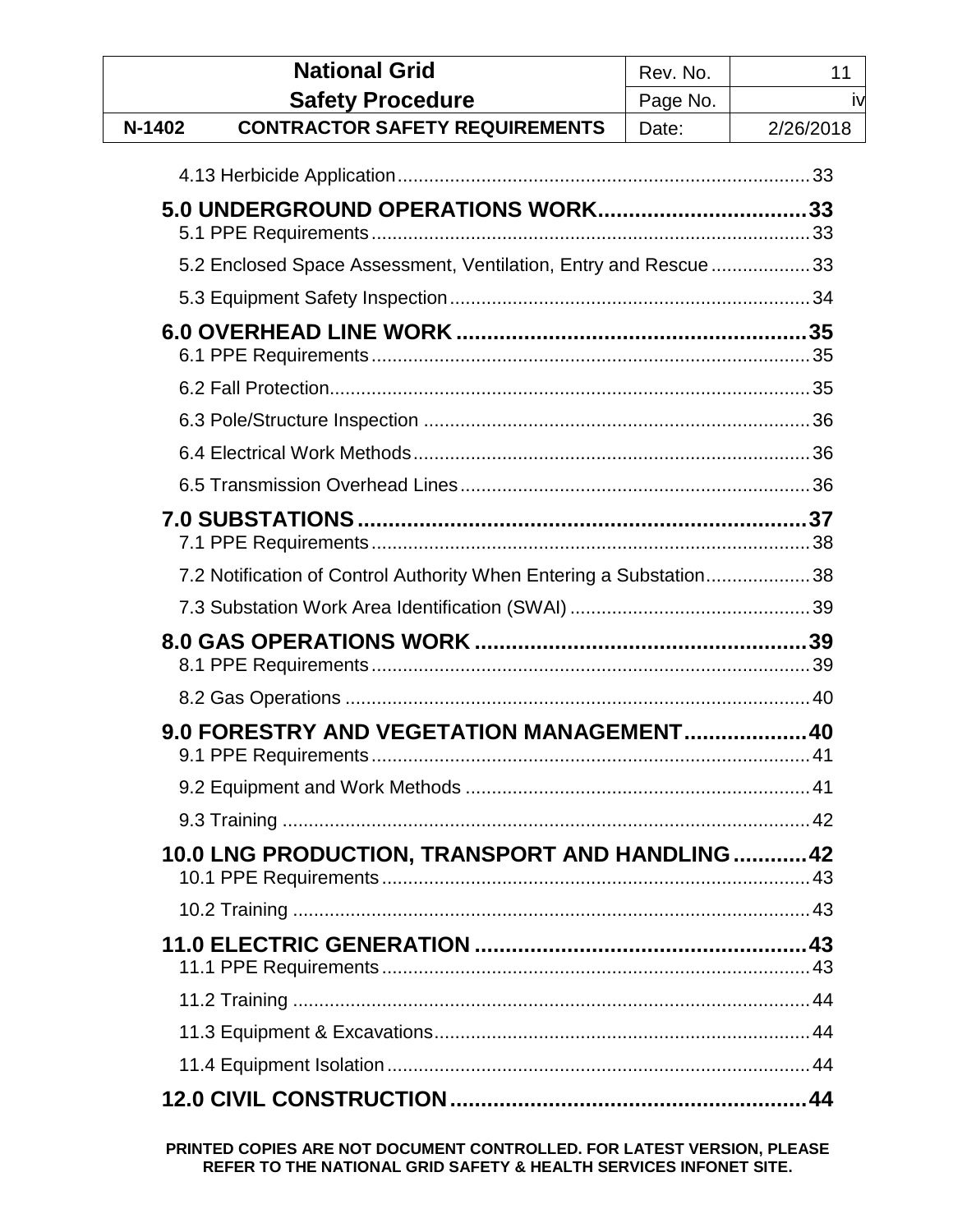|          | <b>National Grid</b>                  | Rev. No. |           |
|----------|---------------------------------------|----------|-----------|
|          | <b>Safety Procedure</b>               | Page No. |           |
| $N-1402$ | <b>CONTRACTOR SAFETY REQUIREMENTS</b> | Date:    | 2/26/2018 |

| <b>APPENDIX A: NATIONAL GRID CONTRACTOR RISK MATRIX 49</b> |  |
|------------------------------------------------------------|--|
|                                                            |  |
|                                                            |  |
|                                                            |  |
|                                                            |  |
|                                                            |  |
|                                                            |  |
|                                                            |  |
|                                                            |  |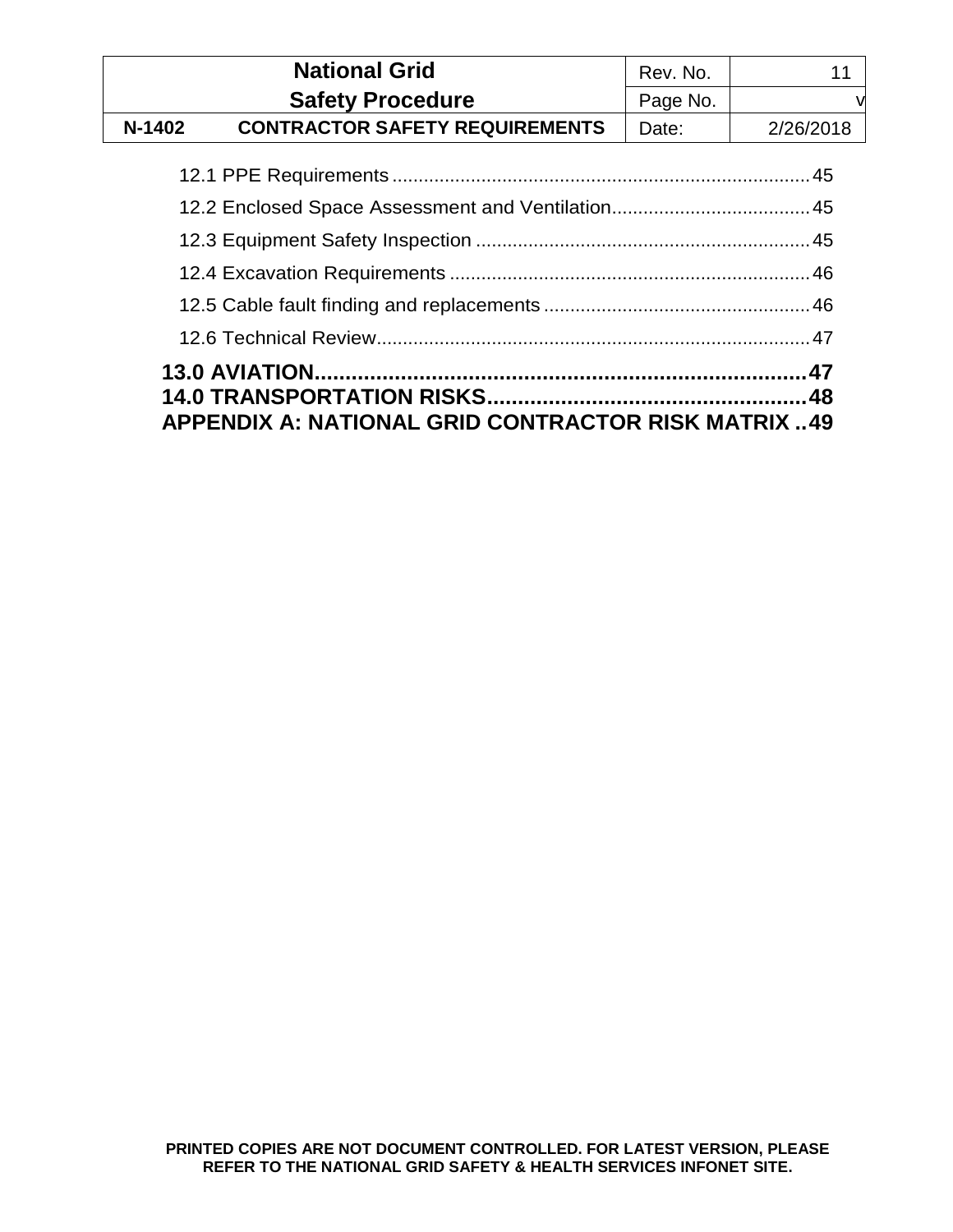|        | <b>National Grid</b>                  | Rev. No. |           |
|--------|---------------------------------------|----------|-----------|
|        | <b>Safety Procedure</b>               | Page No. |           |
| N-1402 | <b>CONTRACTOR SAFETY REQUIREMENTS</b> | Date:    | 2/26/2018 |

# <span id="page-5-0"></span>**1.0 CONTRACTOR SAFETY AT NATIONAL GRID**

### <span id="page-5-1"></span>**1.1 Definitions**

### *Adverse Public Impact*

Incident that disrupts service to the public or results in adverse public reaction.

### *Bulk Commodity Transportation*

Activities involved in the movement of bulk commodities via truck, rail, plane or water vessel onsite and offsite on behalf of National Grid that if released could have safety and / or environmental consequences. Examples include but are not limited to: gasoline, oil, boiler chemicals, LNG, Nitrogen.

### *Compliance Assessments (CAs)*

An act of observing and engaging in discussion with employees at a job site or work area locations. Compliance Assessments are documented using the Compliance Assessment checklist for each segment of operation and are not considered anonymous. Compliance Assessments are utilized to comply with internal policy and external regulatory requirements.

### *Contracted Services*

Contracted Services refers to any activity that is conducted by an organization or individual under the terms of a purchase order. Contracted services may include all types of construction and maintenance services, tree trimming, building maintenance and demolition, electrical structure dismantling, site restoration, engineering design, recycling and waste disposal, drilling, rigging, electrical, and utility pole/structure maintenance.

### *Contractor*

An independent person or company that undertakes a contract to provide materials or labor to perform a service or do a job and are responsible for the safety of his/her employees and subcontractors.

### *Contractor Orientation*

Contractor orientation is intended to serve as a resource in order to provide the contractor with the tools necessary to educate their employees and subcontractors. The session is not intended to train the contractor management, their employees or subcontractors. The extent and content of the orientation session shall be commensurate with the scope and type of the contractor's activities.

### *Hazardous Conditions*

A condition that can and is rectified immediately by the person who identified the hazard.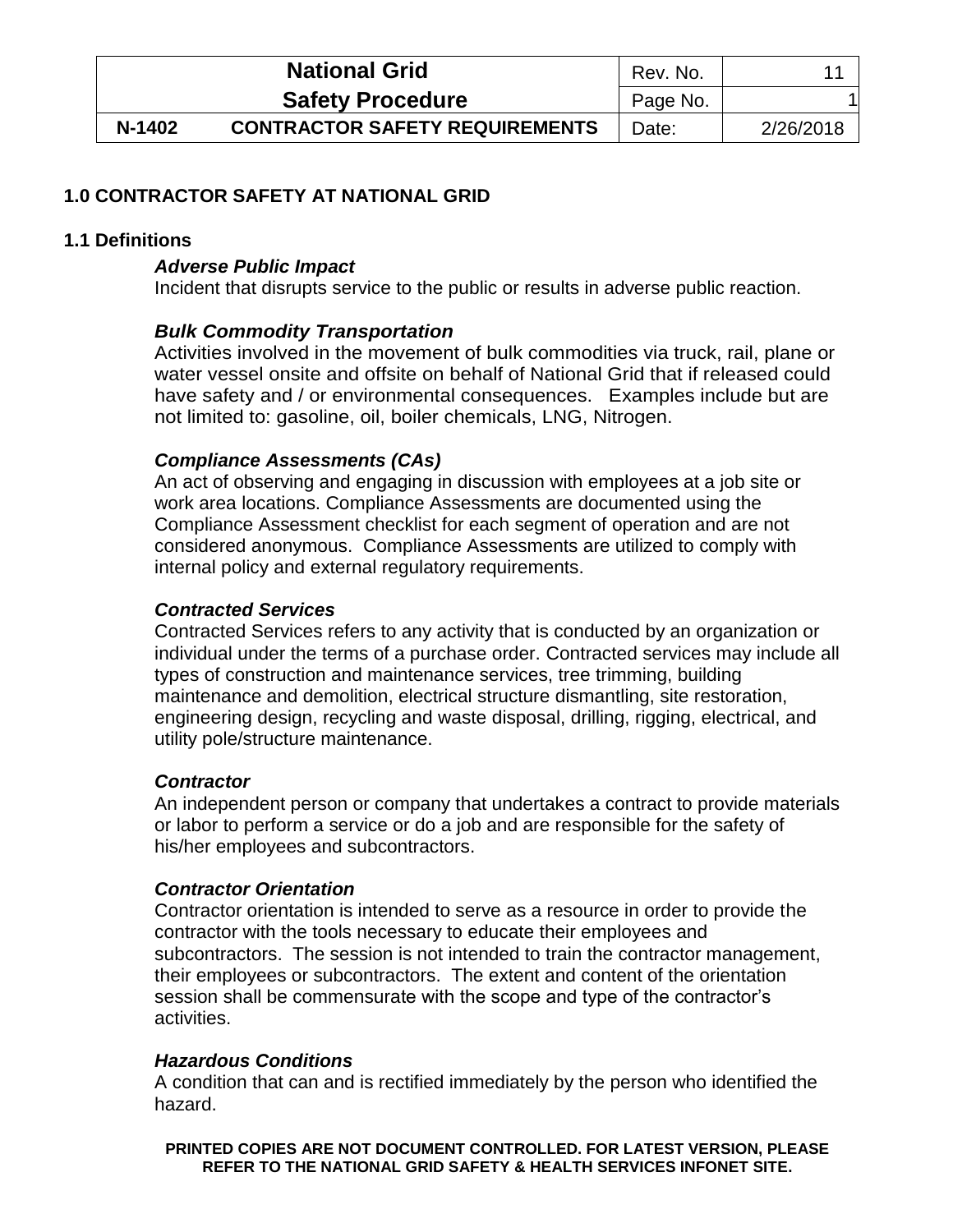|        | <b>National Grid</b>                  | Rev. No. |           |
|--------|---------------------------------------|----------|-----------|
|        | <b>Safety Procedure</b>               | Page No. |           |
| N-1402 | <b>CONTRACTOR SAFETY REQUIREMENTS</b> | Date:    | 2/26/2018 |

# *Incident*

An unplanned event that has a human component and results in or could potentially result in harm to people, damage to property and/or adverse public impact.

## *Incident Management System (IMS)*

National Grid's online incident management tool that allows the company to report safety, environmental and asset-related incidents, perform incident analysis, generate safety reports and monitor the organization's safety performance.

# *ISNetworld, Inc. (ISN or ISN System)*

Third party contractor that is a global resource for connecting Hiring Clients with safe and reliable contractors and is a contractor information management system currently contracted with National Grid.

### *Job Brief*

A planned interactive discussion with all contractor employees, sub-contractors and team members working on a job that occurs just prior to a job, task, project, prior to a change in planned work or when a new person arrives on site.

## *Major Hazard Asset (MHA)*

A class of assets at National Grid, including Compressed Natural Gas (CNG), Gas Transmission (≥ 125 psig), Power Generation sites, Liquefied Natural Gas (LNG) plants, and LNG Trucking, in which any condition, or set of conditions, presents potential for a major accident to occur. Also referred to as process safety assets.

### *Major Accident*

An event involving the release of potentially dangerous materials, the sudden and uncontrolled release of large amounts of energy (such as fires and explosions), or both. These can have catastrophic effects and can result in multiple injuries and fatalities, as well as substantial reputational, economic, property, and environmental damage

# *Operator Qualification (OQ)*

As defined in the Code of Federal Regulations, Transportation, 49 Subpart 192.801 through 192.809 and/or DOT pipeline qualified for gas contractors doing work at National Grid. Additional state requirements pursuant to the state the contractor is working may be required.

### *Process Safety Management*

Method of focusing and mitigating concerns of major hazards impacting safety, environmental damage and business losses. It is an organized effort to identify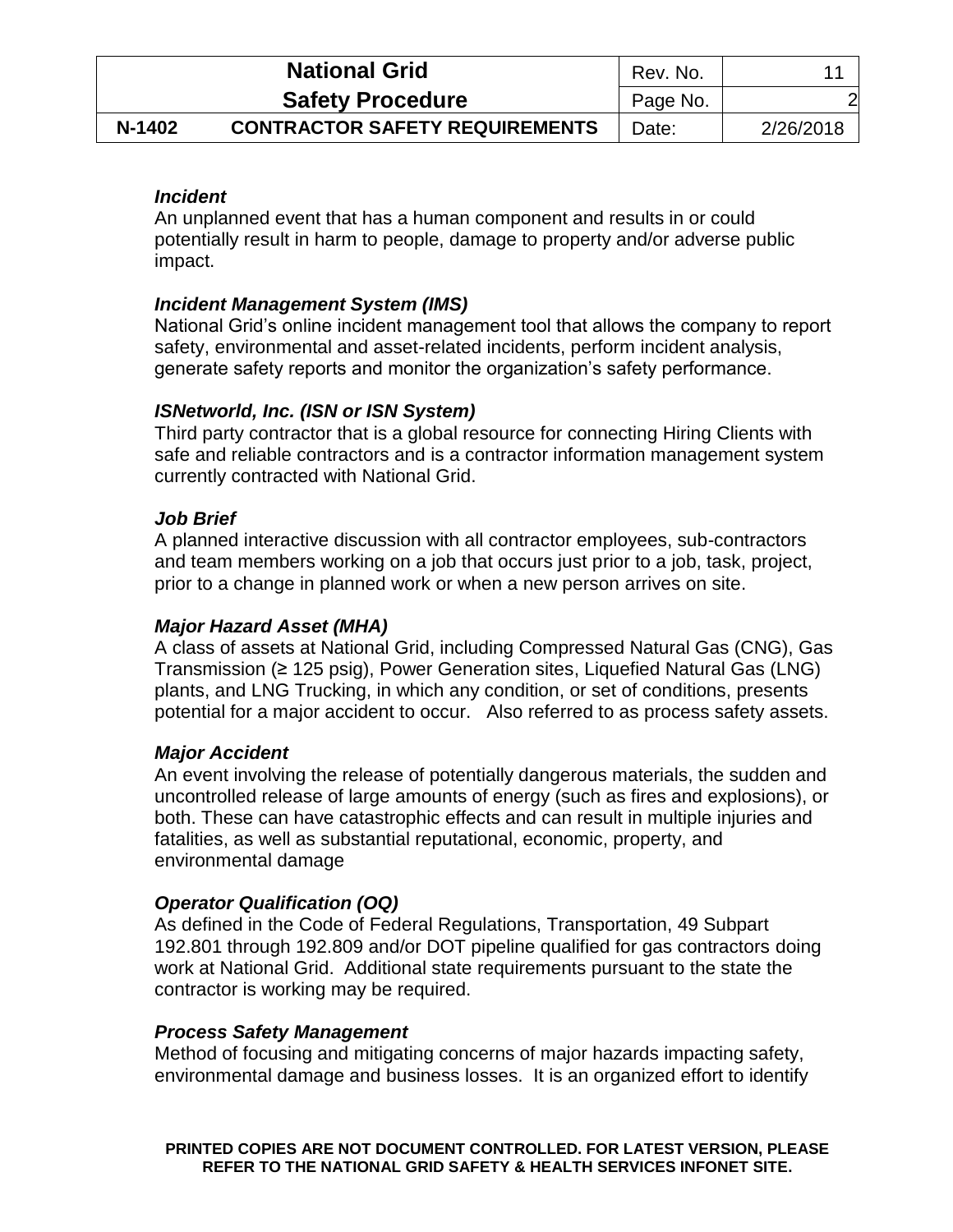|        | <b>National Grid</b>                  | Rev. No. |           |
|--------|---------------------------------------|----------|-----------|
|        | <b>Safety Procedure</b>               | Page No. | 3         |
| N-1402 | <b>CONTRACTOR SAFETY REQUIREMENTS</b> | Date:    | 2/26/2018 |

and analyze the significance of hazardous situations associated with a process or activity to aid management in making critical safety decisions

# *Project Representative*

National Grid Owner's Representative or designee who is assigned to certain contracted projects and communicates regularly with the contractor during the course of the contracted service. This person also ensures the work is being performed in accordance with the contract, including the safety requirements.

# *Purchase Order (P.O.)*

An agreement/contract between National Grid and a contractor to provide services and/or materials. The P.O. is set up by Procurement. The term "Contract" and "P.O." are similar and may be used interchangeably. A "Blanket P.O." is set up for contractors whose work is on-going. A "one-time P.O." is set up for project work.

### *Qualified Electrical Worker*

Those who are knowledgeable in the construction and operation of the electric power generation, transmission and/or distribution equipment involved, along with the associated hazards.

### *Qualified Gas Worker*

Any contractor who performs covered tasks in accordance with National Grid's Operator Qualification Program and the Northeast Gas Association are required to be knowledgeable and meet all regulatory standards.

### *Risk Assessment*

A risk assessment is the process of identifying hazards and calculating or ranking the associated risks according to: the likelihood of occurrence, the severity of the harm from the hazard, and the amount of time of exposure to the hazard.

# *Safe/Unsafe Act (SUSA)*

The act of observing and engaging in discussion with employees at a job site or work area location. SUSA Visits focus on observation of behaviors and result in obtaining a commitment to working safely. SUSA Visits are conducted by members of management and safety personnel on a routine basis and are a vital part of managing the company and developing a safety culture. SUSA Visits are not announced and they are anonymous. For trending purposes, SUSA Visits will be documented by the observer after the discussion is complete and the observer has left the job site. SUSA Visits should focus on prevention of soft tissue injury as well as other at-risk behaviors.

### *Safety Observer*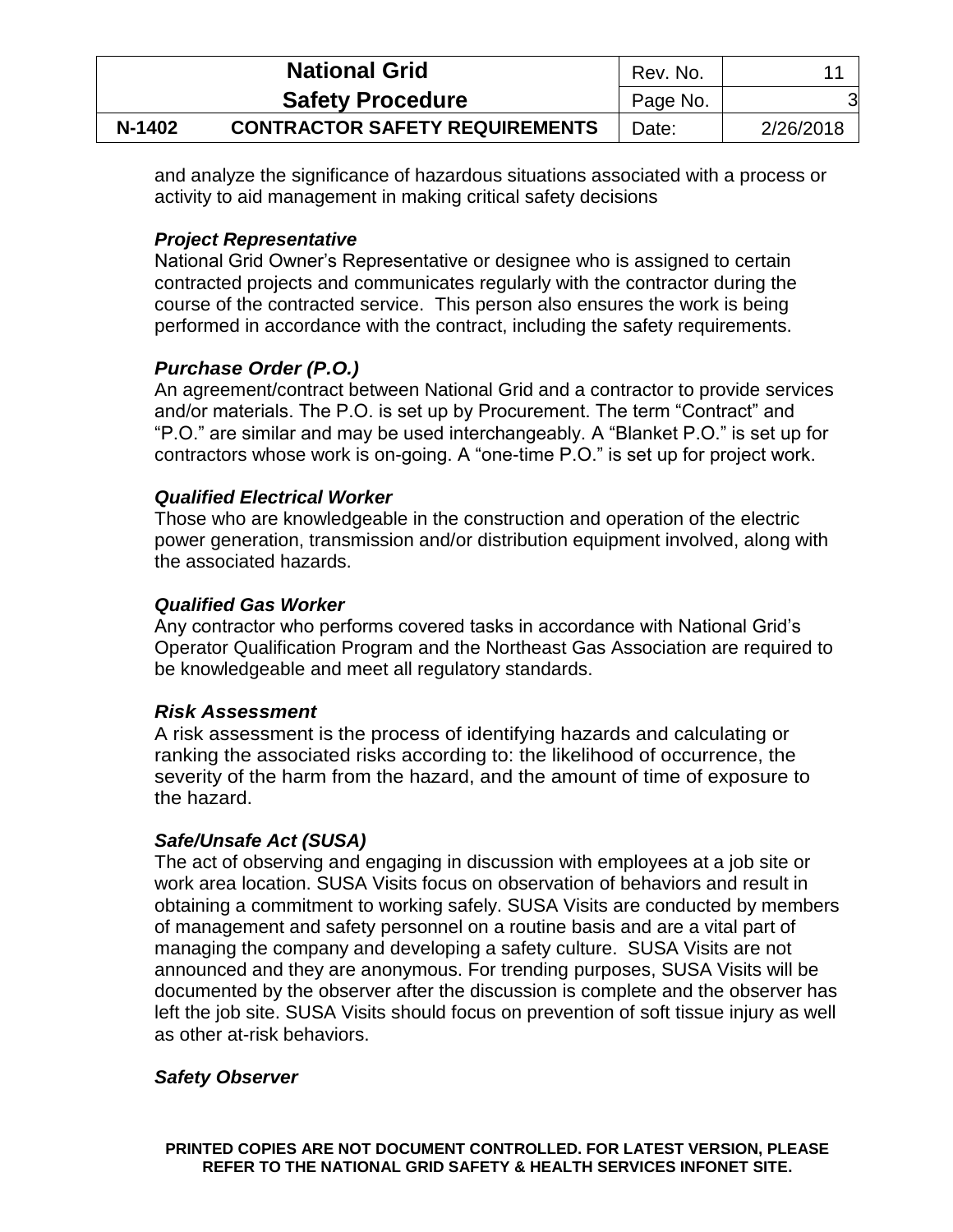|        | <b>National Grid</b>                  |          |           |
|--------|---------------------------------------|----------|-----------|
|        | <b>Safety Procedure</b>               | Page No. | 4         |
| N-1402 | <b>CONTRACTOR SAFETY REQUIREMENTS</b> | Date:    | 2/26/2018 |

A person who is responsible for alerting the work team to any potential unsafe conditions or lack of compliance with approved work practices, procedures or guidelines.

## *Transportation Advisor*

Third party agency specializing in federal and company mandated drug and alcohol testing programs.

# <span id="page-8-0"></span>**1.2 Introduction**

Safety performance is a prime consideration in the selection of contractors. National Grid will stipulate safety performance requirements and responsibilities in our contracts, purchase orders (POs) and will hold the contractor accountable for meeting the contractual requirements.

National Grid's goal is to establish a long-term working relationship with contractors who share the same safety values and demonstrate those values through their work performance.

Contractor safety at National Grid involves three broad areas:

# **1. The Contractor Procurement (Selection) Process**

Contractor safety begins with the selection of contractors who have demonstrated a strong safety record. National Grid will complete a review during the procurement process that involves determining a contractors' risk and the scope(s) of work involved. National Grid currently uses ISNetworld, Inc. as a third  $(3<sup>rd</sup>)$  party assessment process for assisting with contractor procurement. The 3<sup>rd</sup> party entity will vet and continually monitor individual contractors' compliance with applicable safety and/or risk and insurance program requirements.

# **2. Safety Communication**

Safety communication covers all the avenues and forums in which National Grid and the contractor communicates safety. Communication begins early in the bidding phase and is on-going as an integral part of the contractor-customer relationship. The goal is to ensure clarity, transparency and to limit misunderstandings.

### **3. Safety Compliance**

Safety compliance is the process of ensuring that the necessary technical provisions of the contract are being followed. National Grid will assign a project representative or other designee to provide guidance and oversight. The Contractor is responsible for their employees and subcontractors and shall be held accountable for ensuring compliance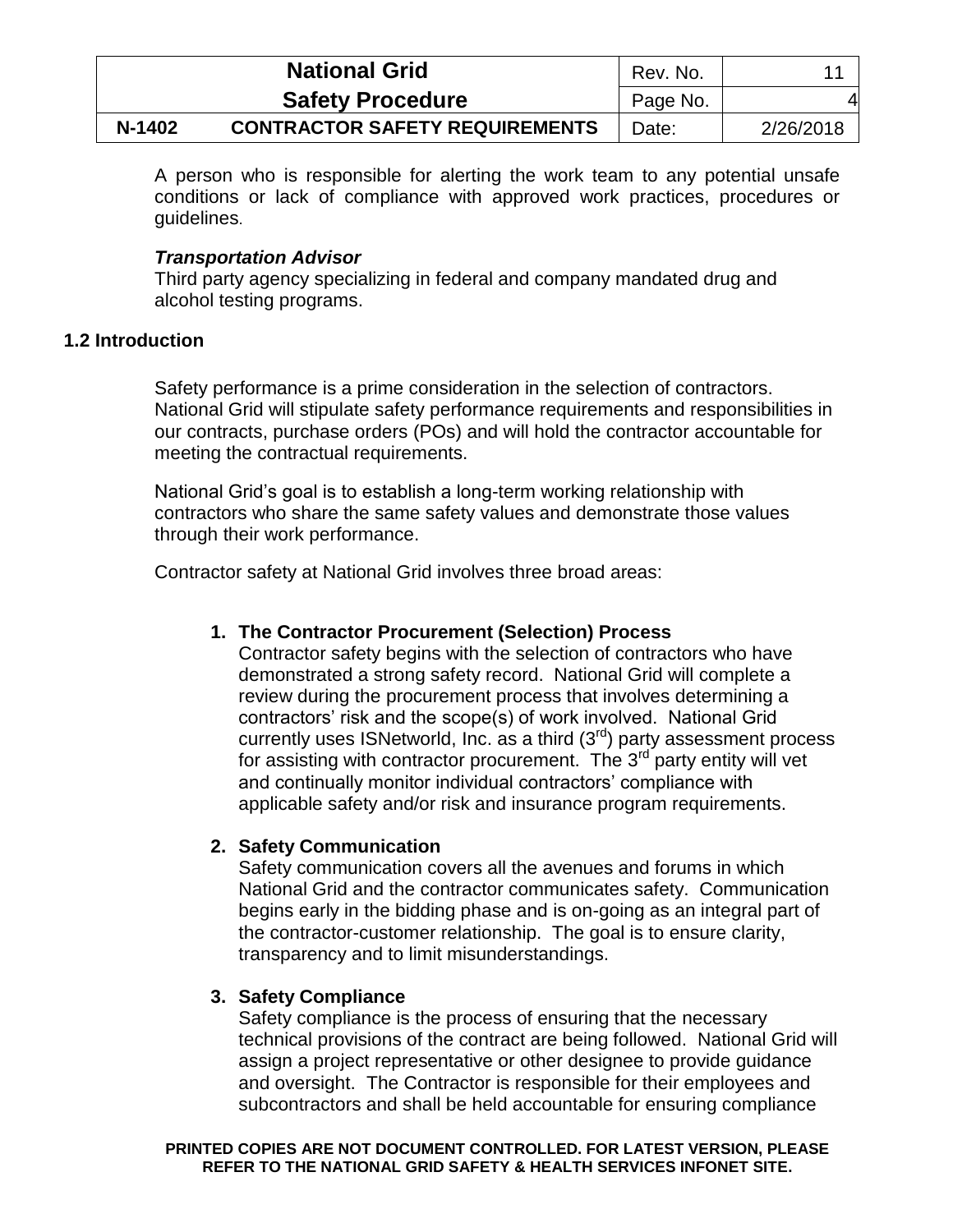|        | <b>National Grid</b>                  |          |           |
|--------|---------------------------------------|----------|-----------|
|        | <b>Safety Procedure</b>               | Page No. | 5         |
| N-1402 | <b>CONTRACTOR SAFETY REQUIREMENTS</b> | Date:    | 2/26/2018 |

with all applicable safety rules while working on National Grid property, rights of way (ROWs) and our assets.

# <span id="page-9-0"></span>**1.3 Risk Ranking of Work**

- 1. National Grid characterizes and ranks risk by the scopes of work performed. The categories are classified as high, medium or low risk. Prior to being considered for work at National Grid, contractors who perform High or Medium Risk work must be pre-qualified in ISN. See Appendix A for more information regarding the National Grid Contractor Risk Matrix.
- 2. Activities that are designated as "high risk" means that catastrophic event can result if safety measures are not followed. Activities designated as "medium" risk present certain opportunities for moderate to significant injuries, property or reputational damage, and/or loss of service and/or possibly business continuity. Activities designated as "low" risk may still require safety compliance and control measures, although the contractor performing the work does not necessarily need to be enrolled in ISN, if that is the only classification of work that contractor performs for National Grid.
- 3. The designation High Risk, Medium Risk, or Low Risk, refers only to the inherent risk associated with the work activity and is not an opinion on the ability of a contractor to work safely.
- 4. The Procurement Agent will notify the bidder/contractor at the beginning of the procurement process if their contracted service has been ranked as high or medium risk.

### <span id="page-9-1"></span>**1.4 Bidder Information Request – High and Medium Risk Work**

- 1. Any contractor bidding on high or medium risk work shall be required to complete a questionnaire regarding the Contractor's safety program, compliance and history of occupational illnesses and injuries (ISNetworld New Vendor Onboarding application form, located on the ISNetworld website). Contractors will also be required to demonstrate that all employees, including subcontractors, are qualified.
- 2. ISNetworld then thoroughly reviews contractors' qualifications against a prerequisite list of National Grid criteria. National Grid has established that contractors performing high or medium risk work MUST HAVE and MAINTAIN a grade of "C" or better in the ISN system to perform work and services for National Grid. ISN will track and manage the National Grid prequalified contractor bidder lists. This bidder list is the first step for a contractor in establishing a working relationship with National Grid. For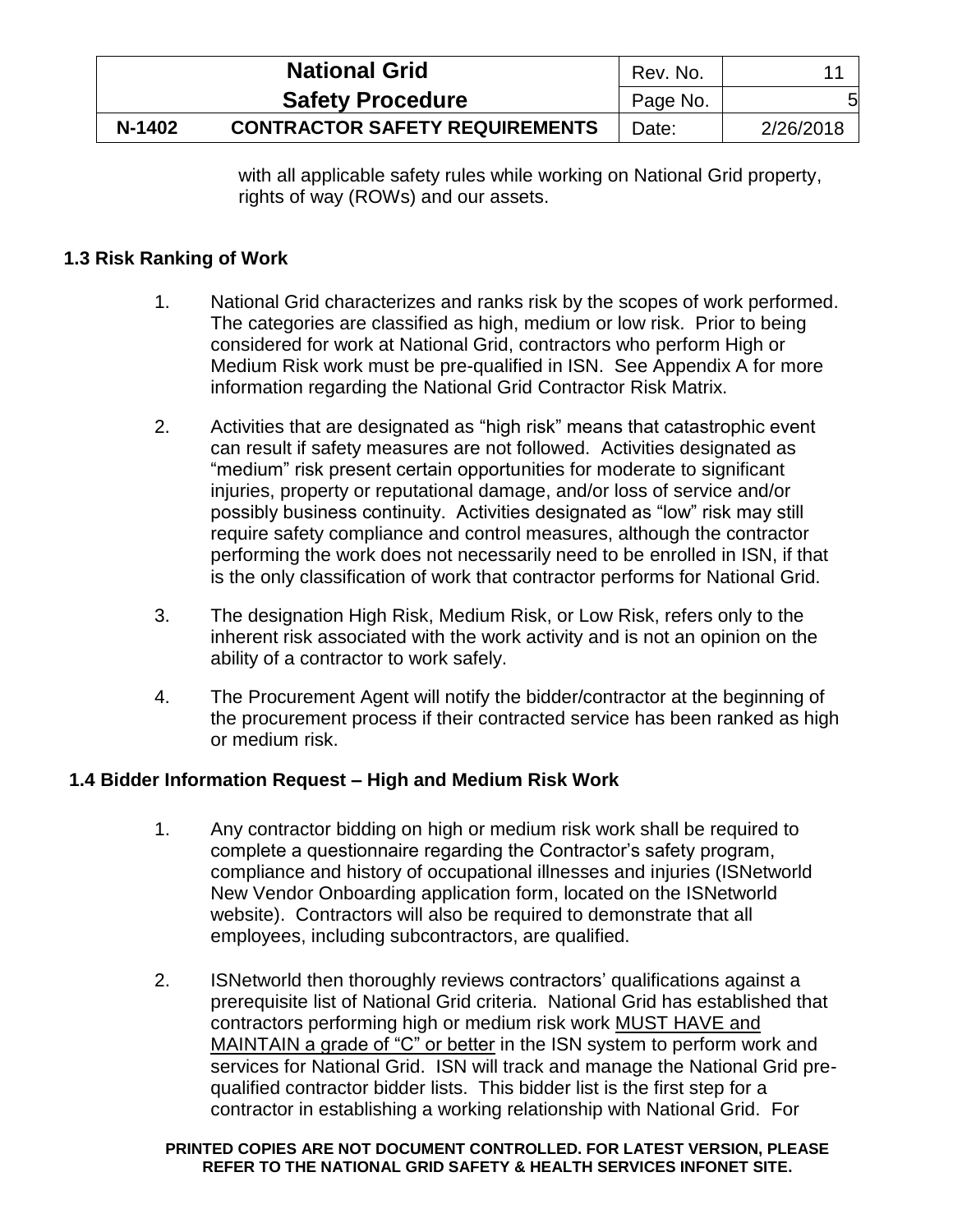|        | <b>National Grid</b>                  | Rev. No. |           |
|--------|---------------------------------------|----------|-----------|
|        | <b>Safety Procedure</b>               | Page No. | 61        |
| N-1402 | <b>CONTRACTOR SAFETY REQUIREMENTS</b> | Date:    | 2/26/2018 |

active ISN contractors, ISN will request updated information monthly. Contractors who do not have a current PO, contract, or authorized scope of work with National Grid will be considered as a Prospective bidder and will be asked to submit information quarterly. It is understood that insurance may not be maintained within National Grid standards, however, once a contractor is awarded a contract, proper and adequate insurance must be provided to ISNetworld to achieve a passing grade. Lack of insurance or inadequate insurance is an immediate "F" grade in the ISN system per National Grid criteria.

- 3. Project representatives may request an exemption or variance from requiring a contractor to be placed in ISNetworld for various reasons. A Supplier Exemption Request form (located in the forms section of the SHE Infonet) shall be completed, documented and signed by the business unit VP and Corporate Safety Director prior to contract award.
- 4. The information that the Bidder provides National Grid via ISN serves as the basis for assessing safety qualification. For this reason, it is important for contractors to maintain transparency throughout the process. National Grid and ISN will review all submitted information. Any effort in avoiding complete disclosure will disqualify the Bidder from bidding work at National Grid.

# <span id="page-10-0"></span>**1.5 Safety Compliance**

- 1. National Grid representatives evaluate contractor compliance by conducting routine site visits, Compliance Assessments (CA's) Safe/Unsafe Acts (SUSA) visits and attending periodic contractor safety meetings. Contractors should also perform and document safety self-assessments to ensure compliance to federal, state, local and National Grid regulations. This combined effort enhances, solidifies safety compliance and has the added benefit of quality control / quality assurance of the work performed.
- 2. Contractors bidding on new work shall provide worker qualifications to the National Grid procurement representative via the "Bidder Information Request" form and/or ISN National Grid On-boarding form.
- 3. If a safety violation is observed by a National Grid representative, the violation will be discussed with the contractor at the time of discovery.
- 4. Contractor employees enrolled in ISNetworld that are involved in any accident, incident or significant near-miss event, will be required to lead an investigation and root cause determination process. In addition, the contractor must implement corrective actions and establish measures to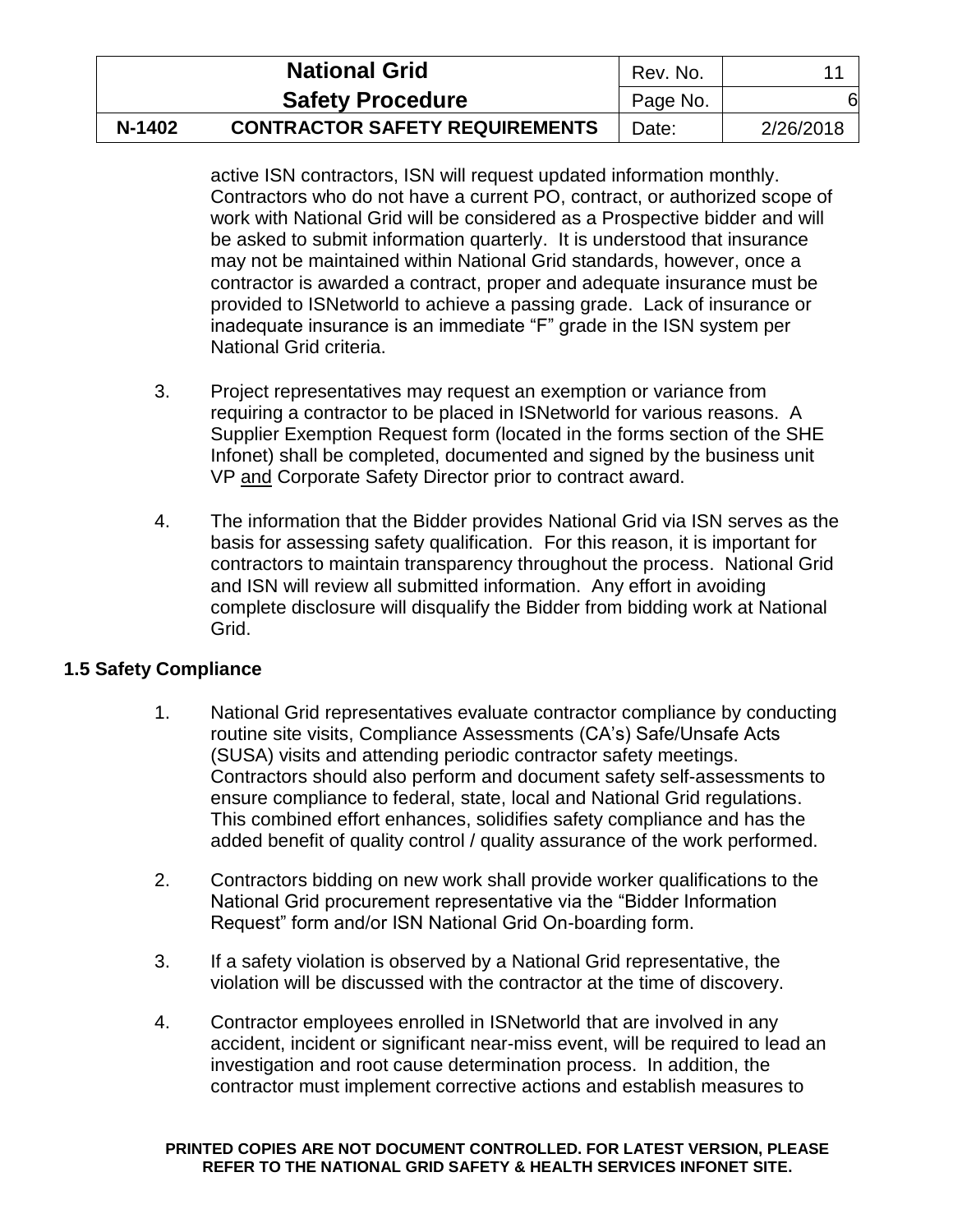|        | <b>National Grid</b>                  | Rev. No. |           |
|--------|---------------------------------------|----------|-----------|
|        | <b>Safety Procedure</b>               | Page No. |           |
| N-1402 | <b>CONTRACTOR SAFETY REQUIREMENTS</b> | Date:    | 2/26/2018 |

prevent a recurrence through an incident investigation process and document the details within ISN.

- 5. Individual contractor personnel who habitually violate any safety rules should be identified, and the contractor should remove the individual(s) from the project. National Grid reserves the right to remove any contractor employee(s) who violate safety rules or procedures; pose a safety risk to themselves, other contractors; our employees; or the general public.
- 6. If a contractor is observed to be operating in a manner that creates an imminent danger to persons or property, it is the responsibility of all individuals observing the hazard to cease the hazardous operation impacted until the issue has been resolved to the satisfaction of National Grid, the Owners Representative or Safety Representative.
- 7. Contracts/POs shall require the contractor to immediately forward any citations, notices, or OSHA reportable cases per 29 CFR 1904.39 from a National Grid project, upon receipt to the appropriate project representative and/or ISN. The project representative shall distribute copies of the citation or notice to senior management, Safety, Procurement, and the Legal Department.
- 8. Willful and/or repeat violations of safety requirements by the contractor may be considered a breach of the contract and reason for contract termination.
- 9. If the contractor's overall safety performance is viewed as being unsatisfactory or noncompliant with contract provisions, and if the contractor is unwilling to demonstrate satisfactory program improvement, the result may be considered a breach of the contract and reason for contract termination.
- 10. National Grid project managers and/or construction supervisors shall document safety compliance by completing a "Contractor Performance Evaluation" for each project. This documents both positive and negative safety performance or behaviors and this feedback will be used in the decision process for awarding future contracts.

# <span id="page-11-0"></span>**2.0 GENERAL SAFETY REQUIREMENTS**

# <span id="page-11-1"></span>**2.1 Introduction**

1. All contractors are required, and expected to comply with all applicable requirements of the Occupational Safety and Health Administration (OSHA), and all other applicable federal, state and local laws, ordinances, regulations,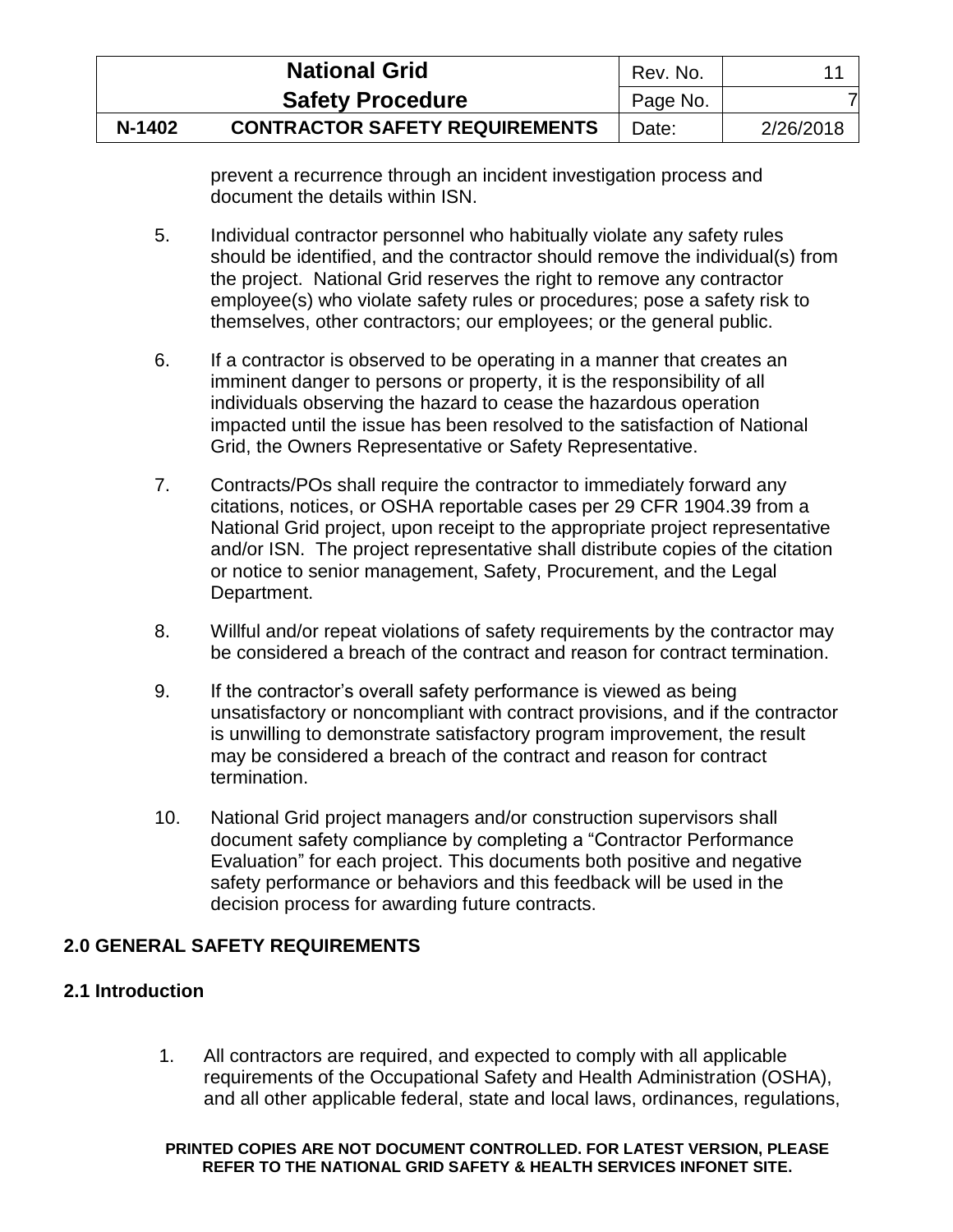|        | <b>National Grid</b>                  | Rev. No. |           |
|--------|---------------------------------------|----------|-----------|
|        | <b>Safety Procedure</b>               | Page No. | 8         |
| N-1402 | <b>CONTRACTOR SAFETY REQUIREMENTS</b> | Date:    | 2/26/2018 |

and other project and site-specific permits unless superseded by identified National Grid procedures.

- 2. This document represents policies and safety-related work methods unique to National Grid and they may be more stringent than OSHA regulations. Contractors must follow these requirements as well as their own rules or regulations that meet or exceed OSHA and other regulatory requirements.
- 3. National Grid will provide more detailed information and guidance regarding specific procedures prior to commencement of work.

# <span id="page-12-0"></span>**2.2 Applicability**

### *Applies to: All contractors, as needed*

- 1. In any contracted task, where a safety observer is required, it is the responsibility of the contractor to provide that person and ensure that he/she is qualified to perform the role when needed.
- 2. A 4:1 pitch shall be maintained when using an extension ladder or the ladder shall be tied off and/or secured and 3 points of contact shall be maintained by the climber. If both hands are needed to perform work, then fall protection is required.
- 3. Although not preferred, if hard hats are worn backwards, the suspension adjuster must always face the rear. Class E hard hats are required for all electrical work.
- 4. 20KV EH overshoes are required when:
	- Workers on the ground are working within 50' of the master ground connection point to earth.
	- Operating a wire trailer and pulling/tensioning machine.
	- Operating a winch truck or reel trailer with its payout in an energized area that may result in inadvertent contact.
	- Hand digging in close proximity to energized cables within the tolerance zone.
	- Making repairs in a trench to a faulted primary cable without deenergizing any adjacent energized primary cables within close proximity.
	- Using approved live line tools to move energized primary cables in a trench.
	- If removing underground cable rubber covering or arc suppression blankets from an energized cable.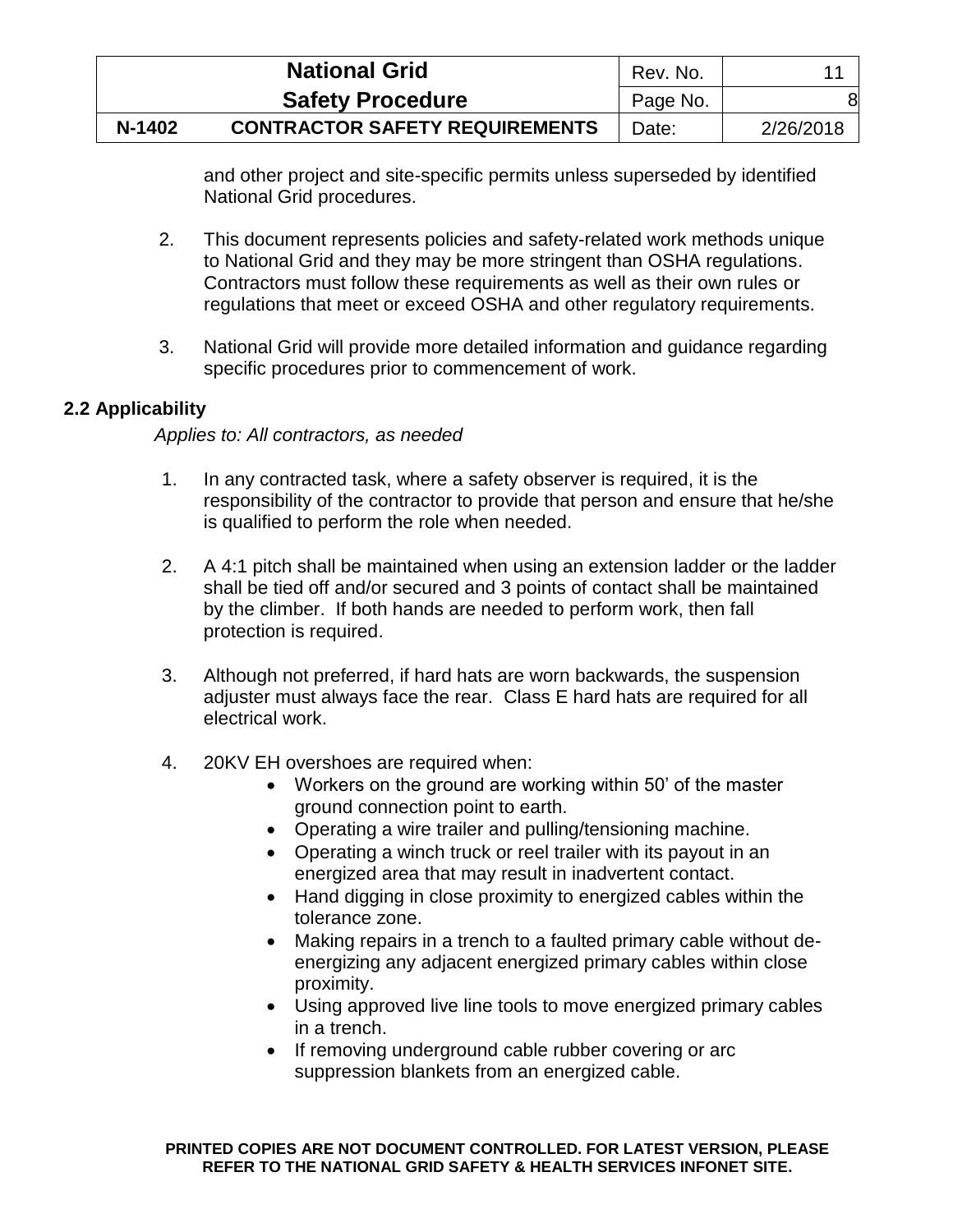|        | <b>National Grid</b>                  | Rev. No. |           |
|--------|---------------------------------------|----------|-----------|
|        | <b>Safety Procedure</b>               | Page No. |           |
| N-1402 | <b>CONTRACTOR SAFETY REQUIREMENTS</b> | Date:    | 2/26/2018 |

- Working within minimum approach distance (MAD) of downed electrical wires or foot patrolling for such wires.
- If setting poles in proximity to energized lines or equipment and using truck controls from the ground.
- 5. National Grid expects that all cargo will be secured in accordance with U.S. DOT requirements.
	- As of January 2004, the Federal Motor Carrier Safety Administration (FMCSA) within the U.S. DOT published Cargo Securement Rules 393.100-136 Subpart I – Protection Against Shifting and Falling Cargo.
- 6. Chaps are required to be worn by ANY person using a chainsaw to make a cut on the ground or assisting in that cut and within striking distance. Other situations where cut off machines are used, chaps designed for the purpose of providing durable protection from abrasion, spatter and sparks from cutting ferrous metals shall be required; however, a hazard assessment should be completed to determine the need. Always use proper cutting techniques and push blades away from the body when using tools that may slip or inadvertently make contact with the leg. Never leave any equipment running while not in use.
- 7. All applicable contractors must meet the requirements of drug and alcohol testing in accordance with FMCSA DOT 49 CFR Part 40 and Pipeline and Hazardous Materials Safety Administration (PHMSA) DOT 49 CFR Part 199. National Grid shall monitor contractor compliance to the drug and alcohol regulatory requirements through Transportation Advisor or ISNetworld as needed.
- 8. Contractors who drive regularly in delivery of service for National Grid shall:
	- a. Have a safe motor vehicle operations policy which must be communicated to their employees before they begin driving for company business. The contractor is expected to follow National Grid's *Safe Motor Vehicle Operations* policy to include the following:
		- Prior to moving any vehicle, the driver shall perform a "circle of safety" inspection. This is to confirm not any person, animal, equipment, or property will be injured or damaged when the vehicle is moved.
		- Drivers should back into or pull through a parking space so that when you re-enter the vehicle, the first move is forward.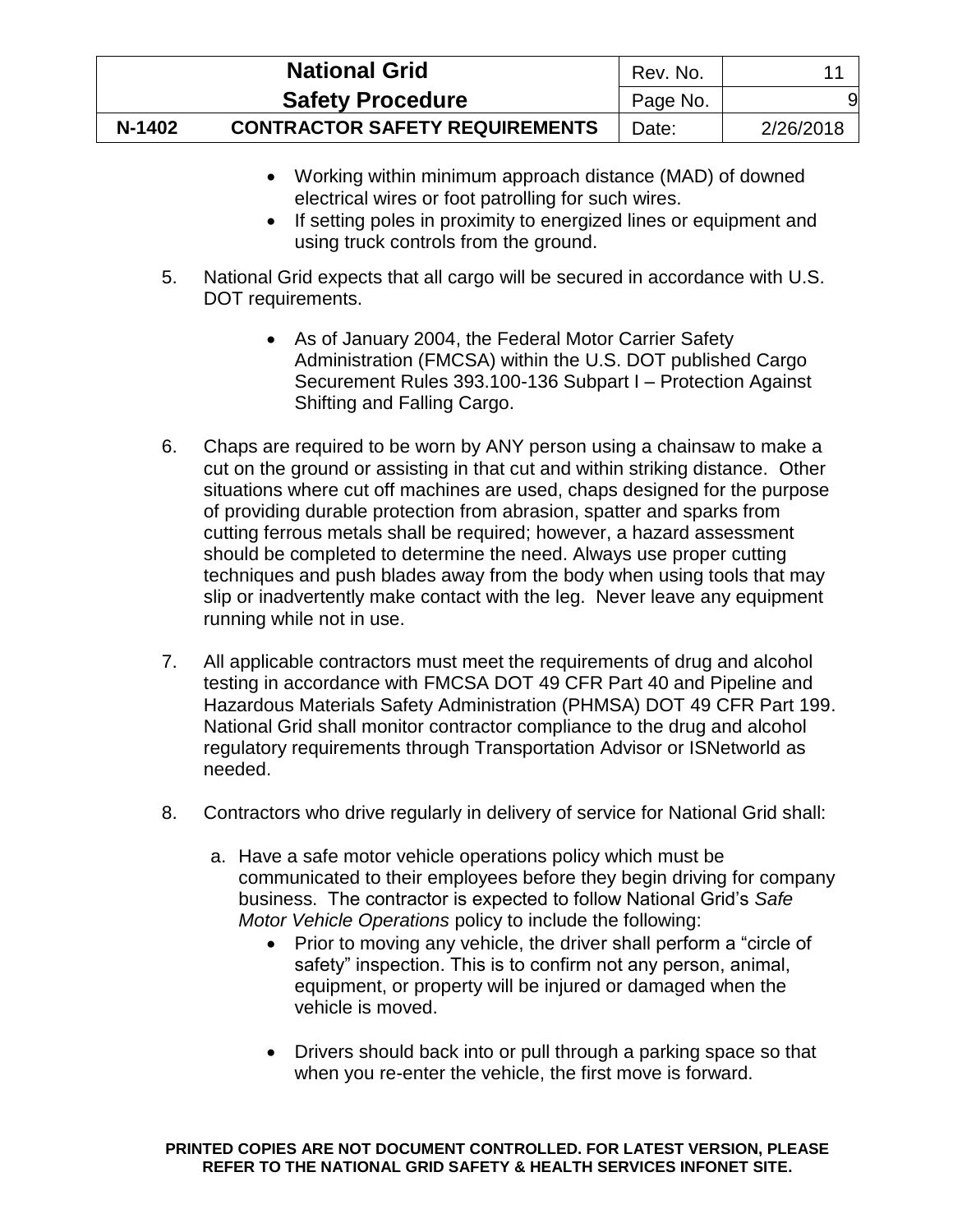|        | <b>National Grid</b>                  | Rev. No. |           |
|--------|---------------------------------------|----------|-----------|
|        | <b>Safety Procedure</b>               | Page No. | 10        |
| N-1402 | <b>CONTRACTOR SAFETY REQUIREMENTS</b> | Date:    | 2/26/2018 |

- No driver shall use a hand-held mobile telephone while driving a vehicle for National Grid business.
- The driver shall eliminate or minimize sources of potential driving distractions to include, eating, smoking, reading, writing, grooming, use of any electronic devices, mirror or seat adjustment. These shall be done when the vehicle is not in motion.
- b. Comply with all requirements of all federal, state and local regulations regarding safe motor vehicle operations.
- c. Ensure that new and existing employees have a valid Driver's License in accordance with requirements of specific job duties and classification/type of the vehicle they are operating. Contractors must have an acceptable driving record. If their driving record is unacceptable, the driver shall not be permitted to operate a vehicle on behalf of National Grid.
- d. Provide vehicles in safe operating condition, in accordance with federal state and local regulations. The vehicle should be equipped with proper safety equipment as appropriate for the vehicle type and its intended use.
- e. Track and evaluate any vehicular accidents or incidents experienced by their employees. Corrective actions, such as driver coaching, corrective action driver training and medical/vision tests should be recommended and acted upon where appropriate. All accidents or near misses while performing work for National Grid shall be communicated to the National Grid project representative or designee and documented in the ISN system.
- f. For more information, contact a National Grid representative for a copy of the National Grid Safety Policy *Safe Motor Vehicle Operations*
- 9. All contractors that require the use of heavy equipment shall ensure that competent, appropriately licensed, skilled and qualified personnel are in control of this equipment at all times. In addition, contractors shall ensure the following:
	- Equipment is inspected for safety and use at the beginning of the work period of shift. All failing or defective equipment and components shall be removed from service.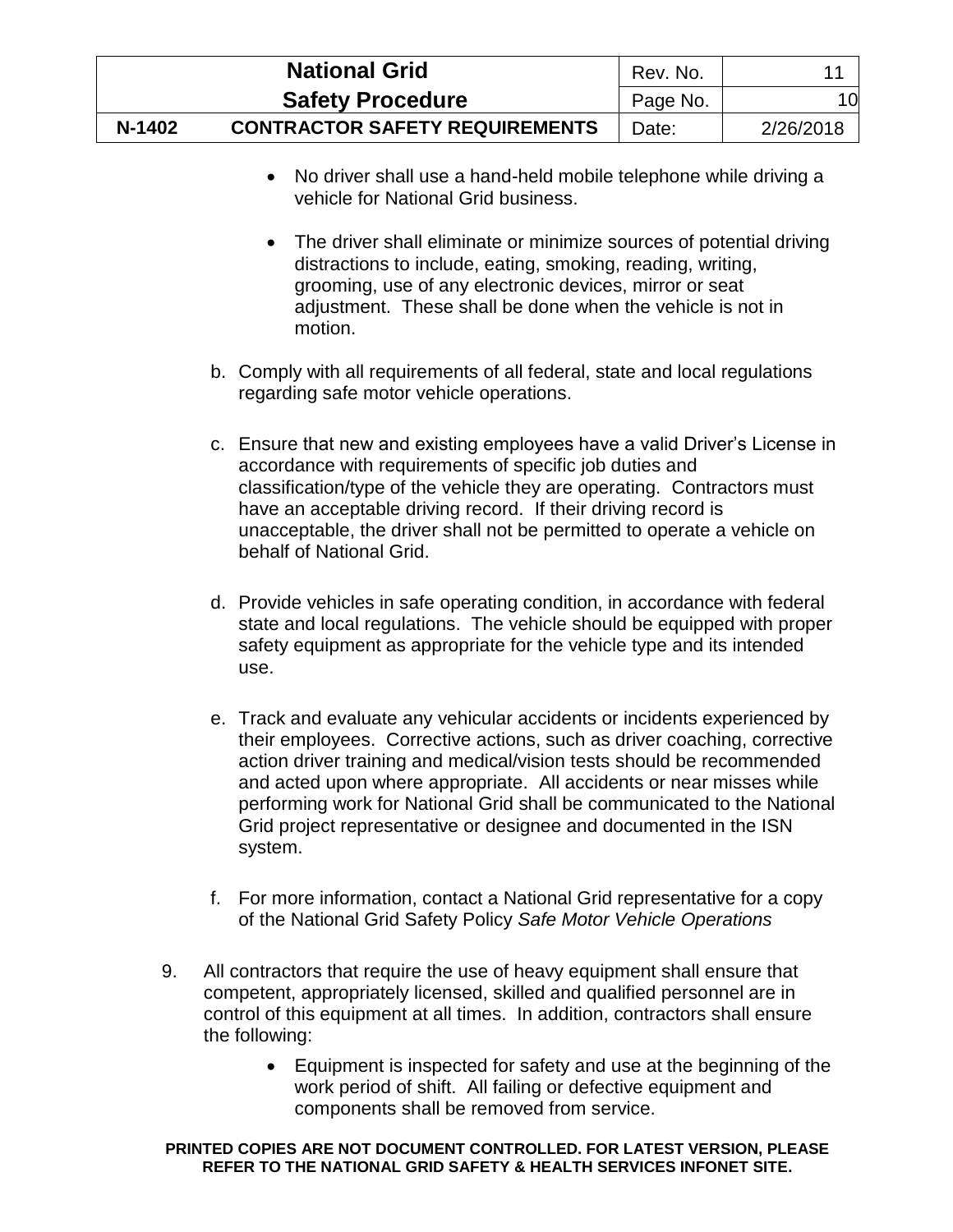|        | <b>National Grid</b>                  | Rev. No. |           |
|--------|---------------------------------------|----------|-----------|
|        | <b>Safety Procedure</b>               | Page No. | 11l       |
| N-1402 | <b>CONTRACTOR SAFETY REQUIREMENTS</b> | Date:    | 2/26/2018 |

- Equipment is under the control of trained operators who are always aware of their location and the locations/presence of persons working near the equipment, its swing zones and blind spots.
- Operators shall ensure that no loose clothing or jewelry is present that could inadvertently get caught equipment controls.
- Equipment is kept free of debris, water, oil, grease, mud or anything that could create a slip/fall hazard inside the cab.
- Keep hands, feet, and clothing away from power-driven and moving parts.
- Equipment cab windows should be kept clean and free of mud, ice, snow and/or fog for maximum visibility.
- Never carry passengers on heavy equipment or any equipment unless it is equipped to do so.
- Ensure that stabilizers are extended prior to starting a task.
- Before making a swing, operators shall always look out the windows and mirrors for confirmation that the area is clear. If visual confirmation is impaired or the operator is unsure due to weather, lighting or other interferences, the operator shall cease operation until an independent spotter can check the swing area and confirm it is clear.
- All excavations shall have signs posted, demarcation and controlled to prevent unauthorized persons from entering and falling inadvertently into the excavation. Excavations shall only be opened under the supervision of a competent person for excavation.
- All pot holing/test holing and exploratory excavations shall utilize vacuum excavation whenever near known or the possibility of unknown hazards such as live electrical or gas conveyances. When using vacuum excavation in combination with air blowing/air knife tools, all persons in the immediate area shall be wearing safety glasses in addition to a full face shield.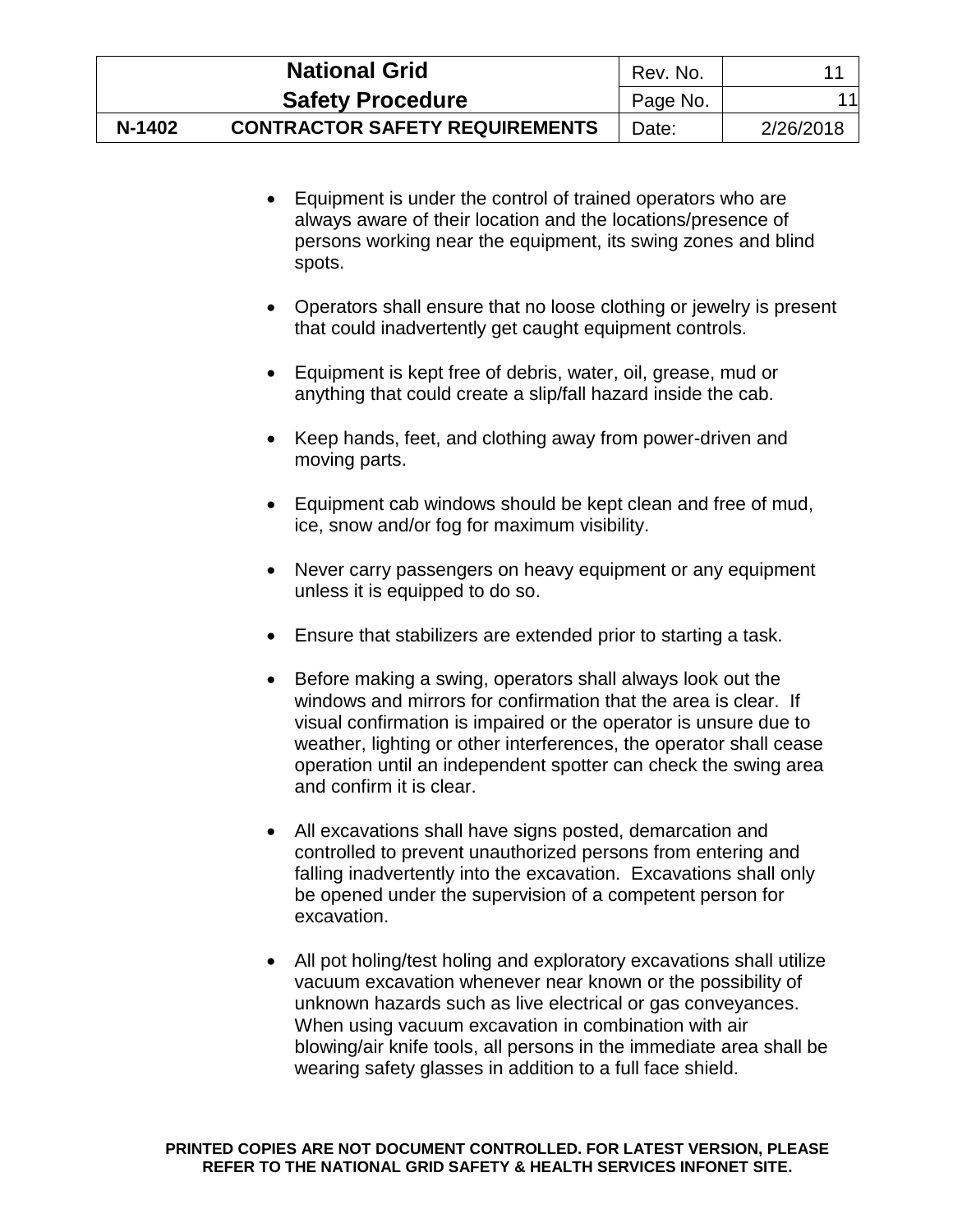|        | <b>National Grid</b>                  | Rev. No. |           |
|--------|---------------------------------------|----------|-----------|
|        | <b>Safety Procedure</b>               | Page No. | 12        |
| N-1402 | <b>CONTRACTOR SAFETY REQUIREMENTS</b> | Date:    | 2/26/2018 |

- No one is to work under a suspended load.
- Never use a bucket to lift personnel.
- Ensure stabilizers are in the upright and stored position before moving equipment.
- Operators shall not leave heavy equipment running unless the following requirements are met:
	- o Parking break is engaged and wheels are chocked (if applicable)
	- o Surroundings create no hazard of unqualified personnel entering unattended equipment
	- o Vehicles and equipment idling limited to that designated state and local environmental regulations (generally, 3 to 5 minutes maximum). See table below for additional information

| <b>Region</b>        | <b>Vehicles</b>                                  | <b>Idling Limit</b>                                                                        | <b>Exemptions Include</b>                                                                                                                                                                                                                                                                                               |
|----------------------|--------------------------------------------------|--------------------------------------------------------------------------------------------|-------------------------------------------------------------------------------------------------------------------------------------------------------------------------------------------------------------------------------------------------------------------------------------------------------------------------|
| <b>New York</b>      | <b>Diesel</b><br><b>trucks</b>                   | 5 minutes                                                                                  | <b>Traffic conditions</b><br>Temperatures < 25°F and motionless for two hrs<br>Hybrid electric engine charging battery vehicles<br>To provide power to auxiliary sources                                                                                                                                                |
| <b>NYC</b>           | <b>All Motor</b><br>vehicles                     | 3 minutes                                                                                  | <b>Emergency vehicles</b><br>Loading/unloading<br>Temperatures <40°F                                                                                                                                                                                                                                                    |
| <b>New Hampshire</b> | <b>Diesel/ Gas</b><br><b>vehicles</b>            | 5 minutes > 32°F<br>15 minutes -10°F to 32°F<br>No Limit <-10°F and no<br>nuisance created | <b>Traffic conditions</b><br>Emergency vehicles takeoff power for auxiliary uses<br>Vehicles being serviced or repaired<br>Operated solely to defrost windshield                                                                                                                                                        |
| <b>Massachusetts</b> | <b>All Motor</b><br><b>Vehicles</b>              | 5 minutes                                                                                  | Vehicles being serviced or repaired<br>Vehicles in operation for which associated power is needed<br>Delivery vehicle in which engine power is needed                                                                                                                                                                   |
| <b>Rhode Island</b>  | <b>Diesel Motor 5 minutes</b><br><b>Vehicles</b> |                                                                                            | <b>Traffic conditions</b><br>Operate defrosting, heating, or cooling equipment to ensure<br>health and safety of the driver or passenger.<br>Temperatures between 0 & 32°F - 15 minutes per hour. If < 0°F<br>idling as needed for heat<br>To provide power to auxiliary sources<br>Vehicles being serviced or repaired |
| <b>Vermont</b>       | <b>All Motor</b><br><b>Vehicles</b>              | 5 minutes within any 60-<br>minute period                                                  | Emergency/public safety vehicles while engaged in "official<br>operations"<br>Idling necessary to operate safety equipment<br>Vehicles in operation for which associated power is needed<br>Vehicles being serviced or repaired                                                                                         |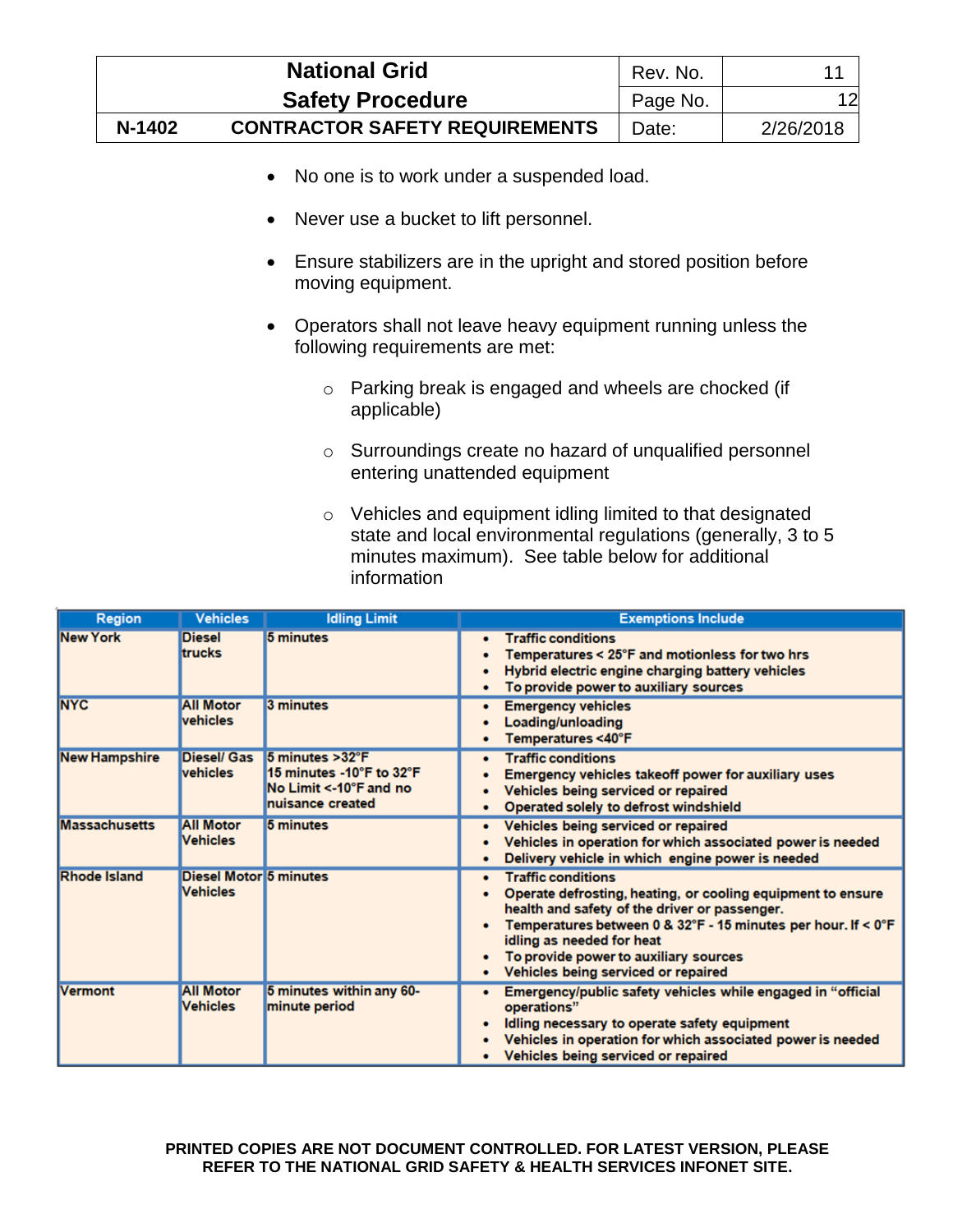|        | <b>National Grid</b>                  | Rev. No. |           |
|--------|---------------------------------------|----------|-----------|
|        | <b>Safety Procedure</b>               | Page No. | 13        |
| N-1402 | <b>CONTRACTOR SAFETY REQUIREMENTS</b> | Date:    | 2/26/2018 |

- All lifts that occur on National Grid properties, ROWs or near critical assets require formal lifting plans developed by the contractor and reviewed with the National Grid project representative. Some lifts will also require formal critical lifting plans and this may include PE or geotechnical assessments to ensure a stable lifting base for the crane or other apparatus.
- 10. All temporary, metal fencing installed or located under transmission lines shall be grounded and have signage according to National Grid grounding standards. Contact a National Grid representative for a copy of the Engineering Documents ST 03.05.001ST 03.06.001 and SP 08.00.001.

# <span id="page-17-0"></span>**3.0 ADMINISTRATIVE SAFETY REQUIREMENTS**

# <span id="page-17-1"></span>**3.1 Worker Qualification Assurance**

- 1. In order to meet National Grid safety requirements, the contractor must describe how workers, including subcontractors, are qualified. The contractor must supply information concerning the type of skills assessment performed, training programs and how they ensure that employees demonstrate competencies. National Grid reserves the right to review this information and request additional training requirements. All documents shall be uploaded and maintained in the ISN system. For work on process safety assets, the contractor shall ensure all workers and sub-contractors are trained and receive appropriate refresher training to maintain their appropriate level of certification and qualifications needed to perform work safely.
- 2. The contractor shall provide management personnel qualifications through resumes or other documents. National Grid may interview and/or approve management personnel if considered necessary.
- 3. For work on Process Safety assets (Gas Transmission, Generation, LNG, LNG Transportation and CNG), contractors shall provide a description of their experience in the business asset and specific tasks including similar projects, lists of licenses/certifications, and references from previous similar projects. Contractors shall be made knowledgeable of National Grid process safety requirements that are relevant to their specific work activities by the business hiring them.

### <span id="page-17-2"></span>**3.2 Meetings**

*Applies to: All contractors; as needed*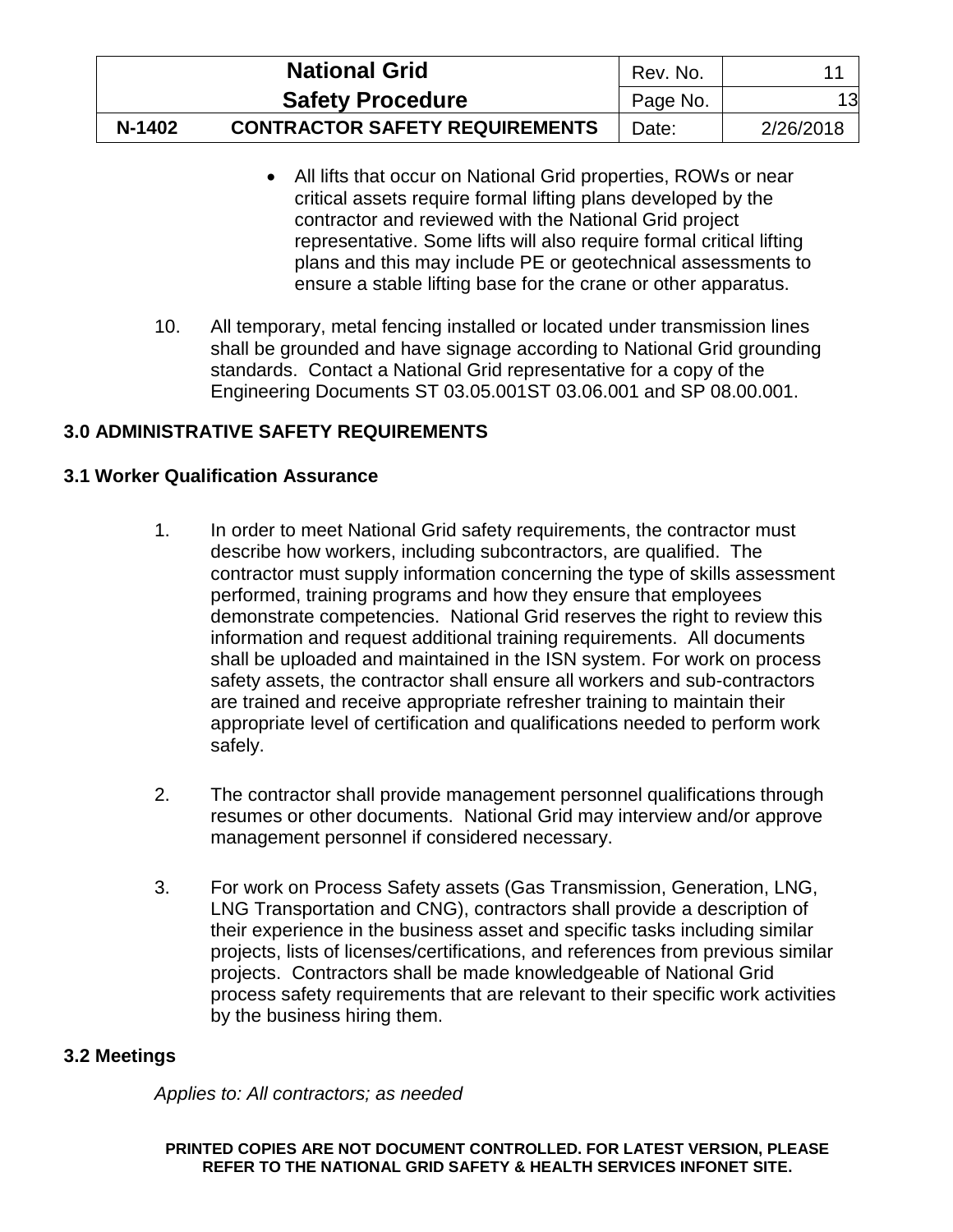|        | <b>National Grid</b>                  | Rev. No. |           |
|--------|---------------------------------------|----------|-----------|
|        | <b>Safety Procedure</b>               | Page No. | 14        |
| N-1402 | <b>CONTRACTOR SAFETY REQUIREMENTS</b> | Date:    | 2/26/2018 |

- 1. The pre-bid meeting is coordinated by National Grid Procurement to provide bidders with an opportunity to become acquainted with contractual requirements and specific safety issues concerning the project, including company-specific safety rules and known site conditions.
	- a. For contractors working on Major Hazard Assets, contractual language including designation of site medical facilities, locker rooms, bathrooms, etc. should be discussed by the project team with the contractor at this time.
- 2. At this time, Procurement will notify the prospective bidders of the following:
	- a. If they are required to submit a project safety plan (HASP) prior to the pre-construction meeting
	- b. The cost of specific safety equipment, practices and personal protective equipment shall be factored into their bid/proposal.

# <span id="page-18-0"></span>**3.3 Project Health & Safety Plan (HASP)**

*Applies to: Contractors performing high or medium risk work*

- 1. Contractors who perform high or medium risk-ranked services shall submit a project-specific HASP plan prior to the start of the project and/or at pre-construction meeting. Your National Grid project representative will provide you with specific requirements of the format and/or forms to be completed.
- 2. For typical work that can be completed in 1-2 days, a documented job brief is sufficient to address the hazards and proper mitigations. Ask your National Grid project representative for details.
- 3. The *Short Version* plan shall be used for work that generally last 3- 5 days. This plan shall include a completed safety hazards checklist and the Emergency Contact Sheet. Proper mitigation shall be documented in the safety hazards checklist for any applicable hazards. For examples of the Safety Hazards Checklist and the Emergency Contact Sheet, a National Grid representative can provide related forms under the *Contractor Safety* website in the Infonet.
- 4. The *Long Version* plan shall be used for work that will take at least 6 days or complicated projects. At a minimum, the *Long Version*  safety plan shall include the following elements: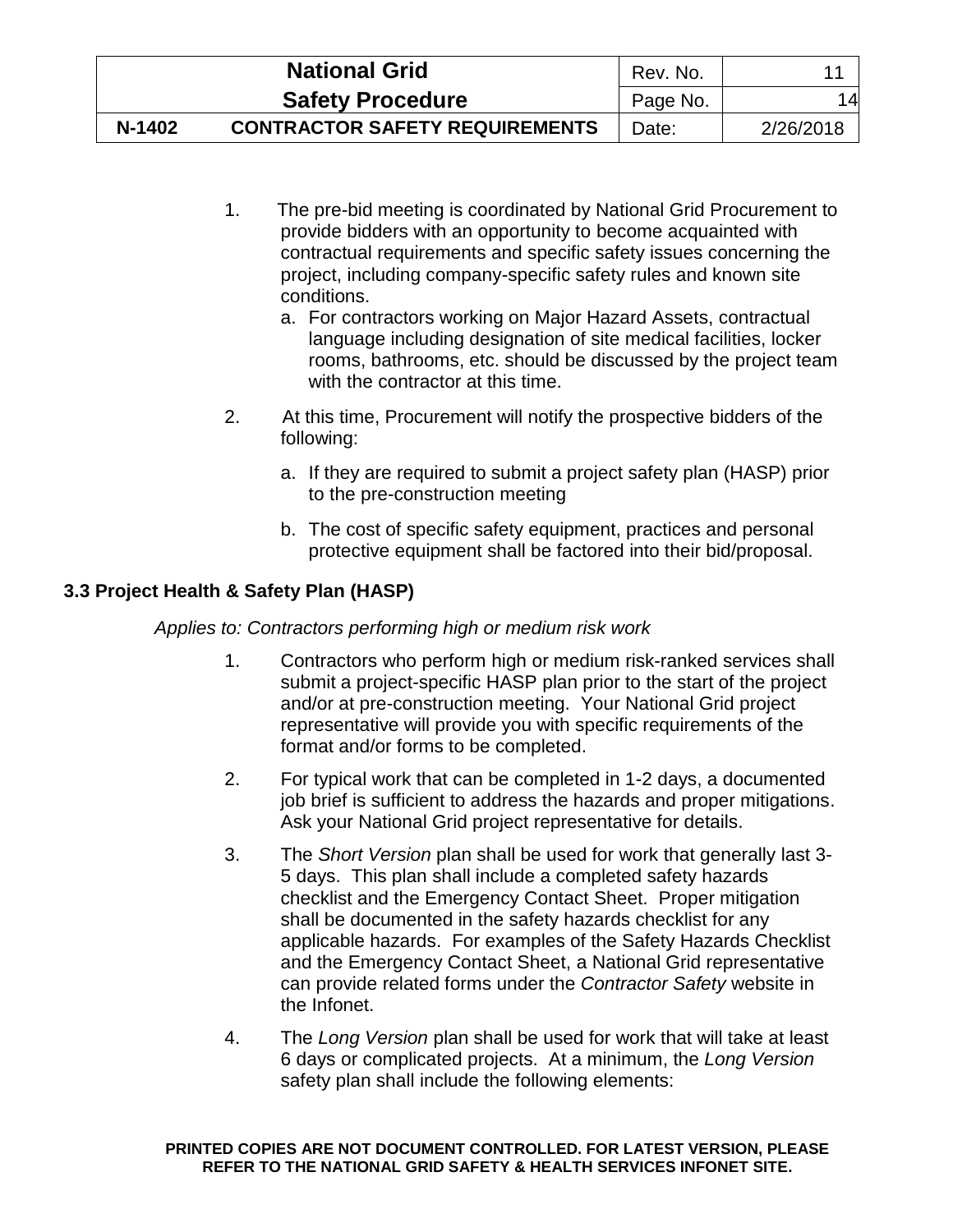|        | <b>National Grid</b>                  | Rev. No. |           |
|--------|---------------------------------------|----------|-----------|
|        | <b>Safety Procedure</b>               | Page No. | 15        |
| N-1402 | <b>CONTRACTOR SAFETY REQUIREMENTS</b> | Date:    | 2/26/2018 |

- a. Roles and Responsibilities
- b. Scope of Work
- c. For contractors working on Major Hazard Assets List of all equipment contractor is expected to use in work activities and indication that it meets regulatory and National Grid requirements
- d. For contractors working on Major Hazard Assets List of contractor materials to be brought onto work site for review and approval by National Grid
- e. Task and hazard identification and risk assessment of the hazards
- f. Hazard mitigation/control procedures and work methods
- g. Incident investigation and reporting
- h. Compliance and monitoring

The HASP shall be submitted to the National Grid project representative for review and approval before work commences. The National Grid project representative shall ensure the HASP meets National Grid criteria and includes all aspects of the project prior to a review by Safety. For an example of a Long Version HASP, a National Grid representative can provide related policies and procedures under the *Contractor Safety* website in the Infonet.

For contractors performing bulk commodity transportation activities, a risk assessment including the potential consequences, frequency and safeguards to be used shall be performed and included in the HASP. If a preexisting National Grid requirement is in place for managing bulk commodity transportation activities, one shall follow those requirements, with no additional risk assessment being required.

Every contracted and subcontracted employee performing work on the project shall review the HASP to ensure steps in the plan are adhered to mitigate hazards during the pre-job orientation. These mitigation steps shall be incorporated into daily job briefs.

In addition, all workers shall sign an attendance sheet during the pre-job orientation that they have reviewed the plan, will adhere to the mitigation steps and they fully understand the plan. This document will be kept at the job site and available for review as needed and if requested by any National Grid representative, or any other parties.

# **A. Roles and Responsibilities**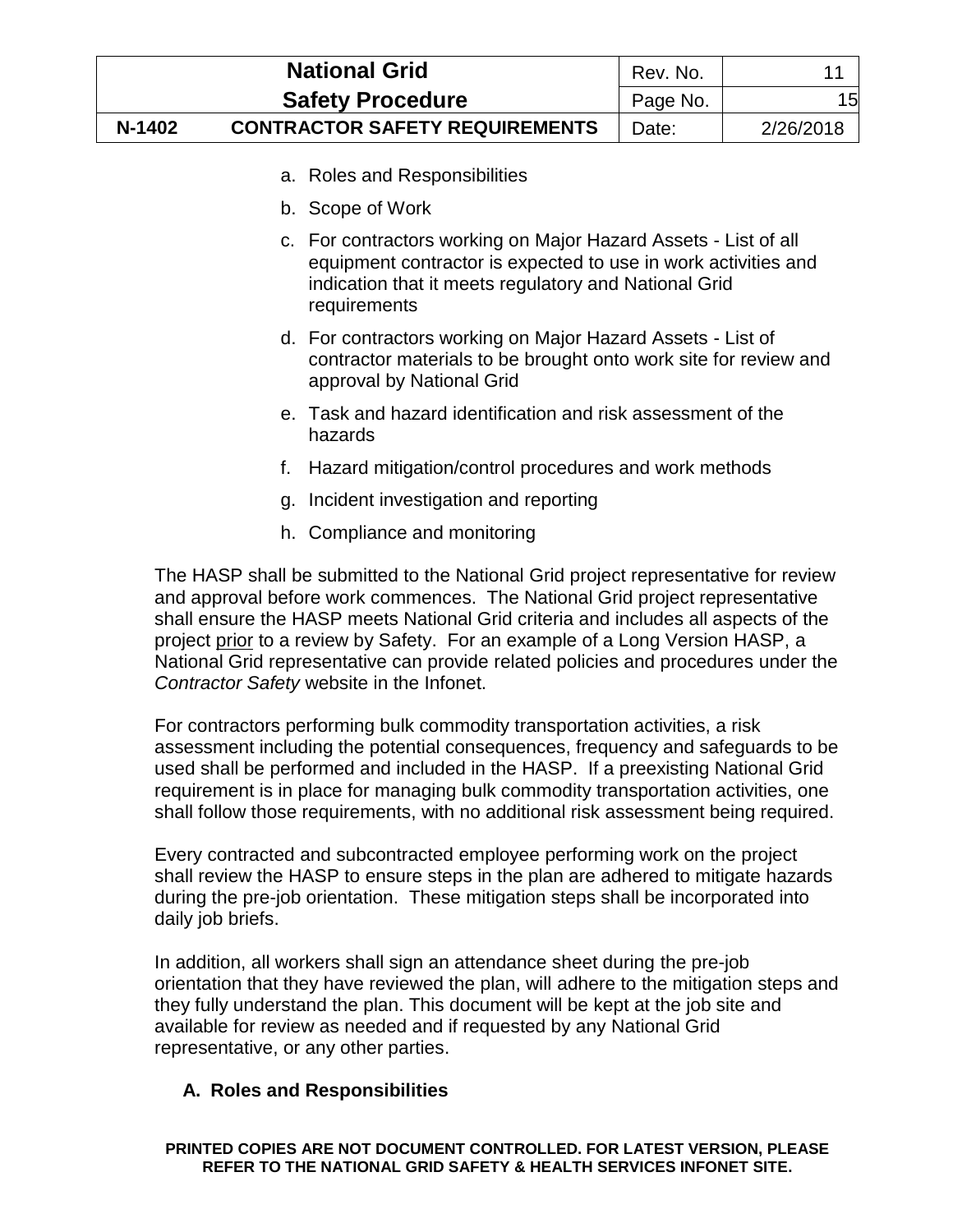|        | <b>National Grid</b>                  | Rev. No. |           |
|--------|---------------------------------------|----------|-----------|
|        | <b>Safety Procedure</b>               | Page No. | 16        |
| N-1402 | <b>CONTRACTOR SAFETY REQUIREMENTS</b> | Date:    | 2/26/2018 |

The HASP shall identify who is providing project oversight and how they are qualified. For example, if the work requires excavation, there must be someone on-site who is qualified as an excavation competent person.

For multi-employer work-sites, the general contractor is responsible for all their employees and subcontractors. The safety plan shall clearly state this responsibility.

If requested to do so, Contractors shall designate a competent person to participate in or conduct a process hazard analysis (PHA) regarding a portion or the entirety of the project. National Grid will not be responsible for training the contractor on the PHA methodology.

### **B. Scope of Work**

The Contractor shall clearly and briefly state the scope of work as provided by National Grid. The plan must specifically address the project or services requested by National Grid.

### **C. Task and Hazard Identification and Risk Assessment**

The contractor shall perform a risk assessment by identifying all significant tasks, the anticipated hazards and hazard mitigation procedures.

The contractor's cost to provide adequate safety measures and to comply with National Grid requirements must be considered and budgeted in the bid/proposal.

### **D. Hazard Mitigation Procedures and Work Methods**

For each hazard, the contractor shall specify measures that will be taken to eliminate, control or mitigate these hazards.

A table below is an example of a method to simply and clearly organize and present the task, hazard, and mitigation steps:

| <b>Location: Substation Yard</b> |                                                                              |                                   |  |  |
|----------------------------------|------------------------------------------------------------------------------|-----------------------------------|--|--|
| Task                             | <b>Hazard</b>                                                                | <b>Mitigation Steps</b>           |  |  |
| <b>Material Handling</b>         | Contact with overhead energized Off load in the clear and<br>lines/equipment | have a safety observer<br>present |  |  |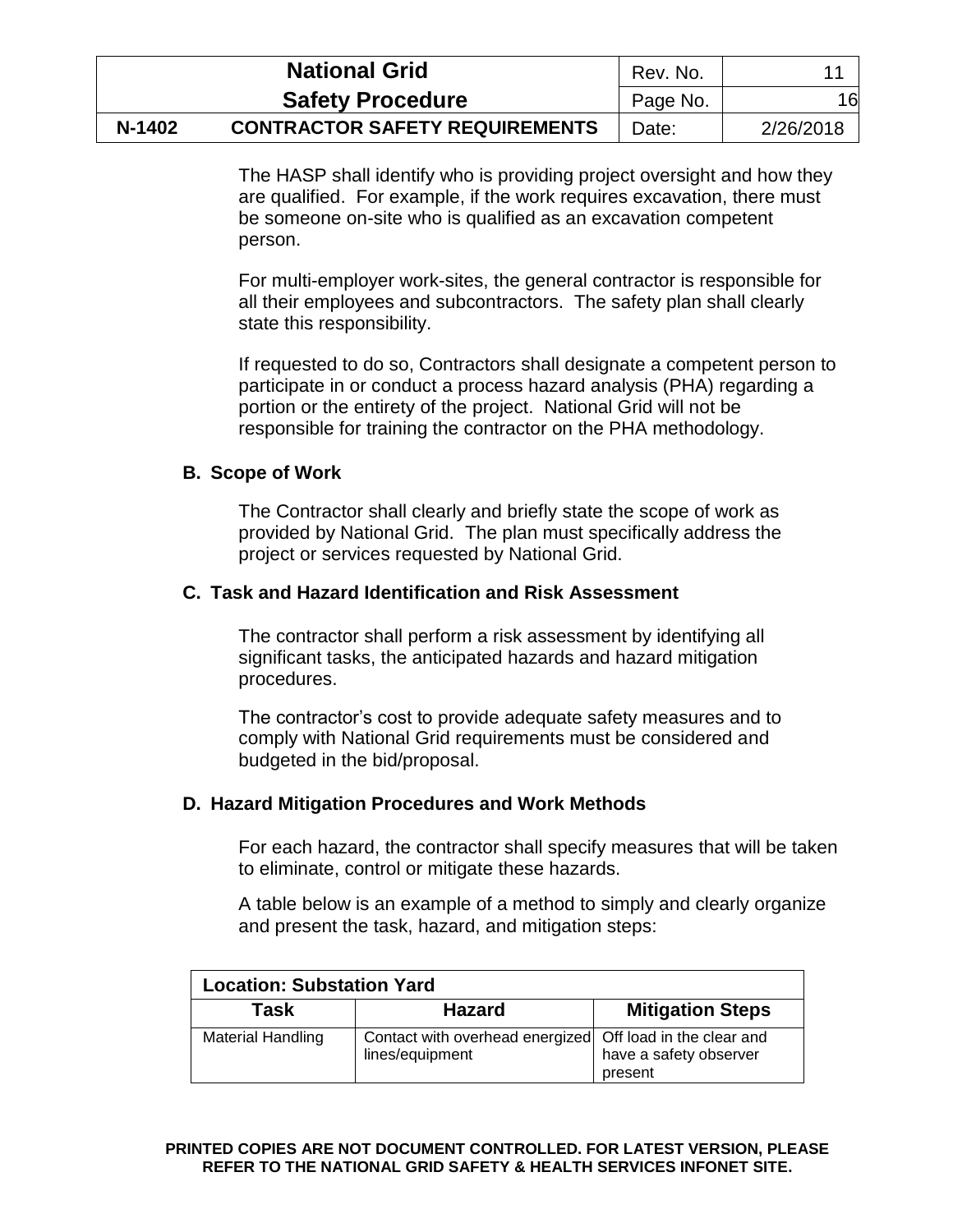|        | <b>National Grid</b>                  | Rev. No. |           |
|--------|---------------------------------------|----------|-----------|
|        | <b>Safety Procedure</b>               | Page No. |           |
| N-1402 | <b>CONTRACTOR SAFETY REQUIREMENTS</b> | Date:    | 2/26/2018 |

## **E. Incident Investigation and Reporting**

All work related incidents involving injury or illness to employees, the public or property damage (including contractor vehicle accidents) shall be reported to the National Grid project representative and documented in the ISN system.

# **F. Compliance Monitoring**

To ensure that both contractor employees and subcontractors will achieve safety compliance, jobs with over 100 workers at any point in time or in excess of \$1 million will require a full time safety professional hired by the contractor. This safety professional must be qualified, competent and be on site anytime work is performed. Qualifications of this safety representative must be acceptable to National Grid prior to hire by the contractor and may be documented in the ISN system.

### **G. Environmental Compliance**

Unless otherwise specified and based on the scope of work, any potential environmental risks shall be determined and addressed by the contractor following all applicable National Grid procedures. For more information, contact a National Grid representative regarding Environmental Procedure No.6 *Contracted Services* and Environmental Procedure No.25 Appendix A, *Environmental Screening Checklist.*

### <span id="page-21-0"></span>**3.4 Contractor Orientation/Pre-Construction Meeting**

### *Applies to: All contractors, as needed*

- 1. A National Grid project representative, construction supervisor, or other designated National Grid representative may hold a contractor orientation or pre-construction meeting prior to the start of a project/service. Other attendees may include; the Safety department, Environmental representatives, as well as contractor management as needed.
- 2. It is intended to serve as a method to provide the contractor with the tools necessary to educate their employees and subcontractors on National Grid's procedures and requirements. The session is not intended to train the contractor management, their employees or subcontractors.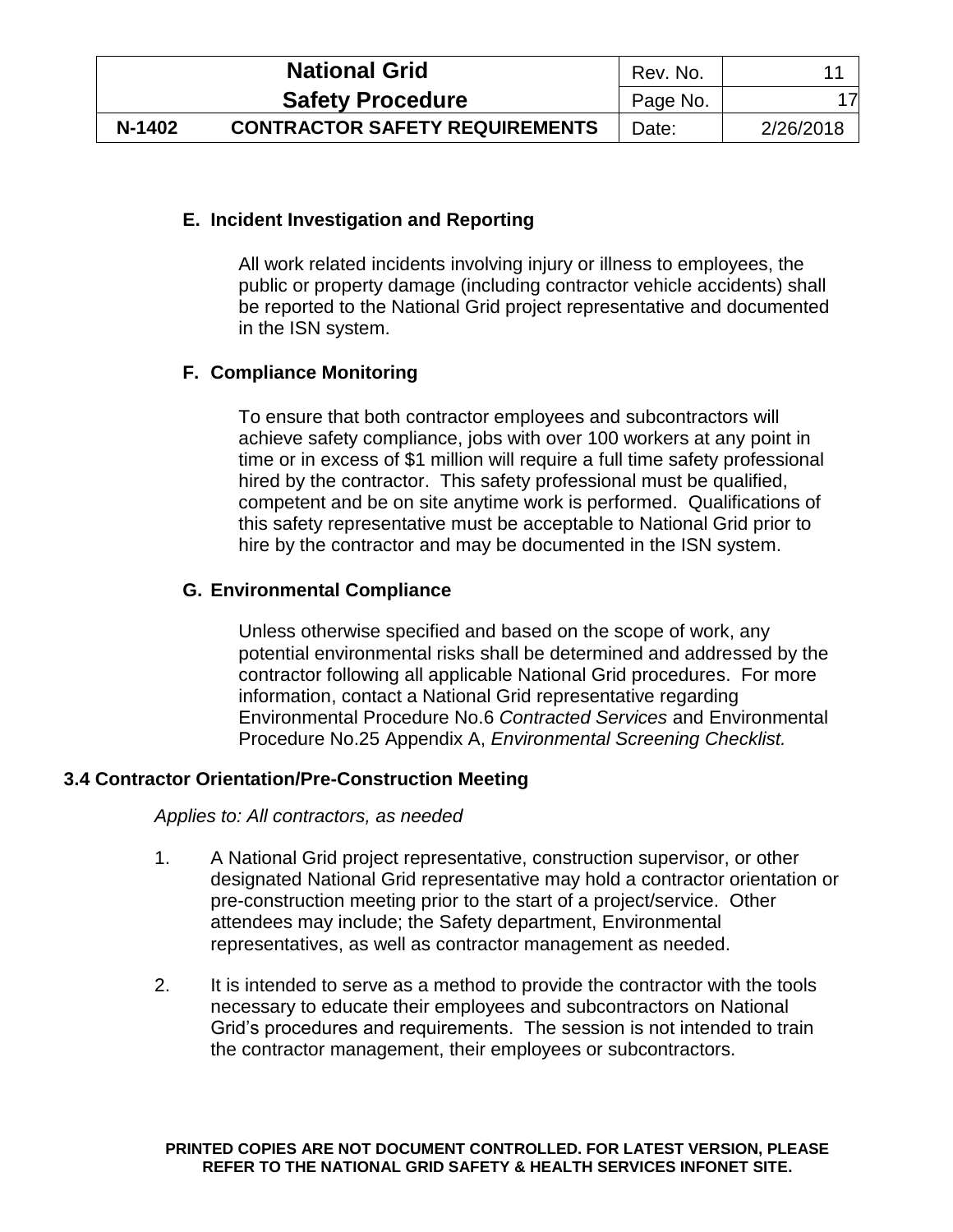|        | <b>National Grid</b>                  | Rev. No. |           |
|--------|---------------------------------------|----------|-----------|
|        | <b>Safety Procedure</b>               | Page No. | 18        |
| N-1402 | <b>CONTRACTOR SAFETY REQUIREMENTS</b> | Date:    | 2/26/2018 |

- 3. All contractors are required to attend a National Grid orientation program specific to the type of work they will be performing. Contractor management representation shall also be present meeting and all documentation of attendance shall be kept at the job site and available to any National Grid representative. For visitors and contractors working on Major Hazard Assets, site orientation shall at a minimum include the following:
	- General site hazards
	- Specific hazards involved in each task the employee may perform
	- Safety policies and work rules, including Process Safety policies

 Location of emergency equipment like fire extinguishers, eyewash stations, and first-aid supplies

- Smoking regulations and designated smoking areas if applicable
- Steps to take following an accident or injury
- Proper reporting of emergencies, accidents, and near misses
- Selection, use, and care of personal protective equipment
- Emergency evacuation procedures, routes, and security systems
- Safe housekeeping rules
- Safe use of tools and equipment
- Hazardous materials in use and location of safety data sheets

Site access shall not be granted to contract employees working on process safety assets until orientation is conducted.

- 4. The contractor's Project Health & Safety Plan will be discussed at this meeting including a final review of the safety hazards checklist to ensure proper hazard identification and mitigation plan has been implemented.
- 5. These hazard mitigation measures shall be reviewed and work shall not commence until these hazards have been adequately addressed. The National Grid project representative will discuss the methods by which compliance will be achieved to National Grid safety requirements with the contractor.
- 6. An Emergency Call List shall be exchanged with the National Grid project representative for high or medium risk projects or as applicable. This list must contain 24-hour contact information for key contractor and project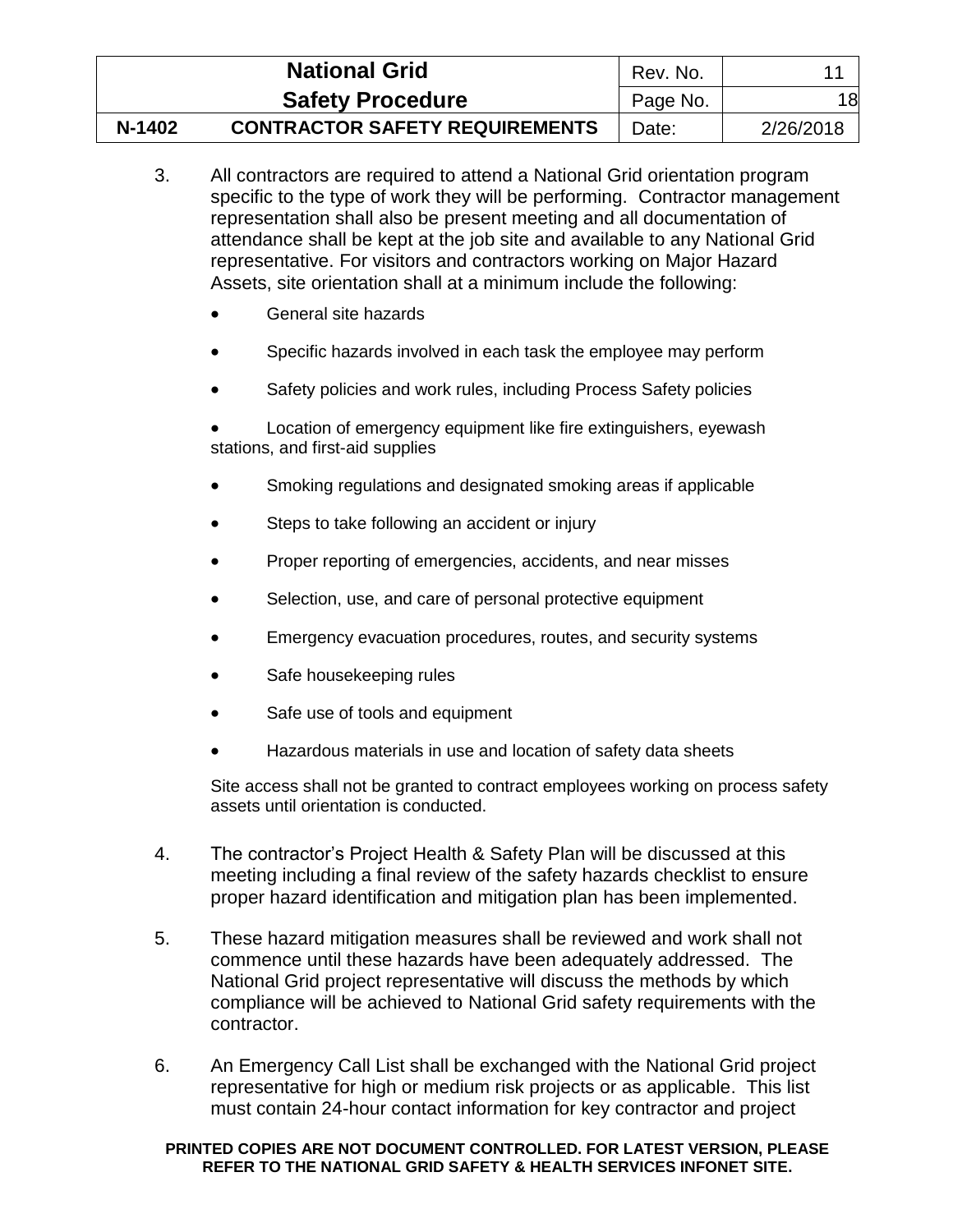|        | <b>National Grid</b>                  | Rev. No. |           |
|--------|---------------------------------------|----------|-----------|
|        | <b>Safety Procedure</b>               | Page No. | 19        |
| N-1402 | <b>CONTRACTOR SAFETY REQUIREMENTS</b> | Date:    | 2/26/2018 |

personnel, including the project representative and Safety representatives. This list should be distributed to all concerned, as determined by the project team, prior to the start of work. For contractors working on process safety assets who have an emergency response role, the emergency response plan shall be updated to clarify the contractor's role in the event of an emergency on site.

- 7. For routine maintenance services, a review of associated safety issues and specific facility issues, restrictions or practices, such as evacuation procedures, shall be discussed with the contractor upon initial hiring. Any changes in the facility that may affect the safety of contractor or National Grid employees or third parties must be communicated immediately.
- 8. Upon completion of the contractor orientation or preconstruction meeting, the contractor management official shall certify in writing that: (1) the contractor has been informed of National Grid safety requirements; (2) that employees and subcontractors have the appropriate qualifications to perform the work, and; (3) the contractor agrees to comply with all applicable safety requirements. The certification shall be completed annually in ISNetworld as an acknowledgement of the above requirements.

## <span id="page-23-0"></span>**3.5 Job Safety Briefs**

### *Applies to: All contractors; as needed*

- 1. Job safety briefs shall be documented in writing. Written job safety briefs, permits, and/or plans shall be available at the job site for inspection and retained for 30 days after the job is completed.
- 2. National Grid reserves the right to perform a safety stand-down with any contractor for purposes including, but not limited to: recent injuries, incidents or near misses; identified hazards at job site or equivalent, and for other reasons to communicate with the contractor crew.
- 3. Each crew shall conduct these job safety briefs prior to each day's work at the job location, when there are changes to the day's work order or plan, and when a new worker or company joins the crew additional briefs are required.
- 4. Each worker must have the opportunity to voice concern. The work cannot begin until each worker signs off on the job safety brief stating that they have discussed the work, raised any questions, and agree with the plan.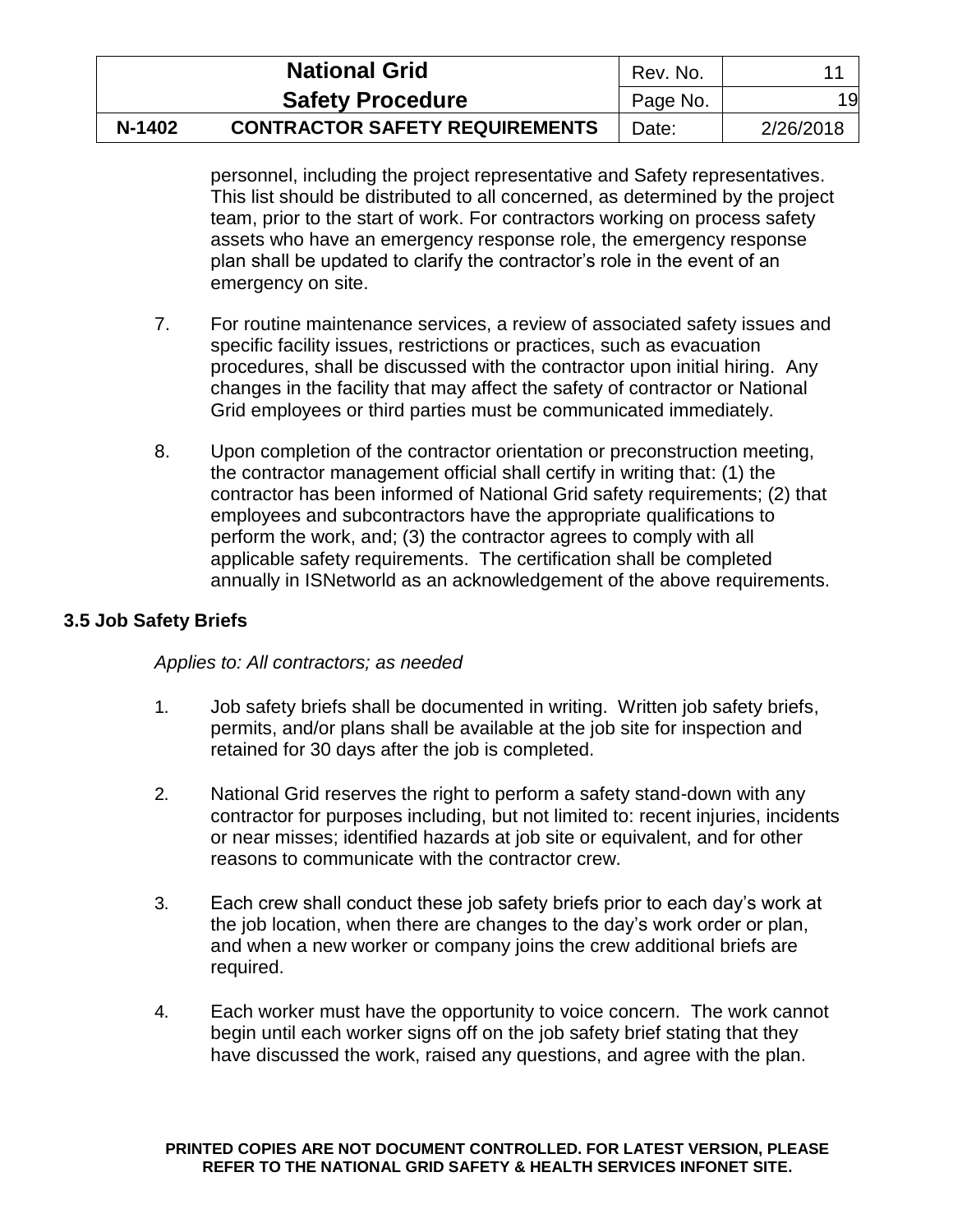|        | <b>National Grid</b>                  | Rev. No. |           |
|--------|---------------------------------------|----------|-----------|
|        | <b>Safety Procedure</b>               | Page No. | 20        |
| N-1402 | <b>CONTRACTOR SAFETY REQUIREMENTS</b> | Date:    | 2/26/2018 |

- 5. Visitors to the work site shall be asked to read and sign the job brief acknowledging they understand contents. Contractors shall review the job brief and discuss the elements of the hazards and mitigation steps with each visitor prior to entering the job site. If a visitor refuses to sign, the general foreman will note it on the brief and will not allow the visitor to enter.
- 6. SITE SIGNAGE: An assessment of the work site should be conducted by the National Grid project representative overseeing the work with the contractor to determine if site signage will be needed to protect site visitors, the public or any other persons entering the work site. If Site Signage is required at the site, the signage shall be posted at the main entrance to the work site. The sign shall direct all visitors to check in with the Person in Charge (PIC), be escorted to the designated safe area and advised of all work currently in progress. The visitor is expected to comply with all related safety requirements and sign off on the Job Brief before entering the work site.

# <span id="page-24-0"></span>**3.6 Safety Meetings**

- 1. In addition to job safety briefs, the contractor shall have regular safety meetings with their employees and subcontractors. Contractors performing high or medium risk work shall have weekly safety meetings, while low risk contractors, at a minimum, shall have safety meetings monthly and attendance must be documented.
- 2. The safety meetings shall include the following topics: statistics, incidents, near misses, updates on old business and new business raised. It will include the round table discussion by the workers and the action items discussed. Meeting minutes must be documented and shall include specific action items, their due dates, persons responsible and a completion date. This documentation shall be available for inspection during the project period, and for 30 days after the project is completed. For contractors working on Process Safety assets, meeting minutes from contractor shall be shared and discussed with National Grid site management.
- 3. Routine Safety meetings/calls between National Grid and the Contractor shall be coordinated on a regular basis. Safety meetings may include but are not limited to SUSA/Compliance Assessments, Safety Briefs, Safety Day discussions and regularly scheduled calls to promote safety and best safety practices. Contractors working on Process Safety assets for more than 6 months shall schedule leadership visits to discuss process safety topics.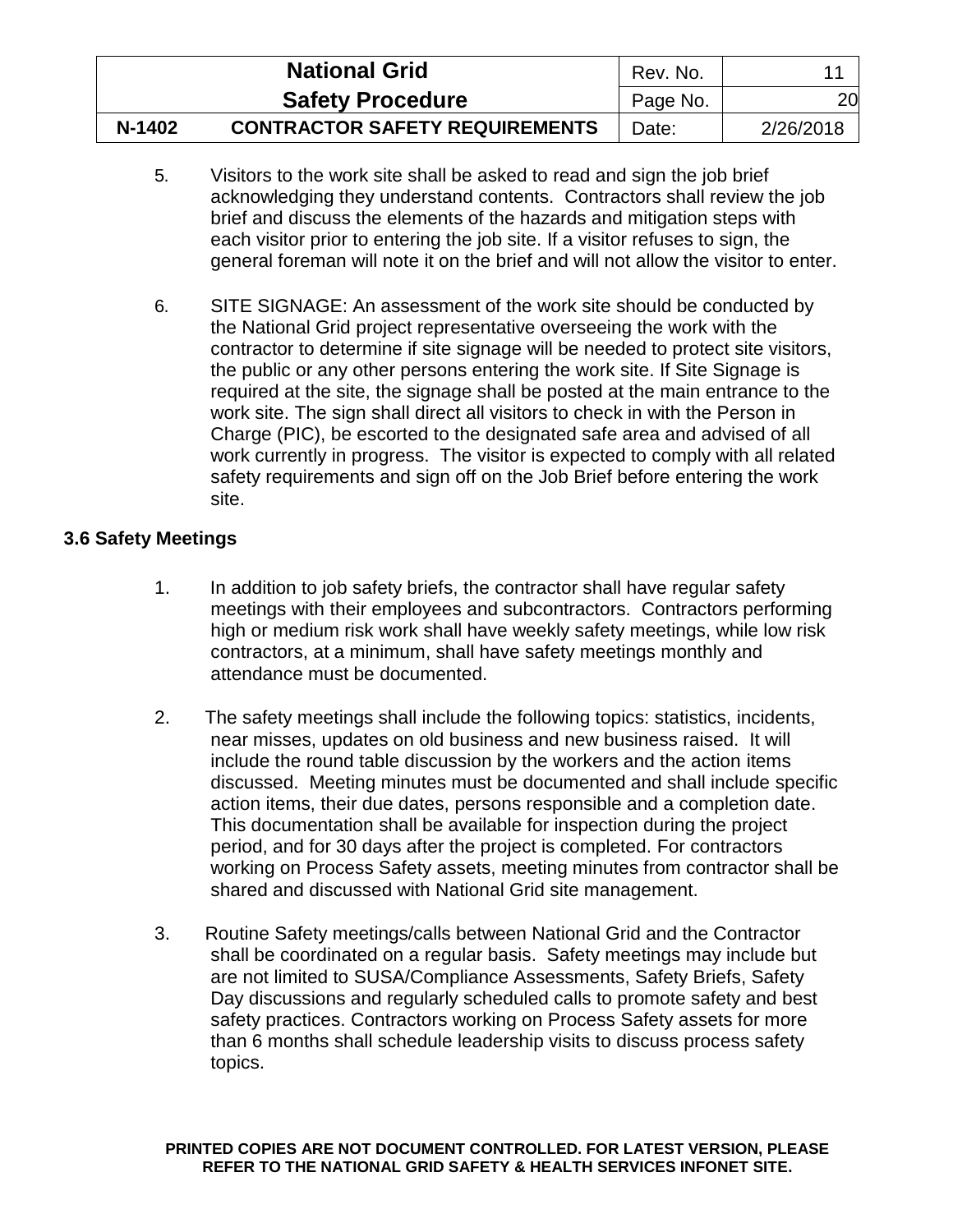|        | <b>National Grid</b>                  | Rev. No. |           |
|--------|---------------------------------------|----------|-----------|
|        | <b>Safety Procedure</b>               | Page No. | 21        |
| N-1402 | <b>CONTRACTOR SAFETY REQUIREMENTS</b> | Date:    | 2/26/2018 |

4. Contractors working on process safety assets for greater than three (3) months, or as needed, shall hold project planning meetings to discuss short term and long term work items. Project planning meetings shall include safety performance monitoring against project targets and should include a National Grid SHE representative for jobs on Major Hazard Assets in addition to a National Grid site representative.

# <span id="page-25-0"></span>**3.7 Incident Investigation**

# *Applies to: All contractors (regardless of risk ranking)*

- 1. All contractors are required to report any work-related incidents involving injury or illness to employees, the public or property damage to the National Grid project representative. The first priority is to ensure that anyone injured receives medical treatment. Examples of incidents may include, but is not limited to: injury, property damage, adverse public impact, near miss, a hazardous condition and road traffic collisions (RTC).
- 2. Contractors will then be responsible to perform an incident investigation immediately following the incident and document root cause/corrective actions in the ISN system and to National Grid.

# **Incident Response Steps**

In the event of an incident, the contractor shall provide details of the incident to National Grid that follows the steps below.

- 1. Contractor supervisor collects basic information about the incident from the employee or witnesses:
	- What happened?
	- Who and how many people were injured?
	- What treatment was administered?
	- What was the nature and seriousness of the injury?
	- Where did the incident occur?
	- When did the incident occur (date, time of day)?
	- Were there any witnesses?
- 2. Contractor supervisor immediately calls the project representative or other National Grid point of contact. All incidents shal**l** be entered into the Incident Management System (IMS) as soon as possible by the National Grid project representative or National Grid designee. When dialing 1-866- 322-5594, the caller will be prompted to select option 2 for anything other than an employee injury.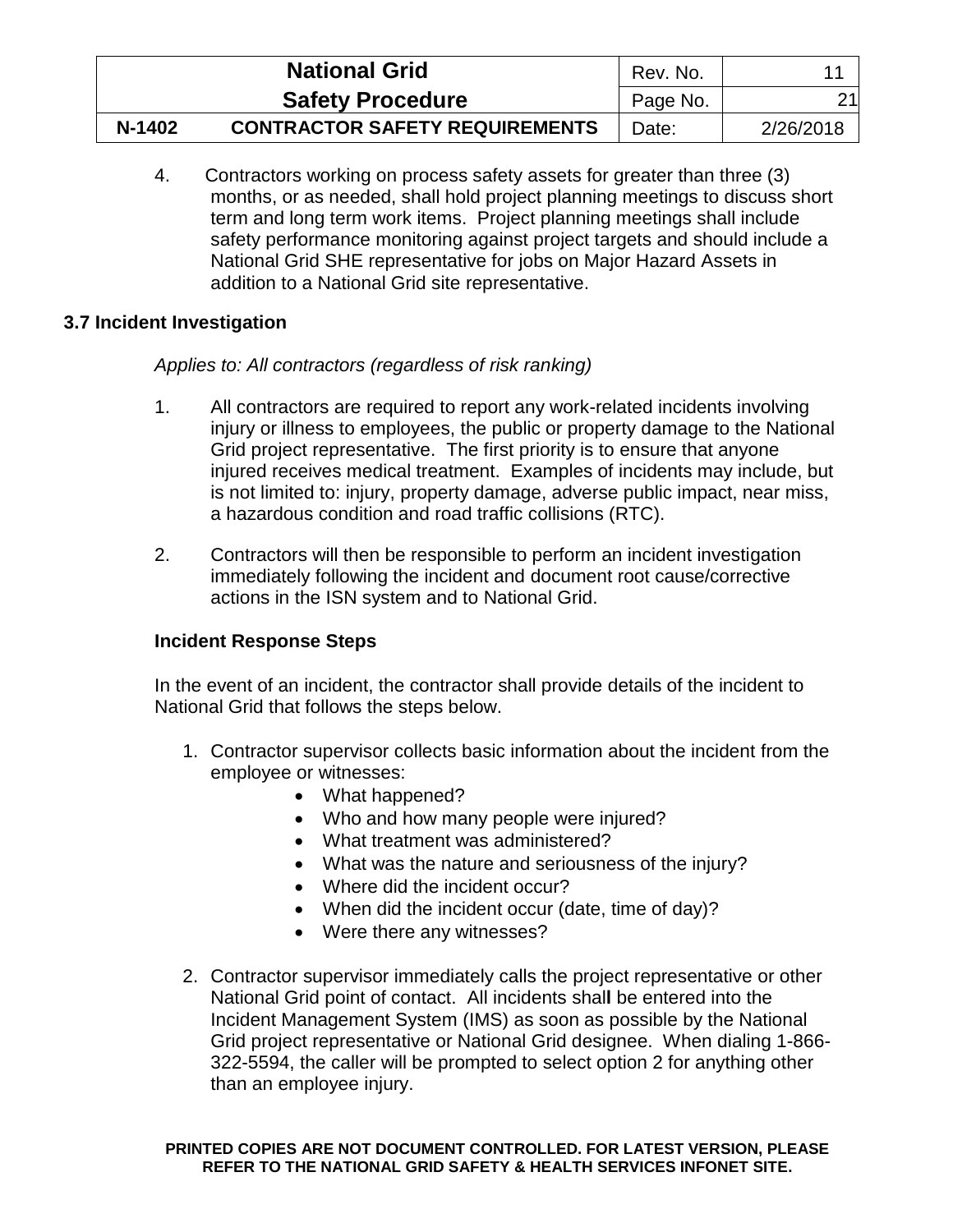|        | <b>National Grid</b>                  | Rev. No. |           |
|--------|---------------------------------------|----------|-----------|
|        | <b>Safety Procedure</b>               | Page No. | 22        |
| N-1402 | <b>CONTRACTOR SAFETY REQUIREMENTS</b> | Date:    | 2/26/2018 |

- 3. Contractor shall conduct an investigation within 24 hours of the incident that will identify contributing factors and root cause analysis relating to the incident and the corrective actions that will be taken to prevent future occurrence. This information will be documented in the ISN system.
- 4. Contractor vehicle accidents occurring during the performance of work will also be investigated and reported to National Grid.

# **Other Reporting**

National Grid may periodically request the following annualized data for all work activities limited to National Grid operations:

- Lost Time Incident (LTI) rate for workers
- Restricted Work rate
- OSHA Recordable Incident (ORI) rate

# <span id="page-26-0"></span>**4.0 TECHNICAL SAFETY REQUIREMENTS**

# <span id="page-26-1"></span>**4.1 Personal Protective Equipment (PPE) Requirements – General**

# *Applies to: All contractors (regardless of risk ranking)*

- 1. Basic PPE attire at construction sites and other similar work zones include, at a minimum: hard hat, safety shoes and safety glasses with side shields, and ANSI certified Class 2 or Class 3 Hi-visibility (hi-vis) clothing / vests. Contractors shall refer to the US Department of Transportation's Manual on Uniform Traffic Control Devices (MUTCD) to determine the correct class of hi-vis clothing / vests or wear the higher class. The contractor and their employees, including subcontractors are expected to follow the same rules and protocols as National Grid personnel.
- 2. The contractor shall ensure that their employees and subcontractors use protective safety toe footwear when working in areas where there is a danger of foot injuries due to falling or rolling objects, or objects piercing the sole, and where such employee's feet are exposed to electrical hazards. In addition, during inclement weather conditions or adverse events, the addition of anti-slip footwear or outer foot wear may be appropriate. Electrical Hazard (EH) rated footwear is required at all times. EH rated overshoes are required when working on or near (within Minimum Approach Distance MAD) around electrical equipment over 50 volts, when working in electric substations, excavating in and around electrical duct banks or in an area of expected downed wires per OSHA 1910.136 and ASTM standard F-2413-05.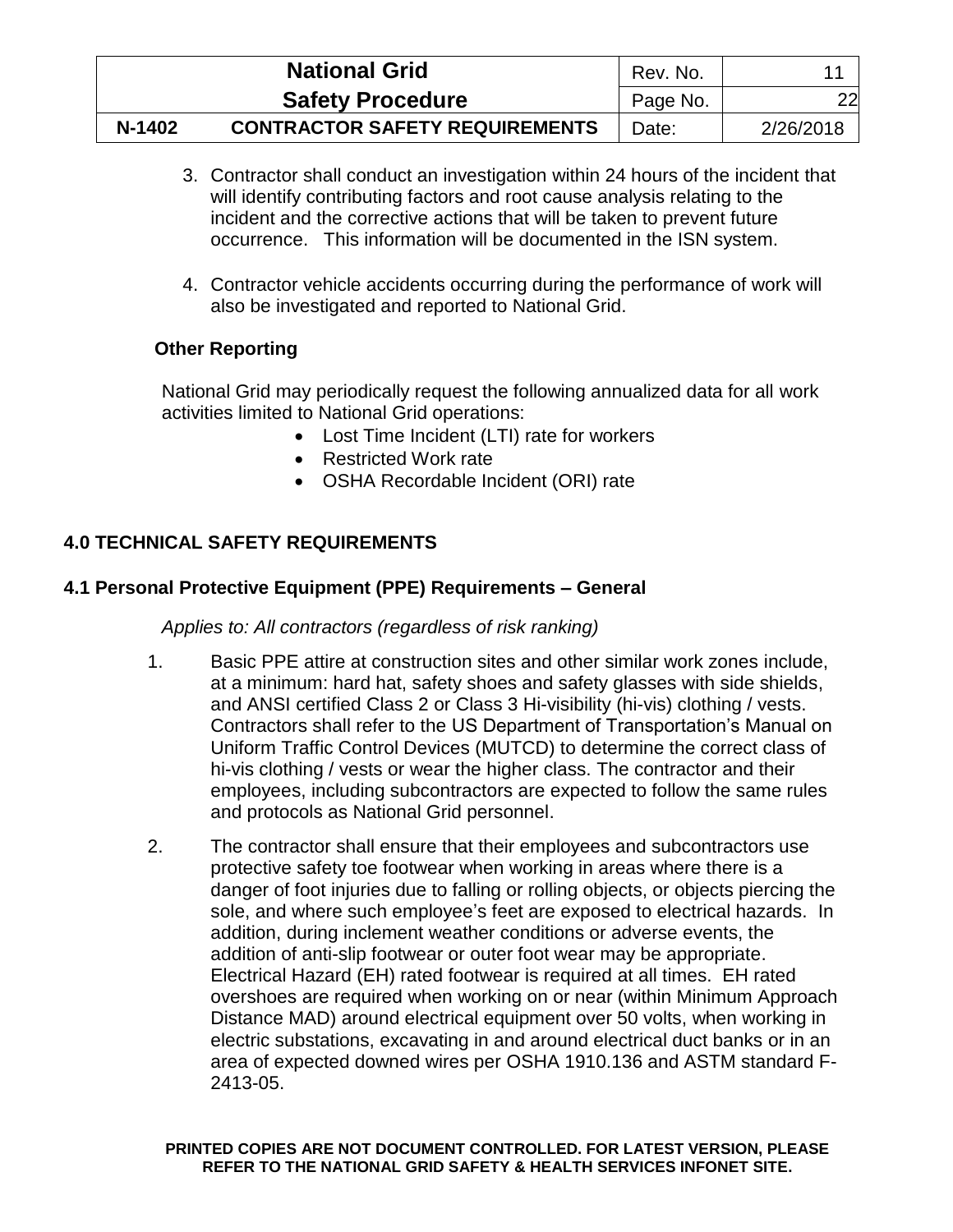| <b>National Grid</b> |                                       | Rev. No. |           |
|----------------------|---------------------------------------|----------|-----------|
|                      | <b>Safety Procedure</b>               | Page No. | 23        |
| N-1402               | <b>CONTRACTOR SAFETY REQUIREMENTS</b> | Date:    | 2/26/2018 |

3. Guidance for additional PPE is referenced in other sections of this document.

# <span id="page-27-0"></span>**4.2 Flame Resistant Clothing Requirements**

*Applies to: All contractors; as needed*

- 1. Flame Resistant (FR) clothing shall be worn when personnel work on energized equipment/lines or when distance and position will expose the worker to electric arc or flame hazards. FR clothing shall also be worn during live gas work as outlined in the gas PPE Matrix (Gas Policy SHE01001) and within LNG operations locations as required. FR clothing also includes arc- resistant rain gear. This additional ensemble may also be required as part of the job for contractor personnel. Contact a National Grid representative for a copy or to view the PPE matrix.
- 2. FR clothing shall be worn as the outermost layer of clothing and when workers measure voltages, test or ground electrical equipment/lines.
- 3. FR clothing shall be worn when work requires the use of rubber protective equipment or the use of insulated live line tools.
- 4. FR clothing shall be worn when workers control/operate electrical equipment over 50 volts at the device location or are within 10 feet of equipment which is being physically operated/ worked on by another worker.
- 5. Visitors are not required to wear FR clothing in substations or production plants unless they are engaged in electrical work. The National Grid project representative will be able to determine whether FR clothing will be required based on the specific contractor task. Note: Gas contractor FR requirements may differ slightly. Please refer to National Grid PPE Matrix for Gas operations within Gas Policy SHE01001 as needed.
- 6. FR clothing shall meet a minimum arc rating of 8 cal/cm<sup>2</sup> (HRC 2) for energized electrical equipment unless otherwise specified based on increased potential exposure as indicated in the Arc Flash Tables in H-807 *Arc Flash Analysis and Mitigation* program.
- 7. Additional FR clothing protection is required when performing work on the distribution system in NY North and New England (legacy National Grid) stations. Contact a National Grid representative for a copy. (NG Employees: If the link does not work, copy and paste the url into your internet browser) [http://us3infonet/sites/eng\\_delivery\\_svcs/Pages/ArcFlashMitigation.aspx#2015](http://us3infonet/sites/eng_delivery_svcs/Pages/ArcFlashMitigation.aspx#2015)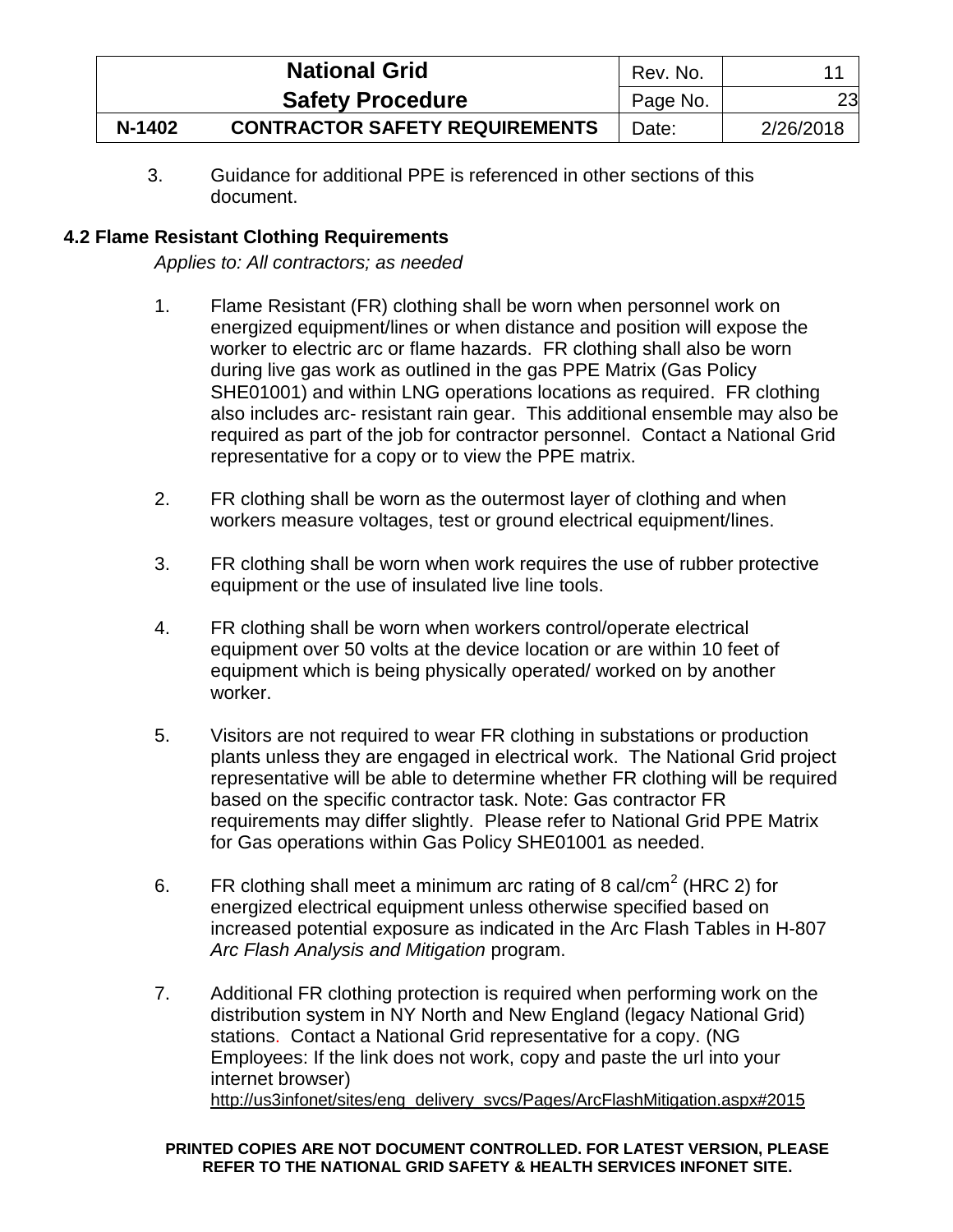|        | <b>National Grid</b>                  | Rev. No. | 11        |
|--------|---------------------------------------|----------|-----------|
|        | <b>Safety Procedure</b>               | Page No. | 24        |
| N-1402 | <b>CONTRACTOR SAFETY REQUIREMENTS</b> | Date:    | 2/26/2018 |

8. Contractors who may be involved with tasks requiring the implementation of this program shall be informed by National Grid. Contractors will be required to follow all aspects of OSHA and any other applicable regulation as it applies to the tasks they perform.

## <span id="page-28-0"></span>**4.3 Rubber Gloves and Sleeves**

- 1. Rubber glove use is required for work on all electrical apparatus at 50 Volts or greater. Rubber gloves shall be donned before the worker leaves the ground and shall be worn until the worker returns to the ground (commonly referred to as "ground to ground", "cradle to cradle")
- 2. Class 0 gloves are required for exposures up to 1000 Volts.
- 3. Class 2 gloves are required for voltages between 1000-15,000 Volts.
- 4. Rubber sleeves must be worn where work is conducted within the MAD of primary electrical apparatus that is not tested, de-energized and grounded.
- 5. For voltages 23 kV and above, workers can use specialized equipment or work practices as long as these workers have been appropriately trained and qualified. National Grid may request training records from the contractor.
- 6. Rubber glove exceptions for specific jobs (other than those listed in this section) are permitted only with the dated, written approval of a Division Director.
- 7. It is the contractor's responsibility to wear class 2 rubber gloves when grounding trucks or equipment due to a possible difference in potential.

### **Exceptions**

No rubber gloves are required:

- When working in a properly established equi-potential zone.
- When the operator remains at the same potential as the equipment by being off the ground and on the equipment.
- When a qualified worker performs transmission "hot stick" work on lines 69 kV or greater and no other energized wires are on the pole or structure below the worker.
- When work is performed on transmission structures carrying only energized conductors (115kV and above) and the Live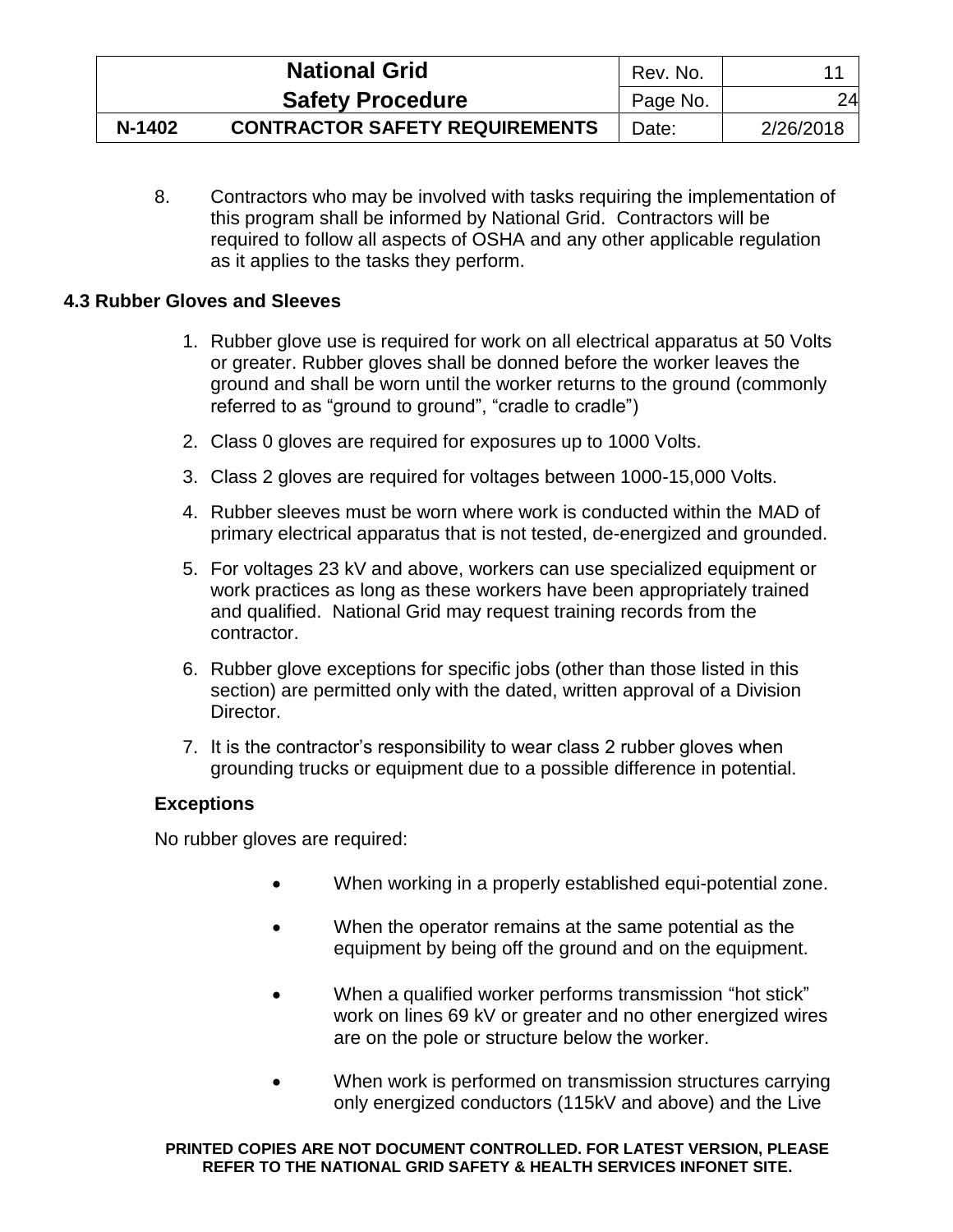|        | <b>National Grid</b>                  | Rev. No. |           |
|--------|---------------------------------------|----------|-----------|
|        | <b>Safety Procedure</b>               | Page No. | 25        |
| N-1402 | <b>CONTRACTOR SAFETY REQUIREMENTS</b> | Date:    | 2/26/2018 |

Line Techniques are not being employed. While performing these activities, the worker shall utilize conductive clothing such as conductive gloves, boots, leg straps and/or any other applicable conductive clothing.

- When climbing a steel structure to perform structural reinforcements while maintaining MAD from energized conductors or apparatus.
- When climbing a steel structure to access an area that has been properly grounded.

# <span id="page-29-0"></span>**4.4 Isolation of Energized Apparatus**

**1. Non-Reclosing Criteria and Live-Line Maintenance and Construction:**  The appropriate interrupting devices (breakers, reclosers, circuit switches, etc.) will be placed on NON-RECLOSING in accordance with National Grid tagging procedures.

### **2. Tagging Out Lines or Apparatus**

The National Grid Construction Supervisor or designee shall coordinate all switching and tagging in accordance with the most current EOP on Clearance and Control.

Upon receipt of Clearance, the project representative will present the Contractor's Person in Charge with the "Contractor Permission to Work Form" (Form NG0060), which states the specific apparatus that has been de-energized and that certain device(s) are tagged in the Protective Position and will remain so until the Contractor's Person in Charge informs the construction supervisor or designee of the completion of the work utilizing the "Contractor Completion of Work" section of the "Contractor Permission to Work" form.

The original transferred copy needs to be returned after the completion of work section is filled out & signed. In some cases the tailboard is outside & is susceptible to elements & damage; a copy shall be utilized in the field instead of the original.

No work will be performed until the "Contractor Permission to Work Form" is received from the construction supervisor stating that the equipment has been de-energized and a clearance to work has been given. The Contractors Permission to Work Form and a written grounding plan shall be attached to the crews Job Briefing and be kept at the work location.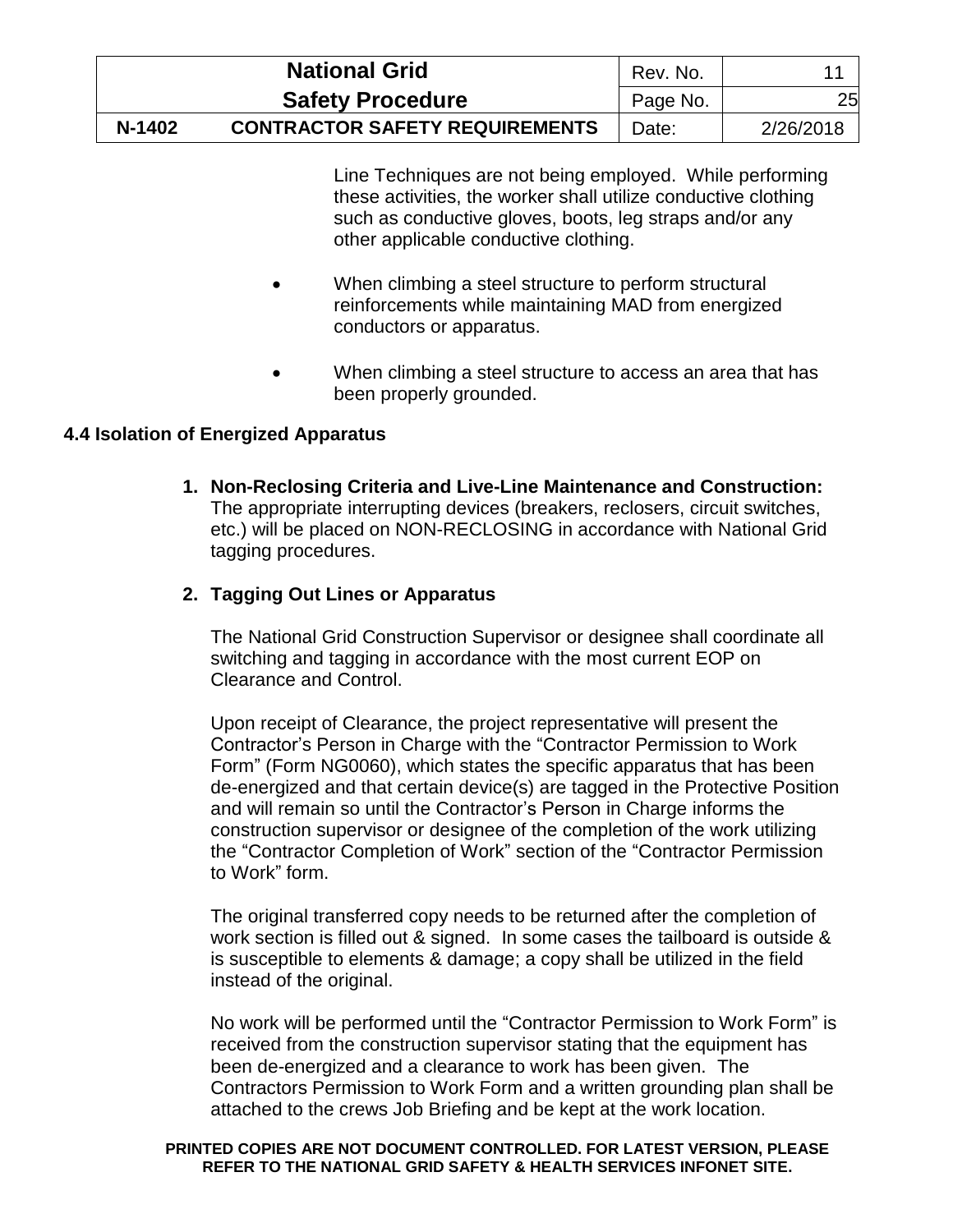|        | <b>National Grid</b>                  | Rev. No. |           |
|--------|---------------------------------------|----------|-----------|
|        | <b>Safety Procedure</b>               | Page No. | 26        |
| N-1402 | <b>CONTRACTOR SAFETY REQUIREMENTS</b> | Date:    | 2/26/2018 |

After the "clearance" is received from the National Grid Construction Supervisor, the various substation conductor bus and equipment to be worked will be tested and "Grounds" installed. Grounds shall be rated for the fault current of the line/equipment being grounded. (Note: Rubber Gloves and FR clothing are required when installing and removing grounds). The contractors "Person in Charge" (Construction Supervisor/General Foreman) shall be responsible for determining the location and number of grounds.

Vehicles and equipment may utilize a single 4/0 cu for grounding inside the substation. Employees working on de-energized lines and equipment shall always work between grounds.

Prior to the application of any personal protective grounds, the circuit to be worked on must be tested for the presence of voltage using an approved potential detector. The worker must verify the detector is in operating order prior to and after testing for voltage. MAD must be maintained during the testing, and appropriate PPE shall be worn. Testing for voltage shall be done at the point where the grounding devices are to be attached. All phases of the circuit to be worked on shall be tested at each location that grounds are installed.

When an Air Gap is required to create a work zone, the component (a tap) shall be removed in whole from the system. When National Grid switches out lines or apparatus, any grounds that may be installed shall only be considered a visual reference, and shall not be considered a means to protect the Contractor's employees. The Contractor is responsible to install their personal grounds, in accordance with all OSHA, Federal, State and local safety procedures. National Grid may provide guidance on the minimum size of the grounds to be used based on circuit available fault current. Refer to *Electric Operating Procedure D002,* for applicable grounding size. Ground rods shall be fully driven into the earth away from the workers and work area. T-Bar ground rods are not to be used on National Grid property.

The National Grid Construction Supervisor shall review the contractor's plan for the quantity and locations of grounds, ensuring that the work the contractor is performing is between grounds, covering all potential sources. All three phases shall be grounded. (In stations, from each phase to the station ground grid). Grounds shall be placed as close to the work area as reasonably possible, between the work area and all potential sources of inadvertent energization. A copy of the grounding plan shall be kept with the job safety brief.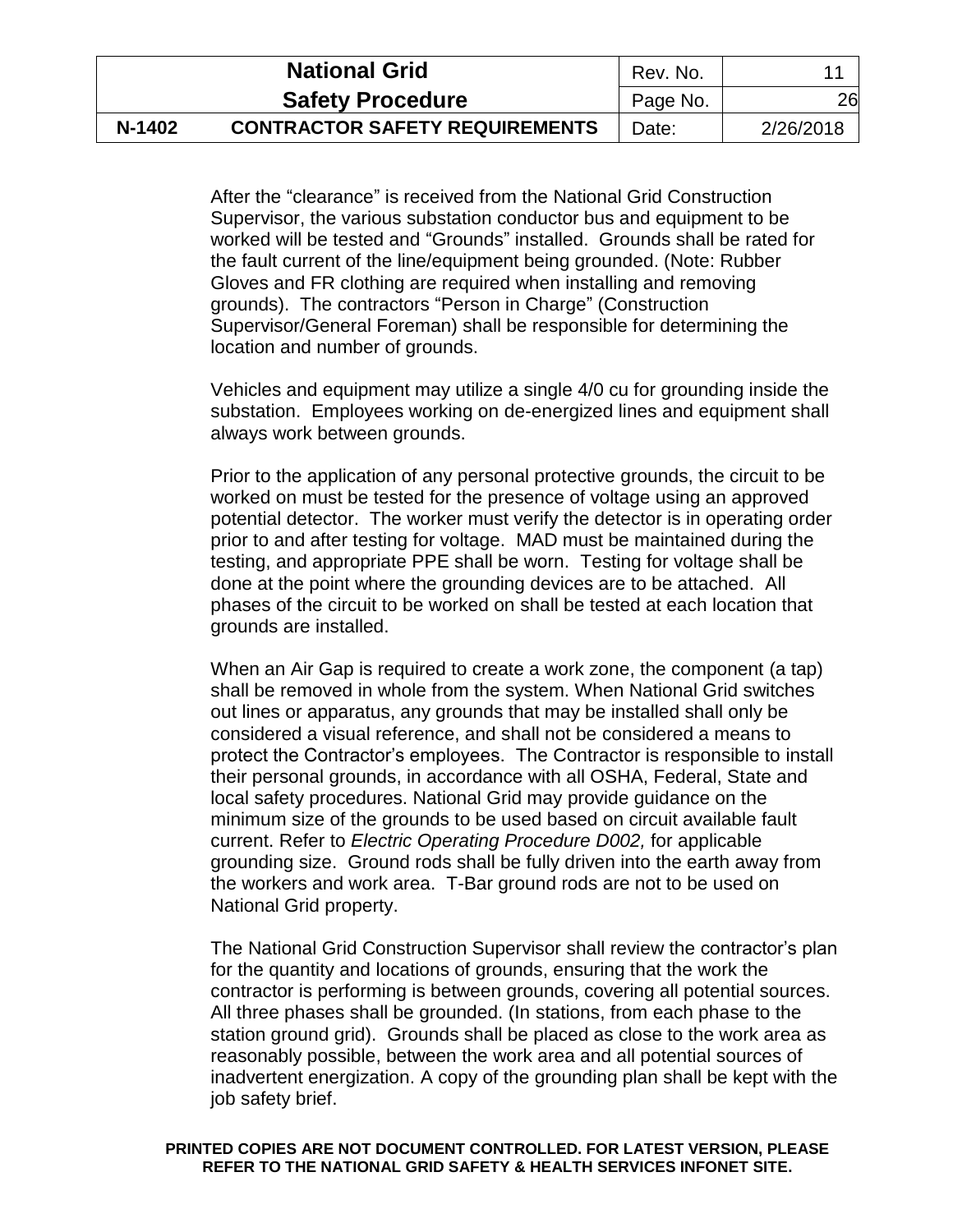|        | <b>National Grid</b>                  | Rev. No. |           |
|--------|---------------------------------------|----------|-----------|
|        | <b>Safety Procedure</b>               | Page No. | 27        |
| N-1402 | <b>CONTRACTOR SAFETY REQUIREMENTS</b> | Date:    | 2/26/2018 |

It is the contractor's responsibility to account for all their grounds. The contractor shall provide, maintain, and enforce a ground tracking program suitable to National Grid. In the instance of a zone expanding/collapsing, remaining grounds shall be listed on the Contractor Permission to Work Form and verbally communicated to the construction supervisor.

# **3. Grounding Mobile Equipment**

When mobile equipment requires grounding, it shall be solidly grounded by means of appropriate sized copper cable while using rubber gloves. The cable shall be fastened to a securely attached clean metallic portion of the equipment, or shall be fastened to a grounding stud provided for the purpose at one end and an adequate ground at the other end.

Non insulated booms such as digger derricks that have the possibility of encroaching the MAD shall be grounded and barricaded. The ground is to trip the circuit and the barricade is to protect anyone who may become in contact with the truck during this energization.

### **4. Minimum Approach Distance (MAD)**

Refer to OSHA 29 CFR 1910.269 for more information and details regarding qualified and unqualified workers.

### <span id="page-31-0"></span>**4.5 Appointment of a Safety Observer**

A safety observer shall be required if an employee (operator) determines that it is difficult to accurately determine the distance between the equipment (minimum approach distance) and energized parts. The Safety Observer shall never be a substitute for minimum approach distance (MAD), personal protective equipment (PPE), insulate/isolate techniques or work area identification as a form of employee protection.

The person in charge of the work (contractor or National Grid), shall appoint a qualified employee or employees to perform the task of a safety observer. The personal in charge shall:

1. Ensure a documented job brief is completed and includes the name of the safety observer, additional subjects such as the location of gas lines, energized equipment, in or adjacent to the work area and the limits of any de-energized work area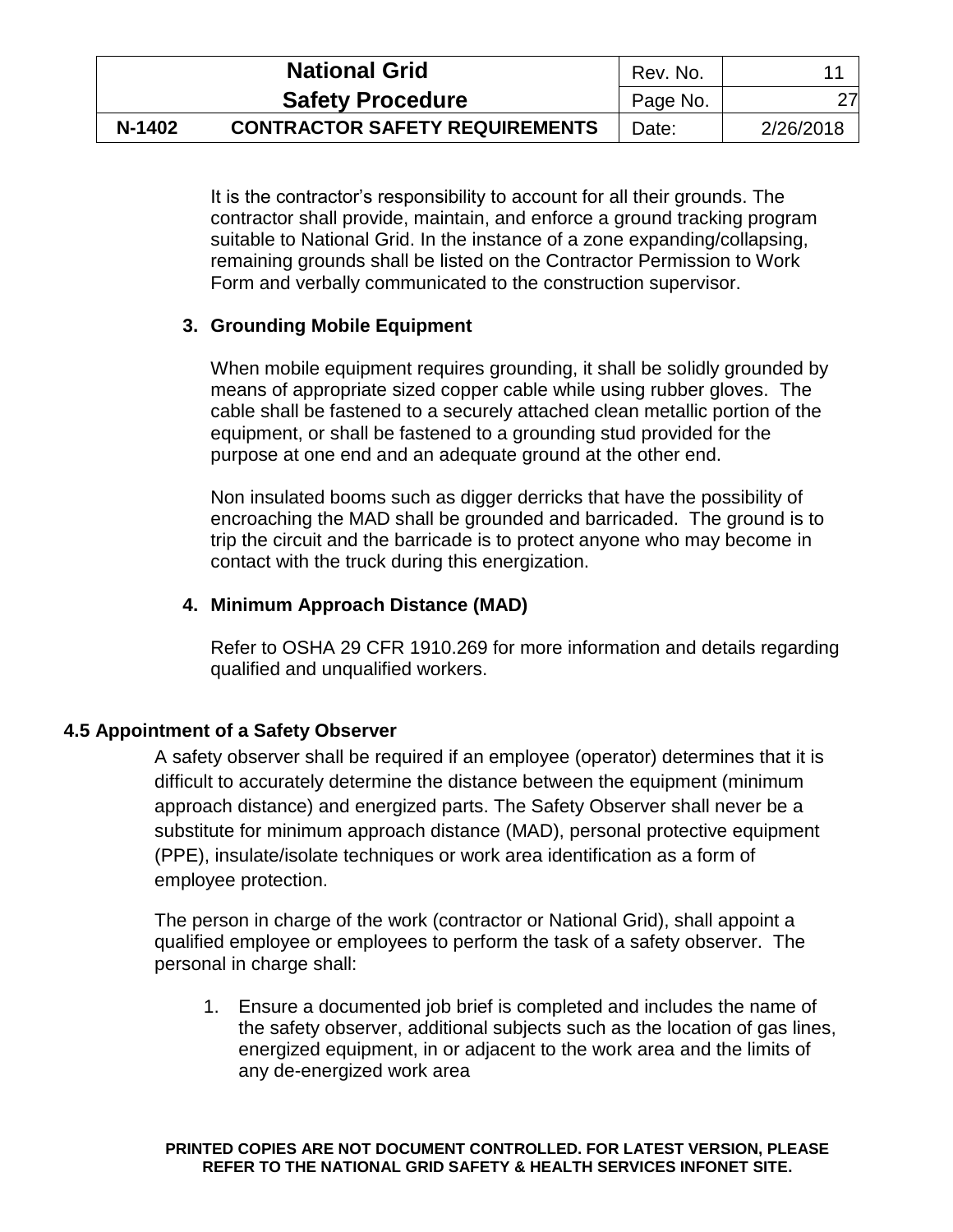|        | <b>National Grid</b>                  | Rev. No. |           |
|--------|---------------------------------------|----------|-----------|
|        | <b>Safety Procedure</b>               | Page No. | 28        |
| N-1402 | <b>CONTRACTOR SAFETY REQUIREMENTS</b> | Date:    | 2/26/2018 |

- 2. Discuss the scope of work and communication techniques used to warn or notify the equipment operator of hazardous conditions.
- 3. Communicate any changes to work and job completion to the safety observer
- 4. Select another safety observer if there is a need for the existing observer to have break in service.

The safety observer is a qualified employee who has been appointed by the person in charge based on the hazard assessment and the job brief. The safety observer shall:

- 1. Observe the worker performing the task/activity until all hazards have been eliminated or the task/activity has been completed
- 2. Have shown proficiency in the task/activity being observed and have a full understanding of the job and the hazards associated with the task/activity.
- 3. Remain continuously focused on the task/activity being performed and not perform or assist any other job activities while observing the worker performing the task/activity
- 4. Notify the person in charge if there is a need to have a break in service. Work must stop until a new observer is appointed or the safety observer returns.

A safety observer shall also be required when a critical lift is being performed. A critical lift plan shall be required during the following circumstances:

- 1. An object is lifted over energized apparatuses or assets where a failure of the lifting equipment or rigging could result in a significant safety hazard or cause significant disruption in service to National Grid customers.
- 2. The crane or other lifting apparatus is anticipated to be operated above 80% of its rated capacity for the specific load chart for the lift.
- 3. A man basket (pinned or suspended) is to be utilized. All fall protection rules shall be followed when in a man basket.
- 4. Two cranes will be used in concert to lift a single object
- 5. Internal substation construction involving all power transformers, control houses, capacitor banks and transmission breakers.
- 6. Lifts in LNG or Gas plants where a hazard assessment or job brief identifies a significant risk.
- 7. The lifted load will be less than twice the minimum approach distance (MAD) of the nearest energized part. Until a qualified electrical worker confirms the MAD, loads and equipment shall maintain a 20 foot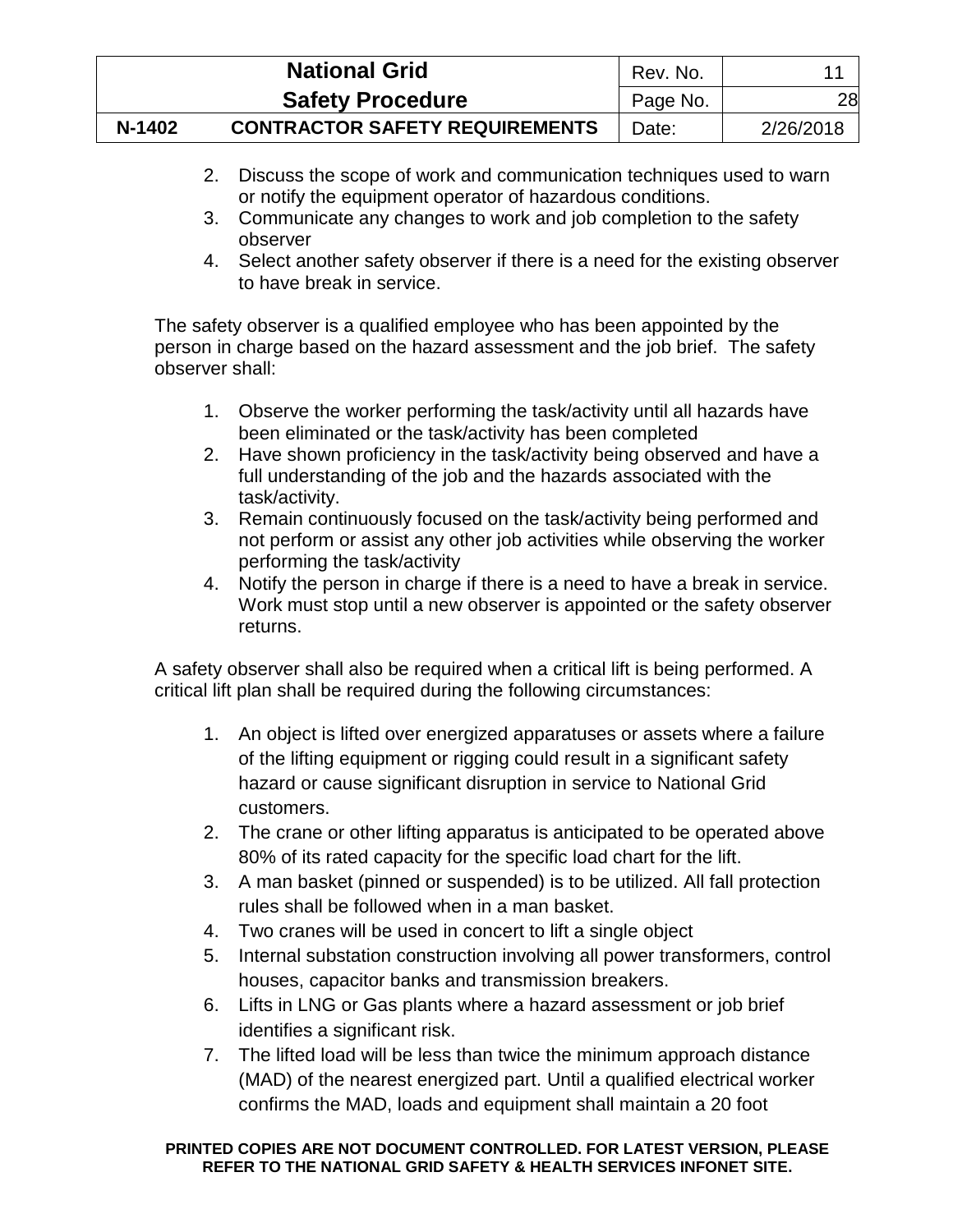|        | <b>National Grid</b>                  | Rev. No. |           |
|--------|---------------------------------------|----------|-----------|
|        | <b>Safety Procedure</b>               | Page No. | 29        |
| N-1402 | <b>CONTRACTOR SAFETY REQUIREMENTS</b> | Date:    | 2/26/2018 |

distance. Once nominal voltage is established, the MAD will be according to OSHA tables.

8. The lifted load is hoisted over buildings or the general public.

# <span id="page-33-0"></span>**4.6 Work Zone Traffic Control**

- 1. If work activity is on or near a road, the contractor and their subcontractors shall comply with all applicable parts of the most current US Department of Transportation's Manual on Uniform Traffic Control Devices (MUTCD), state, local Work Zone Traffic Control requirements and the National Grid Work Zone Traffic Control Manual. Please contact your National Grid representative for a copy of the manual found in the Safety Homepage on the Infonet.
- 2. If pedestrian traffic is disrupted, pedestrians should be provided with a path that is reasonably safe, convenient and accessible. Pedestrians should not be led into conflicts with work site vehicles, equipment or operations.
- 3. If working in areas covered by state permits issued to National Grid, contractors shall comply with the provisions (work practices and notifications) of the permit language. These permits must be available on the job site upon request.

### <span id="page-33-1"></span>**4.7 Qualified Gas Worker**

*Applies to gas projects/activities*

- 1. Gas contractor employees will be operator qualified as required and defined according to the Code of Federal Regulations, Transportation, 49, Subpart 192.801 through 192.809.
- 2. Until these qualified employees have demonstrated proficiency in the work practices involved, they are considered employees undergoing on-the-job training and must be under the direct supervision of a qualified person at all times. According to the definition of a "qualified employee", the employee also must have demonstrated an ability to perform work safely at his or her level of training.
- 3. National Grid requires contractors with gas qualified employees to provide documentation on how they qualify their workers.
- 4. Additionally any qualifications' of contractor personnel shall be in full accordance with the Company's Operator Qualification written plan, (OQ Plan) Refer to the most current list of covered tasks in accordance with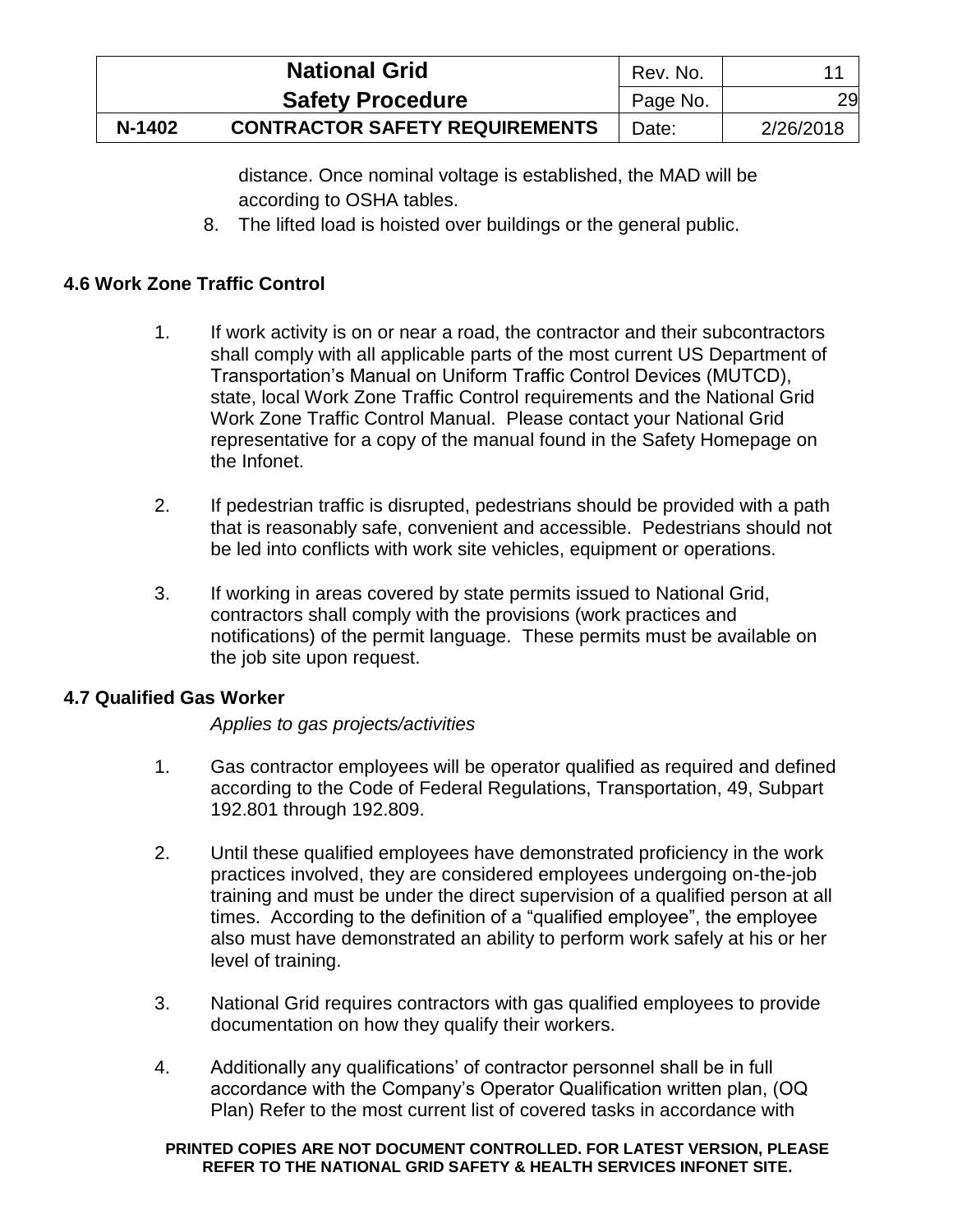|        | <b>National Grid</b>                  | Rev. No. |           |
|--------|---------------------------------------|----------|-----------|
|        | <b>Safety Procedure</b>               | Page No. | 30        |
| N-1402 | <b>CONTRACTOR SAFETY REQUIREMENTS</b> | Date:    | 2/26/2018 |

National Grids' Operator Qualification Program and the Northeast Gas Association, (NGA).

# <span id="page-34-0"></span>**4.8 Qualified Electrical Worker**

*Applies to electrical projects/activities*

- 1. According to 1910.269(a)(2)(ii), a qualified electrical employee must be trained and competent in the following prior to starting work:
	- The skills and techniques necessary to distinguish exposed live parts of electrical equipment
	- The skills and techniques necessary to determine the nominal voltage of exposed live parts
	- The MAD specified in 1910.269 corresponding to the voltages to which the qualified employee will be exposed
	- The proper use of special precautionary techniques, personal protective equipment, insulating and shielding materials, and insulated tools for working on or near exposed energized parts of electrical equipment
- 2. Until these qualified employees have demonstrated proficiency in the work practices involved, they are considered employees undergoing on-the-job training and must be under the direct supervision of a qualified person at all times. According to the definition of a "qualified employee", the employee also must have demonstrated an ability to perform work safely at his or her level of training.
- 3. National Grid requires contractors with electrically qualified employees to provide documentation on how they qualify their workers.

# <span id="page-34-1"></span>**4.9 Qualifying Non-Electrical Worker**

*Applies to: All qualifying non-electrical contractors working near energized lines and equipment; as needed*

- 1. The contractor shall provide orientation for non-electrical workers entering and working within restricted areas such as a substation and those working near energized lines and equipment.
- 2. The information provided to these workers must meet the requirements of paragraph 1910.269(a)(2)(ii). However, the orientation and training may not be as comprehensive as the qualified electrical worker would be.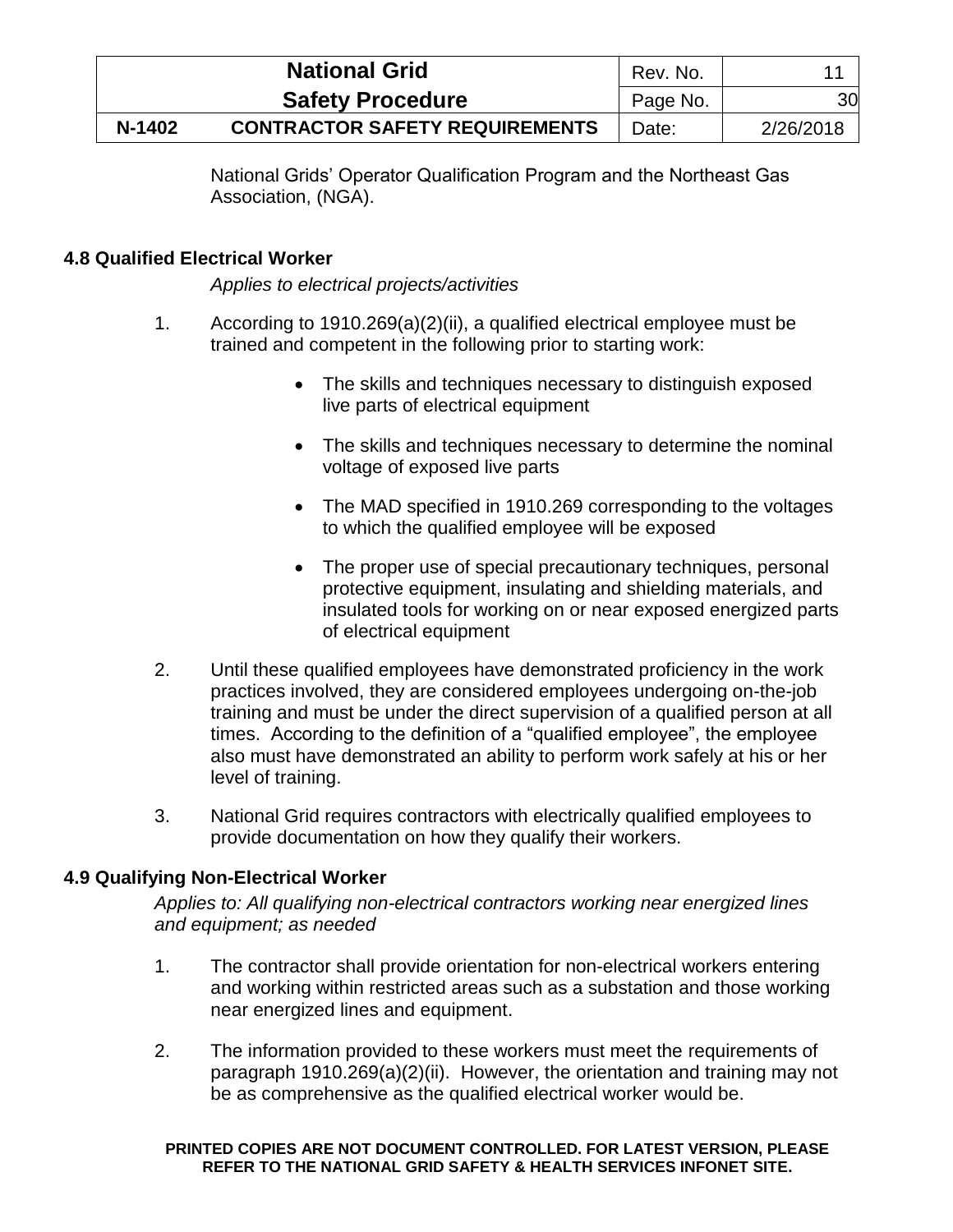|        | <b>National Grid</b>                  | Rev. No. |           |
|--------|---------------------------------------|----------|-----------|
|        | <b>Safety Procedure</b>               | Page No. | 31        |
| N-1402 | <b>CONTRACTOR SAFETY REQUIREMENTS</b> | Date:    | 2/26/2018 |

They must know:

- What is safe and not safe to touch in the specific areas they will be entering;
- The maximum voltage of the area;
- The MAD for the maximum voltage within the area;
- Proper use of personal protective equipment and in the work practices necessary for performing their specific work assignments within the area.
- 3. Until these workers have demonstrated proficiency in the work practices involved, they are considered to be employees undergoing on-the-job training and must be under the direct supervision of a qualified person at all times.

# <span id="page-35-0"></span>**4.10 Asbestos, Lead and other Hazardous Materials**

- 1. Asbestos and lead materials associated with electrical and gas equipment includes, but is not limited to: cement-type cable covering, cable wrap, wire coatings, coal tar pipe wrap, and transite panels and conduits. Asbestos and lead materials may also be present in building materials including but not limited to: paint, mastics, caulking, insulation and roofing materials.
- 2. Where asbestos and other hazardous material is present and likely to be disturbed, the National Grid project representative and contractor shall coordinate how the asbestos, lead or other hazardous materials will be managed and shall consult National Grid's Safety & Environmental department as appropriate.
- 3. Removal of this material must be done by individuals specifically trained and qualified to handle asbestos and lead. Refer to National Grid Safety Procedures, F-615, F-617 and F-619 for guidance on asbestos and lead handling and removals. For more information, contact a National Grid representative for a copy of these procedures.

**Note:** Contractors who will encounter asbestos or lead as part of their work shall reference in their safety plan how they will address this hazard.

# <span id="page-35-1"></span>**4.11 Lift Plans for Work Near Energized Electrical Equipment**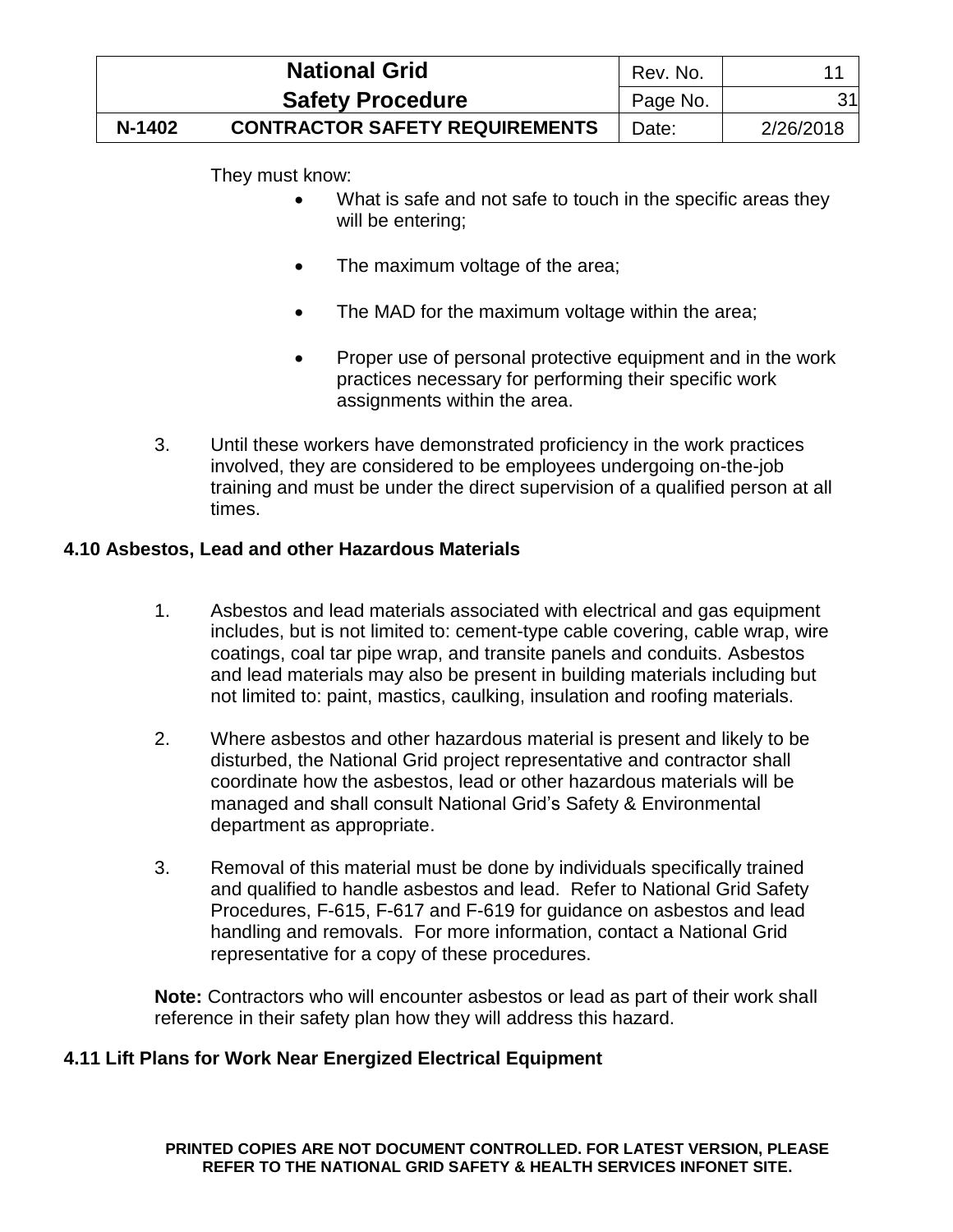|        | <b>National Grid</b>                  | Rev. No. |           |
|--------|---------------------------------------|----------|-----------|
|        | <b>Safety Procedure</b>               | Page No. | 32        |
| N-1402 | <b>CONTRACTOR SAFETY REQUIREMENTS</b> | Date:    | 2/26/2018 |

- 1. All work involving hoists, cranes or other lifting equipment **within 10' of energized electrical equipment** must have a detailed lift plan/procedure.
- 2. As a minimum Lift Plans shall include the following:
	- a. Designated Operator and Signal person
	- b. Detailed travel and flight path that ensures the boom and material being raised is controlled 100% of the time and will maintain the appropriate clearance
	- c. Designated cover up and isolation to ensure employee and equipment safety in the event of an unplanned action or failure
	- d. Emergency action plan with detailed instructions to respond to unplanned/uncontrolled event during the lift or positioning of the lifting equipment.
	- e. Documented load weight and equipment lifting limits
	- f. Rigging equipment and methods that will be used during the lifting. Sign off/approval from the management official responsible for the work

### <span id="page-36-0"></span>**4.12 Fall Protection**

- 1. Fall protection or fall restriction devices shall be used when working at heights over 4 feet with the exception of ladder use, when three points of contact are maintained. Examples of fall protection include appropriate guardrail systems, completed/approved scaffolding and personal fall arrest. For more information, see the National Grid Safety Procedure H806 *Fall Protection*.
- 2. All fall protection shall be inspected before use each day to determine if equipment is in good working condition. Defective equipment shall not be used and shall be removed from service.
- 3. A worker may enter or exit an aerial lift (at heights above four (4) feet) provided that fall protection such as guardrails or a fall arrest system is used while the worker moves between the lift and the working surface. Before any such transfer is made, the employee shall be properly tied-off to an adequate support, the pole or structure prior to and in the direction of the transfer.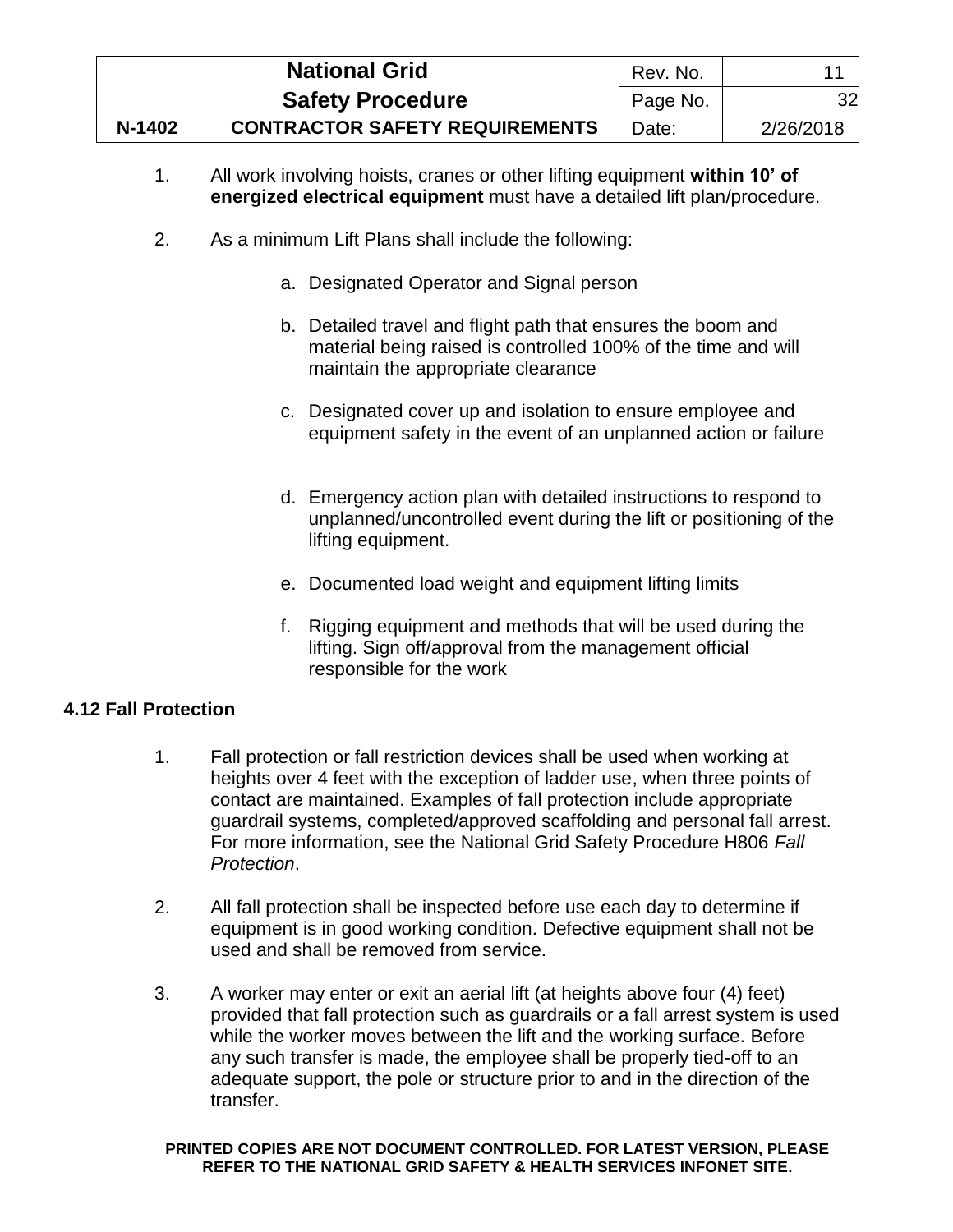|        | <b>National Grid</b>                  | Rev. No. |           |
|--------|---------------------------------------|----------|-----------|
|        | <b>Safety Procedure</b>               | Page No. | 33        |
| N-1402 | <b>CONTRACTOR SAFETY REQUIREMENTS</b> | Date:    | 2/26/2018 |

Exceptions to fall protection shall be in accordance with Federal & State requirements.

# <span id="page-37-0"></span>**4.13 Herbicide Application**

- 1. Vegetation spraying shall be conducted unescorted only by contractor employees who have been designated as a Qualified Electrical Worker, where applicable.
- 2. The spray applicator shall have ID cards issued by Security with background checks available from the contractor.
- 3. National Grid management shall require a schedule of the spraying in their areas.
- 4. Once spraying begins, the contractor must contact local management on a daily basis to inform them of progress or changes to the schedule.
- 5. The contractor shall post all stations with dated signs indicating when the station was sprayed. These signs should not inhibit access to the station.
- 6. The contractor shall ensure that any stored materials and equipment do not get covered with "overspray". Overspray represents a substantial safety hazard and cannot be allowed.
- 7. When applying herbicides, contractor employees shall wear appropriate PPE in accordance with product labels.

# <span id="page-37-1"></span>**5.0 UNDERGROUND OPERATIONS WORK**

In addition to the other requirements referenced in this document, this section covers requirements that are specific to underground operations work.

### <span id="page-37-2"></span>**5.1 PPE Requirements**

All contractors shall comply with the applicable PPE and WZTC requirements referenced in Section 4.0.

### <span id="page-37-3"></span>**5.2 Enclosed Space Assessment, Ventilation, Entry and Rescue**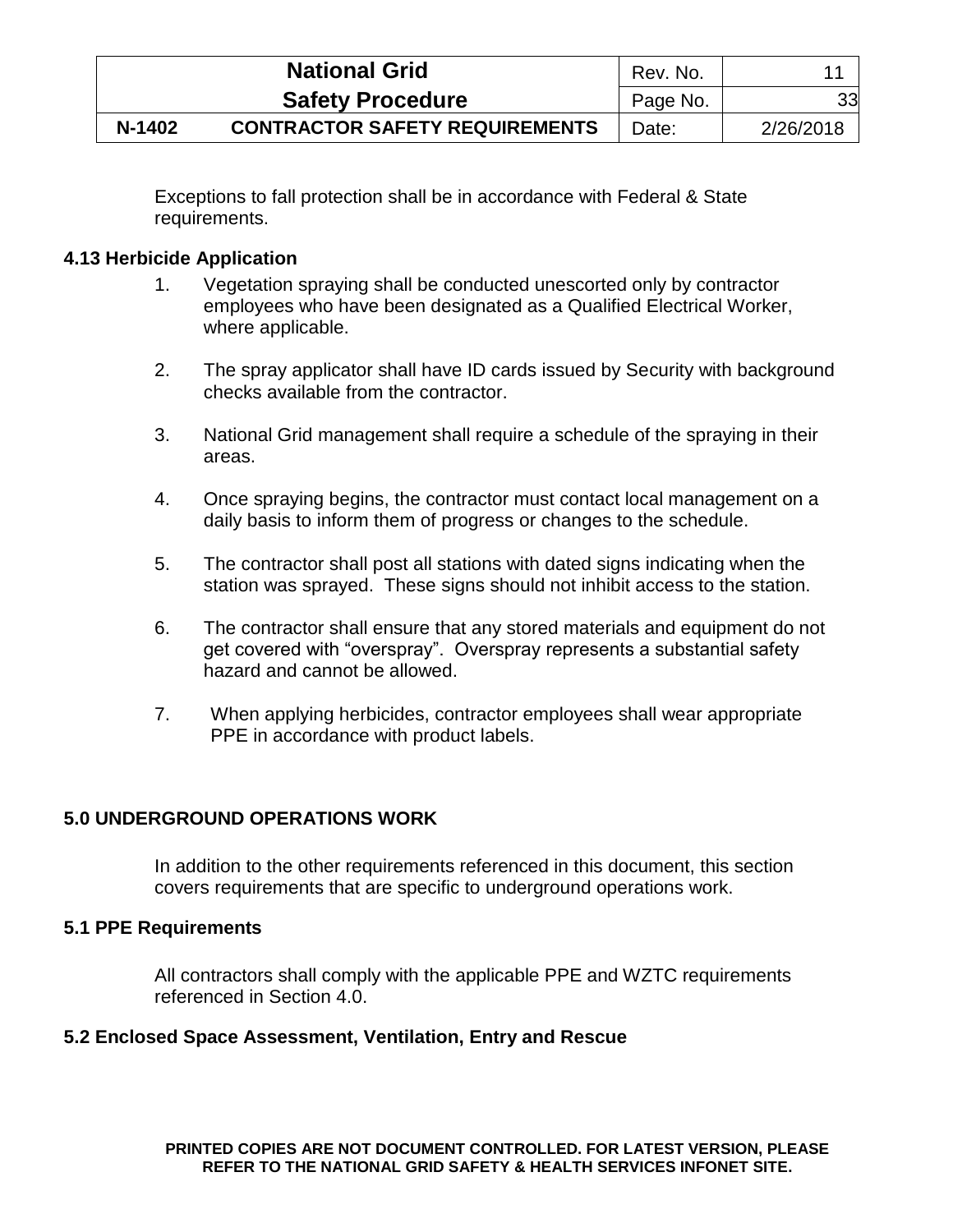|        | <b>National Grid</b>                  | Rev. No. |           |
|--------|---------------------------------------|----------|-----------|
|        | <b>Safety Procedure</b>               | Page No. | 34        |
| N-1402 | <b>CONTRACTOR SAFETY REQUIREMENTS</b> | Date:    | 2/26/2018 |

Refer to the National Grid EOP-UG006 *Underground Inspection and Maintenance*  and National Grid Safety Procedure I-902 *Enclosed Space Procedure* for more information regarding enclosed space requirements.

- 1. Contractors are required to follow all procedures in this document in regards to enclosed spaces (manholes, sidewalk vaults, etc.), including assessment, ventilation, entry and rescue.
- 2. Each enclosed space shall be tested prior to removing manhole lids and entry. Atmospheric testing shall be continuous for the duration of the entry using a calibrated, industry approved atmospheric tester.
- 3. When performing hot lead work or when indicated by atmospheric monitoring, engineering controls such as forced mechanical ventilation shall be used when working in National Grid manholes at all times.
- 4. All contractors who are qualified electrical workers will treat these spaces as "enclosed spaces" and follow non-entry rescue provisions.
- 5. In some situations a boom is allowed for retraction from an enclosed space. Refer to Safety Procedure I-902 for more information.
- 6. Steel cable or wire rope for non-entry rescue is prohibited.

### <span id="page-38-0"></span>**5.3 Equipment Safety Inspection**

- 1. Inspect underground facilities (manholes, vaults, hand holes, splice boxes, junction boxes, pad mount transformers, switchgear and submersible equipment, etc.) each time a crew performs work at one of these facilities. All separable components in these facilities shall be inspected by infrared instrumentation. A National Grid representative can provide details from the National Grid EOP-UG001 *Infrared – Non-Contact Thermometer Inspection Requirement for Underground Equipment* for more information.
- 2. The infrared (IR) thermometer or camera shall, at a minimum, have a range of -25°F to 1400°F with a plus or minus 1% accuracy. For more details and current operating procedures, contact a National Grid representative regarding EOP UG001.
- *3.* The format for data collected shall follow the National Grid EOP UG006 *Underground Inspection and Maintenance* requirements. Please contact a National Grid representative for more information.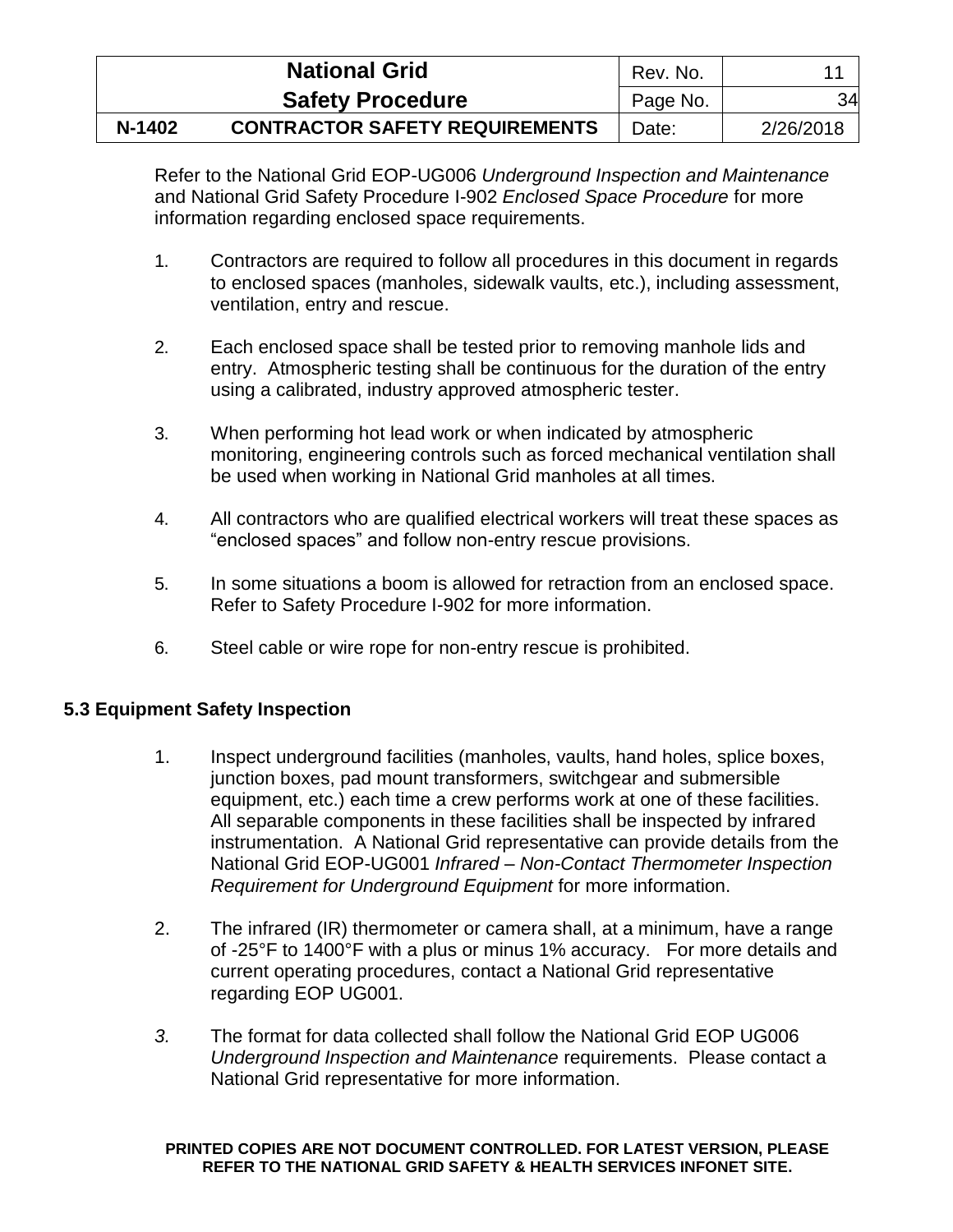|        | <b>National Grid</b>                  | Rev. No. |           |
|--------|---------------------------------------|----------|-----------|
|        | <b>Safety Procedure</b>               | Page No. | 35        |
| N-1402 | <b>CONTRACTOR SAFETY REQUIREMENTS</b> | Date:    | 2/26/2018 |

- 4. "Touch Potential" testing of metal street lighting poles is required as a part of any maintenance work. For more information, a National Grid representative can provide a copy of the National Grid EOP G016 *Elevated Equipment Voltage Testing* and National Grid Work Methods Bulletin #04- 26 *Touch Potential Testing of Metal Street Lighting Poles.*
- 5. Touch Potential testing results shall be recorded on the job safety brief and the manhole inspection form which shall be given to the National Grid Construction Supervisor or designee.
- 6. All contractors working for National Grid shall use materials and equipment in accordance with the manufacturing guidelines. It is the contractors' responsibility to understand the manufacturers' limits and prescribed use of their tools and equipment before each use.
- 7. Workers shall test and verify that the underground cable is de-energized and guillotine the cable if needed from outside the hole. Rubber gloves shall be worn at all times while performing this task.

# <span id="page-39-0"></span>**6.0 OVERHEAD LINE WORK**

In addition to the other requirements referenced in this document, this section covers requirements that are specific to overhead line work.

# <span id="page-39-1"></span>**6.1 PPE Requirements**

All contractors shall comply with the applicable PPE and WZTC requirements referenced in Section 4.0. In addition, contractors will follow ground-to-ground and cradle-to-cradle use of rubber gloves while performing work on energized overhead lines. Any foreign wire, including those on a pole or structure constitutes an energized source and requires the use of rubber gloves (ex: Cable TV, telephone, fire alarm wire, etc.).

# <span id="page-39-2"></span>**6.2 Fall Protection**

All contractors who climb structures such as wood poles or transmission towers shall utilize enhanced fall protection equipment (fall arrest devices) and techniques (ex: *Buckingham Buck-Squeeze, Miller StopFall* or *Jelco Pole Choker*). When working on wooden and steel structures, a full body harness and lanyard shall provide 100% fall protection at all times (100% tie off, Shepperd's Hook, etc.). Climbers shall never be allowed to drop or slide down a pole or structure more than two feet.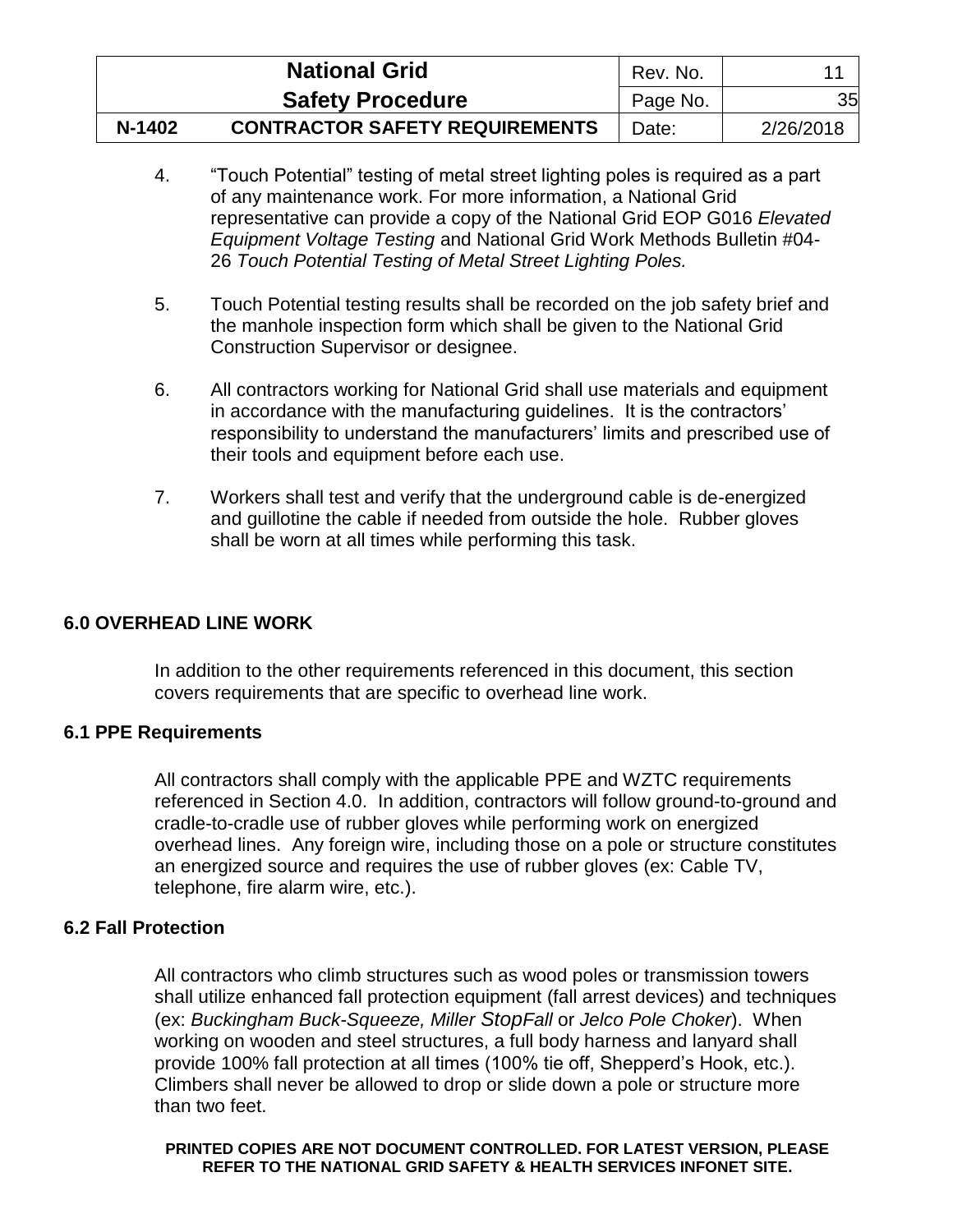|        | <b>National Grid</b>                  | Rev. No. |           |
|--------|---------------------------------------|----------|-----------|
|        | <b>Safety Procedure</b>               | Page No. | 36        |
| N-1402 | <b>CONTRACTOR SAFETY REQUIREMENTS</b> | Date:    | 2/26/2018 |

Exceptions to fall protection shall be in accordance with Federal & State requirements.

## <span id="page-40-0"></span>**6.3 Pole/Structure Inspection**

Contractor shall ascertain the structural integrity of the pole or other structure prior to installation, removal, repair or modification of the equipment on the structure.

- 1. Prior to climbing any pole, an inspection and test of the condition of any pole being climbed shall be performed. The weight of the employee, the equipment being installed and other working stresses (such as the removal or re-tensioning of conductors) can lead to the failure of a defective pole or one that is not designed to handle the additional stresses.
- 2. If the pole is found to be unsafe to climb or to work from, it must be secured so that it does not fail while an employee is on it. The pole can be secured by a line truck boom, by ropes or guys, or by lashing a new pole alongside it. [29 CFR 1910.269(q)] If measures cannot secure the pole, the contractor must cease operations and notify the National Grid Construction Supervisor or designee

### <span id="page-40-1"></span>**6.4 Electrical Work Methods**

- 1. Jumpers of any type shall not be used to keep transformers, risers or transformer banks energized for the purpose of changing potted porcelain cutouts. A National Grid representative can provide information to the National Grid Electric Operation Procedure (EOP) D001 *Cutouts – Open Type* for more information.
- 2. Potted porcelain cutouts must be changed out when work is being completed on a pole even if this is not planned in the scope of the work provided.
- 3. Properly rated and inspected slings, chains or tongs shall be utilized to move poles and equipment. Winch lines must not be wrapped around poles or looped around transformer ears to lift without a sling or chain.

### <span id="page-40-2"></span>**6.5 Transmission Overhead Lines**

1. For work on transmission circuits, red tape shall be placed around any energized pole, pole structure, or tower adjacent to the de-energized line.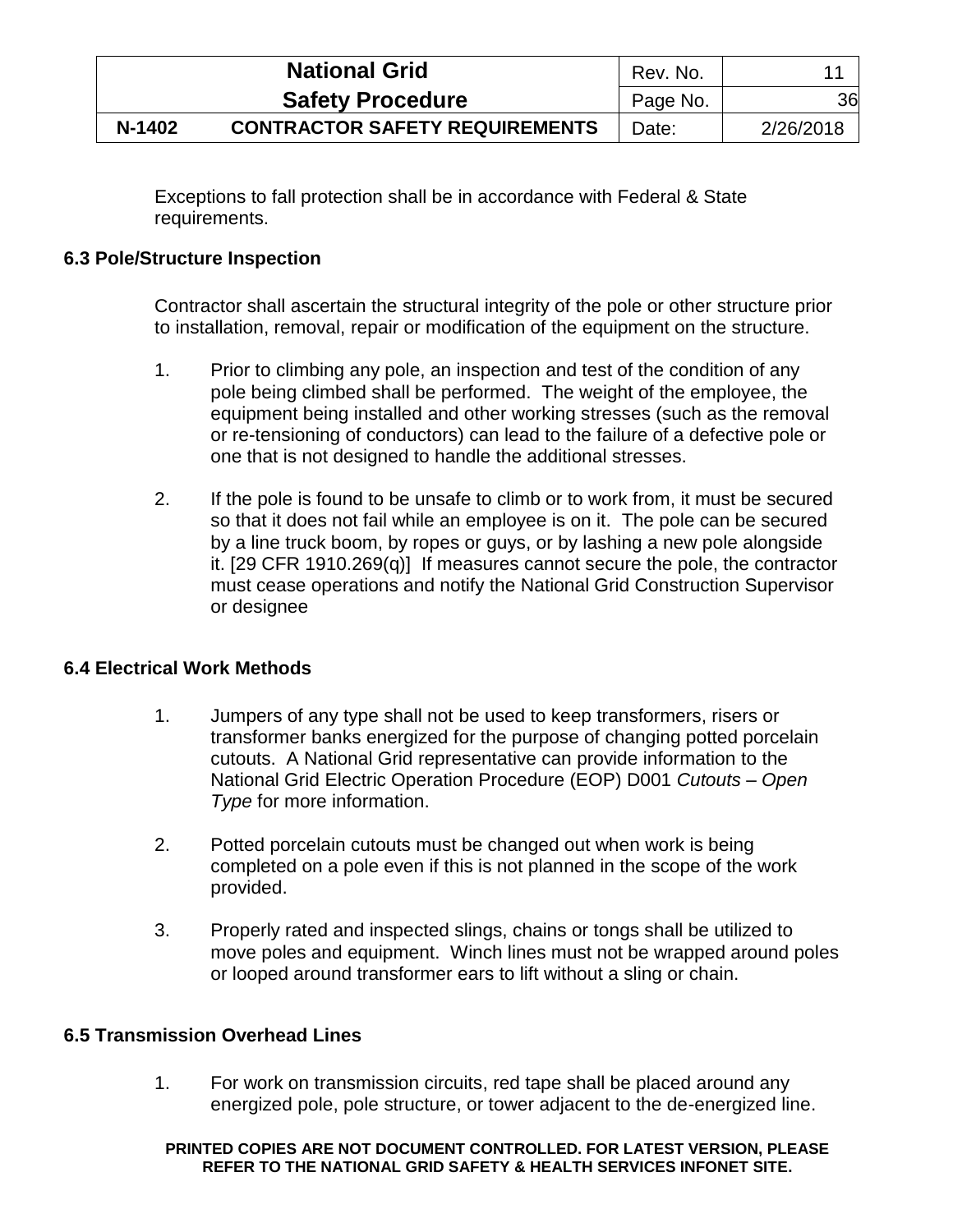|        | <b>National Grid</b>                  | Rev. No. |           |
|--------|---------------------------------------|----------|-----------|
|        | <b>Safety Procedure</b>               | Page No. | 37        |
| N-1402 | <b>CONTRACTOR SAFETY REQUIREMENTS</b> | Date:    | 2/26/2018 |

- 2. When one circuit of a double circuit pole or tower line is de-energized for work, a red or orange flag shall be placed on the energized side of the pole or tower nine feet below the lowest energized conductor. In addition, a red or orange flag shall be placed on the lower cage on the side toward the energized circuit at each arm level as employees work on them or pass them.
- 3. All contractors using ATV's, UTV's or RTV's for transmission or forestry work, are required to follow all local OHRV requirements for PPE and driving safety. Training shall include classroom and in-field instruction as well as a formal driving assessment on an annual basis for each type of vehicle planned for use: i.e. UTV specific training for UTV's and ATV specific training for ATV use. All contractor employees must be fully trained and qualified before use Proof of individual operator training certifications for each operator shall be available at all times. US DOT rated helmets and safety glasses/goggles are required for any vehicle that does not have a seatbelt and a roll cage. In equipment with a roll cage and seatbelt, operators can utilize a hard hat and chin strap.
- 4. At the end of each day, unless other arrangements have been made for an extended outage, grounds will be removed and the National Grid project representative will be notified that all personnel are "clear" of the conductor bus work and equipment.
- 5. Wherever transmission line workers "touch" wires, a personal ground shall be installed at the work area to establish an equipotential zone, unless workers are engaged in live-line barehand work (29 CFR 1926.964)

# <span id="page-41-0"></span>**7.0 SUBSTATIONS**

In addition to the other requirements referenced in this document, this section covers requirements that are specific to substations work.

For additional information, a National Grid representative can provide a copy of the National Grid Substation Maintenance Procedure SMP 499.01.2 *Protective Grounding Procedure* under the Substation Work Methods Infonet page for specifics regarding substation grounding practices.

Grounding plans for substation, major distribution and transmission projects will be submitted to the National Grid construction supervisor a minimum of 1 week prior to construction for review. This plan will show the steps, work area limits and ground cable size and amount. Once reviewed with the National Grid and prior to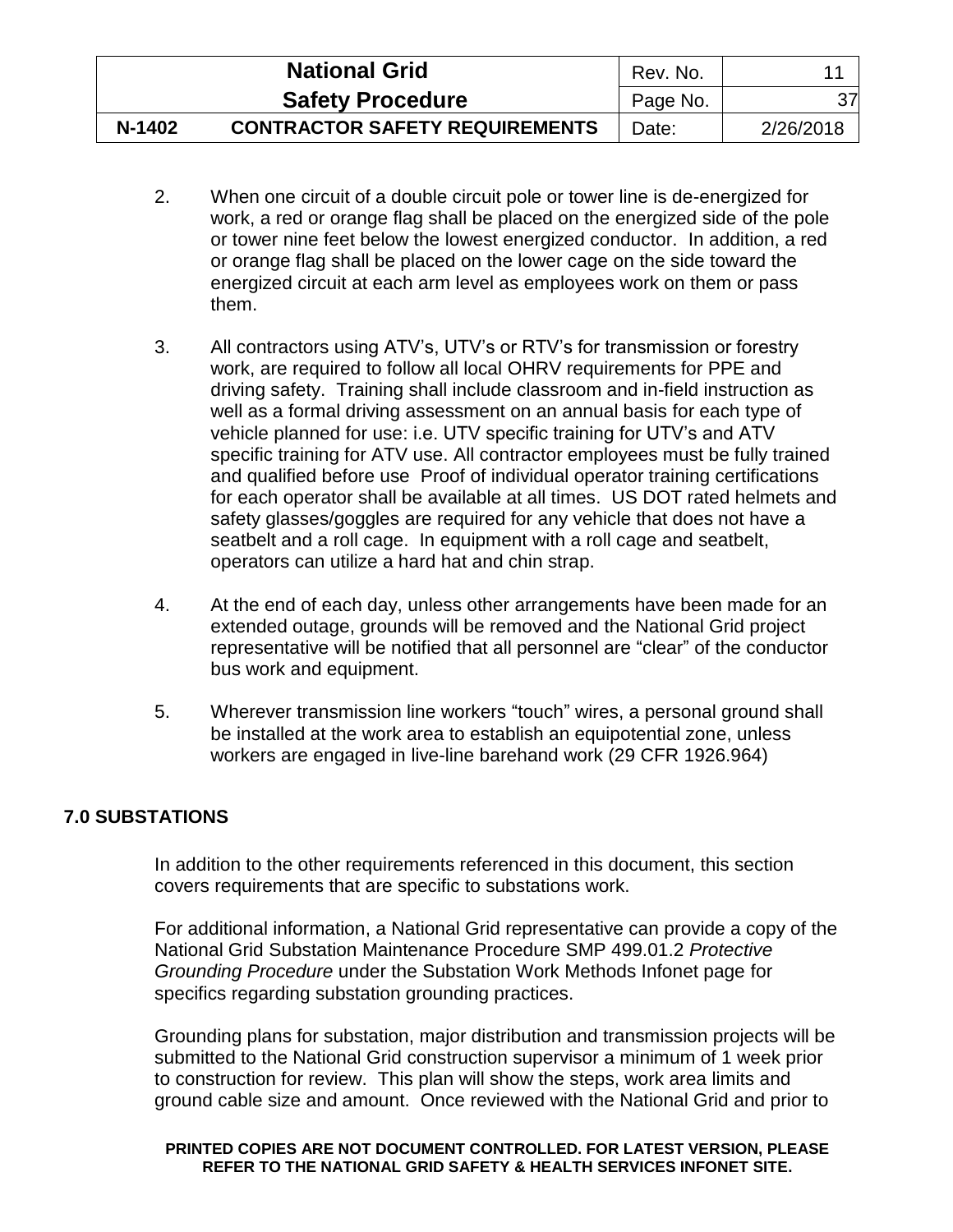|        | <b>National Grid</b>                  | Rev. No. |           |
|--------|---------------------------------------|----------|-----------|
|        | <b>Safety Procedure</b>               | Page No. | 38        |
| N-1402 | <b>CONTRACTOR SAFETY REQUIREMENTS</b> | Date:    | 2/26/2018 |

starting the job, the plan will be reviewed by the contractors with all employees and subcontractors on the project.

The use of an "Equipotential" step/platform or a conductive mat is required for access and egress from the following:

- a. Crane or any other equipment, including aerial lift equipment, that is connected to the substation ground grid and/or bonded to transmission line conductors when working outside of the station fence
- b. In the rights-of-way
- c. In areas inside the substation where there is no ground grid present.

When work is performed inside the substation and there is a ground grid available, the "Equipotential" step/platform or conductive mat is not necessary.

All vehicles shall be grounded and barricaded per OSHA standards and the National Grid Electric Operating Procedure G026 *Mechanized Equipment Grounding*.

Proper clearances shall be maintained from adjacent energized substation bus, energized portions of substation equipment and other transmission lines at all times.

Use of proper insulated tooling (shotguns and sticks) shall be utilized per NECA standard maintaining MAD.

### <span id="page-42-0"></span>**7.1 PPE Requirements**

- 1. All contractors shall comply with the applicable PPE and WZTC requirements referenced in Section 4.0.
- 2. Contractors who perform any ground breaking activities in a substation within a pre-marked area will require Dig Safe marks to be in place; otherwise, the job must be suspended and the National Grid construction supervisor or project representative shall be notified of the condition.
- 3. When using non-insulated man-lifts, and if provided by the manufacturer, a secure point of attachment for lifelines, or lanyards or deceleration devices shall be utilized, independent of the means to support or suspend the employee. Workers feet shall also always remain on the floor.

### <span id="page-42-1"></span>**7.2 Notification of Control Authority When Entering a Substation**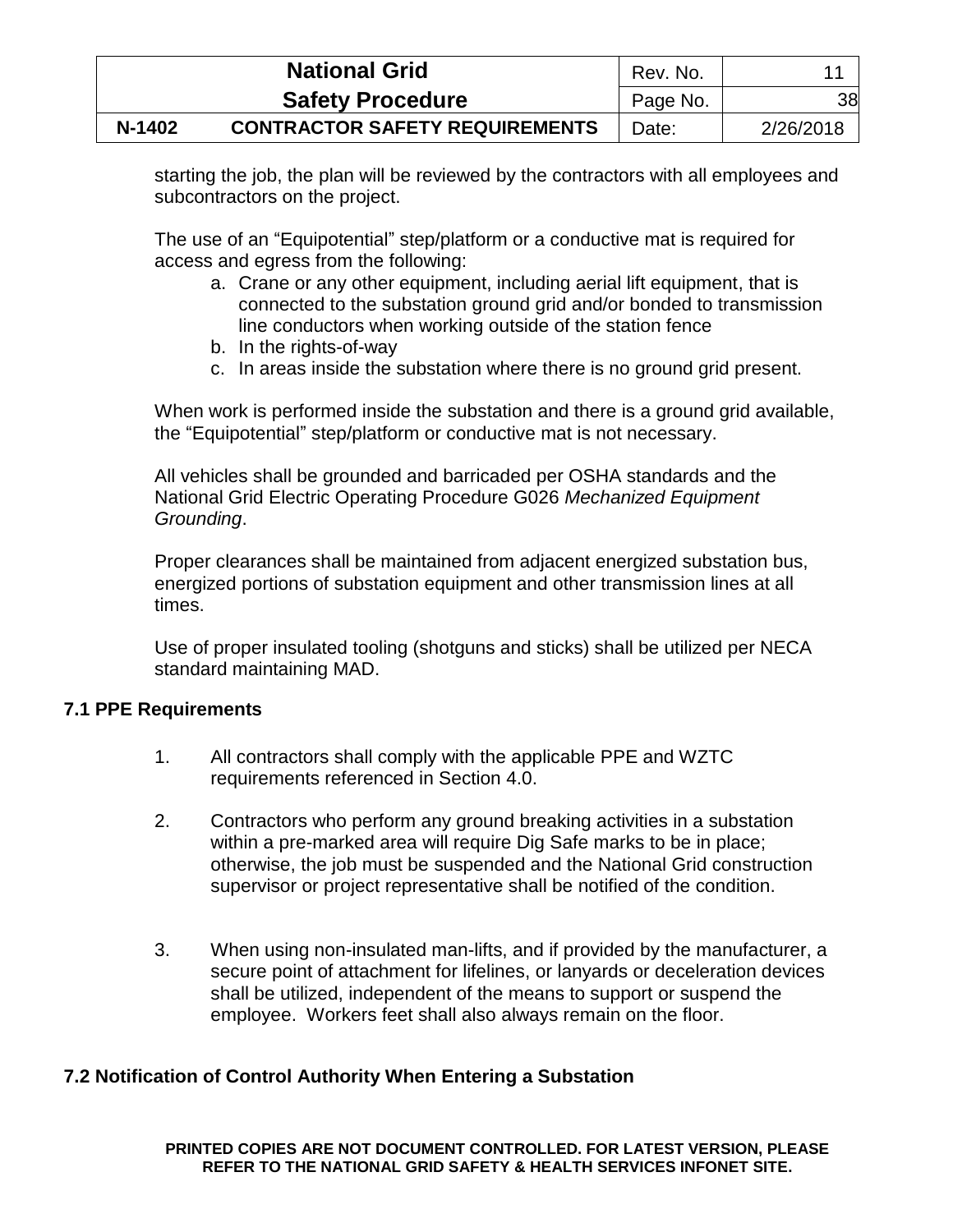|        | <b>National Grid</b>                  | Rev. No. |           |
|--------|---------------------------------------|----------|-----------|
|        | <b>Safety Procedure</b>               | Page No. | 39        |
| N-1402 | <b>CONTRACTOR SAFETY REQUIREMENTS</b> | Date:    | 2/26/2018 |

- 1. When a contractor enters and exits a National Grid substation, the contractor shall ensure that the System Control Center is notified. While work is being conducted, gates must be monitored at all times or the gates shall be locked. For more information, contact a National Grid representative regarding National Grid EOPG022 *Substation Security*.
- 2. Unescorted entry in substations can only be provided to contractors who provide assurance that their employees and subcontractors are electrically qualified as specified in 29 CFR 1910.269. Refer to Section 4.0 of this document
- 3. All National Grid specifically identified bulk power stations will require NERC-CIP training, certification and approval prior to entry to those sites.

# <span id="page-43-0"></span>**7.3 Substation Work Area Identification (SWAI)**

- 1. Contractors who will be working in substations shall follow the SWAI procedure. National Grid will provide a copy of this procedure if required by the project. For more information, contact a National Grid representative regarding National Grid SMP499.10.2 *Substation Work Area Identification Procedure*.
- 2. Qualified contractors as referenced in section 4.8 of this document shall install their own work area identification. National Grid shall arrange work area identification for non-qualified workers as required.
- 3. Designated storage areas for items not being used will be posted in the yard and should be the only place these items are kept.

### <span id="page-43-1"></span>**8.0 GAS OPERATIONS WORK**

In addition to the other requirements referenced in this document, this section covers requirements that are specific to Gas operations work. For more information, contact a National Grid representative regarding National Grid General Safety Requirements SHE1001 *Gas Policy* which can be found following this link:

[http://dc-gasweb1.na.ngrid.net/codesnstds/Codesnstds\\_2.0/GDxSplitViewTblOfContents.asp](http://dc-gasweb1.na.ngrid.net/codesnstds/Codesnstds_2.0/GDxSplitViewTblOfContents.asp)*.*

### <span id="page-43-2"></span>**8.1 PPE Requirements**

1. All contractors shall comply with the applicable PPE and WZTC requirements referenced in Section 4.0.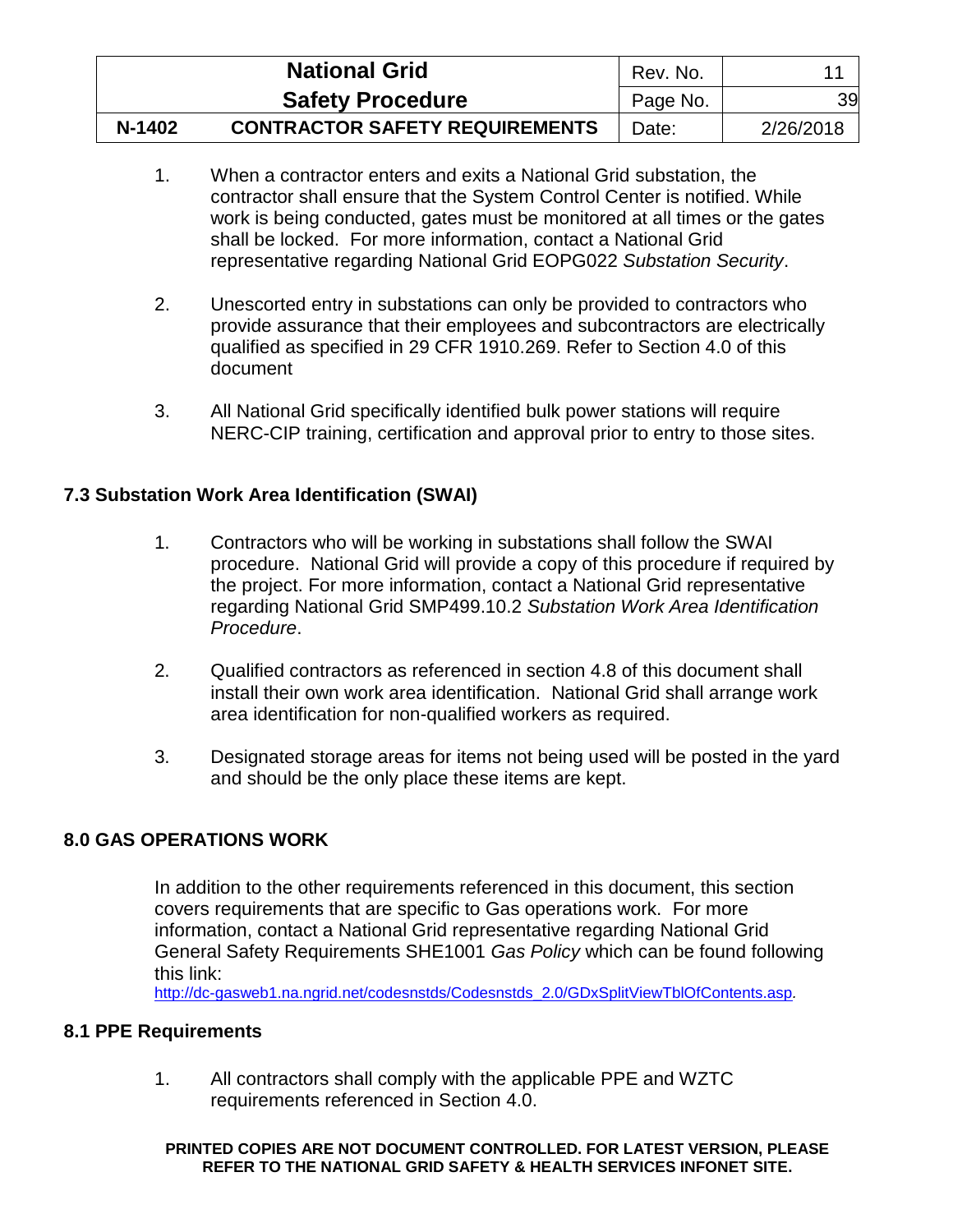|        | <b>National Grid</b>                  | Rev. No. |           |
|--------|---------------------------------------|----------|-----------|
|        | <b>Safety Procedure</b>               | Page No. | 40        |
| N-1402 | <b>CONTRACTOR SAFETY REQUIREMENTS</b> | Date:    | 2/26/2018 |

2. The contractor shall wear all appropriate PPE and Class 2 rubber gloves for personal protection when digging or probing within 2 feet of known electrical conductors and when the location of energized conductors is unknown.

### <span id="page-44-0"></span>**8.2 Gas Operations**

- 1. Any contractor who performs covered tasks shall be operator qualified (OQ) as defined in the DOT Title 49 CFR, Subpart N and all applicable state requirements pursuant to the state the contractor is working in. Additionally, any qualifications of contractor employees shall be in full accordance with the Company's Operator Qualification written plan, (OQ Plan) Refer to the most current list of covered tasks in accordance with National Grids' Operator Qualification Program and the Northeast Gas Association, (NGA).
	- a. The Operator Qualified status of contractor employees must be regularly updated and accessible through the ISN system. This listing must detail employees' current tasks they are qualified for, the next recertification date, associated documentation and a documented annual acknowledgement in ISN on their qualified workers as referenced in section 3.1 of this document.
	- b. Contractor personnel involved with covered tasks may require certification by National Grid and an orientation of the involved tasks and National Grid Company standards. National Grid reserves the right to validate contractor qualifications prior to performing Live Gas work.
	- c. Atmospheres are to be tested with a properly calibrated Combustion Gas Indicator (CGI) or Gas Measurement Instrument (GMI) in accordance with National Grid excavation procedures as required.
	- d. Each employee in an excavation shall be protected from cave-ins by an adequate protective system, such as sloping, benching or an appropriate shoring system. For more information, contact a National Grid representative regarding National Grid Safety Procedure M-1301 *Standards for Working in Excavations.*

# <span id="page-44-1"></span>**9.0 FORESTRY AND VEGETATION MANAGEMENT**

In addition to the other requirements referenced in this document, this section covers requirements that are specific to vegetation management work.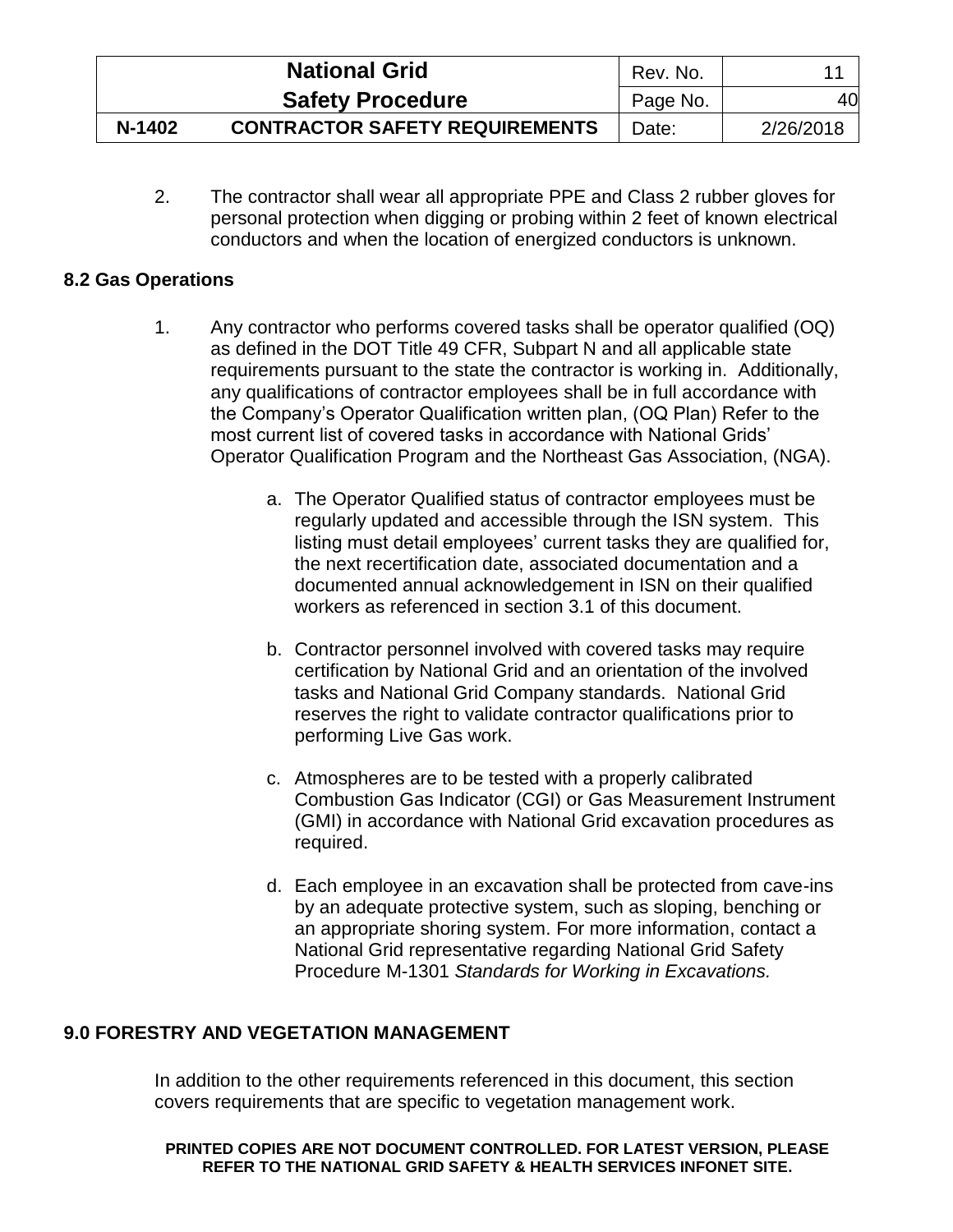|        | <b>National Grid</b>                  | Rev. No. |           |
|--------|---------------------------------------|----------|-----------|
|        | <b>Safety Procedure</b>               | Page No. | 41        |
| N-1402 | <b>CONTRACTOR SAFETY REQUIREMENTS</b> | Date:    | 2/26/2018 |

### <span id="page-45-0"></span>**9.1 PPE Requirements**

- 1. All contractors shall comply with the applicable PPE and WZTC requirements referenced in Section 4.0.
- 2. For work along roads and other areas of vehicular traffic, contractors shall wear high visibility clothing or vests.
- 3. Flame Resistant Clothing is not required per the applicable OSHA Forestry standard. Forestry contractors must instead wear natural fiber clothing when working within 10 feet of energized equipment.
- 4. Forestry contractors must wear a properly adjusted full-body fall protection harness connected to an appropriate lanyard when working from an aerial lift. The lanyard must connect to an attachment anchored to either the boom or bucket mounting hardware. Attachment points anchored through only the fiberglass portion of the bucket are not acceptable.
- 5. Forestry contractors will be required to wear chaps while operating a chainsaw or when assisting and/or working in close proximity to a chainsaw that is being operated.
- 6. Saws shall not be left unattended with the engine running.
- 7. When a contractor employee carries a saw, the engine shall be off and/or covered or the saw shall be carried with the blade to the rear and locked.
- 8. Tree crews will not be allowed to fly their buckets in between the primary and secondary cables if the MAD will be violated in process of doing so.

# <span id="page-45-1"></span>**9.2 Equipment and Work Methods**

- 1. Forestry contractors shall utilize fiberglass sticks and stick saws for work around energized equipment. Additionally, integrity tests shall be performed and documented annually. Test results and expirations shall be available on each vehicle as needed.
- 2. Forestry contractors shall perform and document dielectric testing of all aerial units annually. Test results and expirations shall be available on each vehicle as needed.
- 3. For lump sum or unit price mileage trimming projects, a single foreman may supervise up to four (4) bucket trucks on the same project. The minimum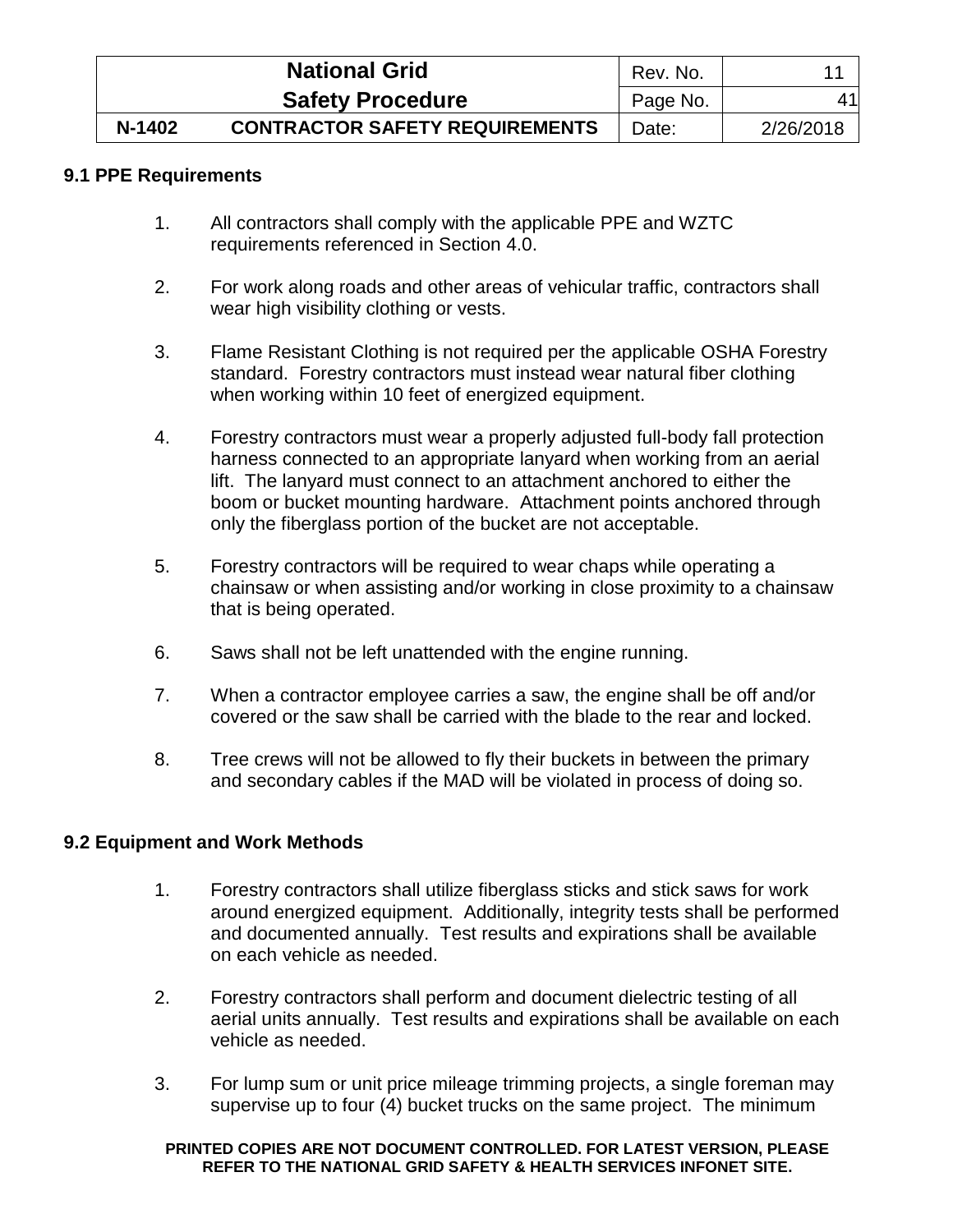|        | <b>National Grid</b>                  | Rev. No. |           |
|--------|---------------------------------------|----------|-----------|
|        | <b>Safety Procedure</b>               | Page No. | 42        |
| N-1402 | <b>CONTRACTOR SAFETY REQUIREMENTS</b> | Date:    | 2/26/2018 |

qualifications for the "lead" person on each of the other trucks shall be a Journeyman Tree Trimmer or equivalent (Qualified Line Clearance Tree Trimmer). At least one other employee on the truck shall be an OSHA defined, Qualified Line Clearance Tree Trimmer Trainee. For Upstate New York only, it is understood that a Qualified Line Clearance Tree Trimmer shall carry the title, wage and benefits as outlined in IBEW LU 1249's existing contract of a Journeyman Treeman and that a Qualified Line Clearance Tree Trimmer Trainee shall carry, at a minimum, the title, wage and benefits as outlined in IBEW LU 1249's existing contract of a Treeman Trainee, 2<sup>nd</sup> year.

# <span id="page-46-0"></span>**9.3 Training**

- 1. Forestry contractor management will be required to attend safety council meetings hosted by National Grid as required. The contractor shall ensure that all appropriate safety personnel for the National Grid territory are in attendance.
- 2. Forestry contractors shall implement and provide the required training and certification programs necessary to provide OSHA defined Qualified Line Clearance Tree Trimmers or Qualified Line Clearance Tree Trimmer Trainees. Qualifications shall be provided in the ISN system. Forestry contractors shall provide an update HASP by April 1<sup>st</sup> of each year for all work being conducted at National Grid.
- 3. All contractors using ATV's, UTV's and RTV's for transmission or Forestry work are required to follow all local OHRV requirements for PPE and Driving safety

# <span id="page-46-1"></span>**10.0 LNG PRODUCTION, TRANSPORT AND HANDLING**

In addition to the other requirements referenced in this document, this section covers requirements that are specific to LNG Production facilities.

All contractors working at LNG plants will sign in and out of plants daily in the contractors log book. All other gas supply facilities and subcontractors require authorization under the contractor management official. If required by the project, trained National Grid plant personnel shall initially, and as needed, review and reissue as needed, a work permit process which shall which describe the work being performed, valves with their locations and Lock-out/Tag-out numbers.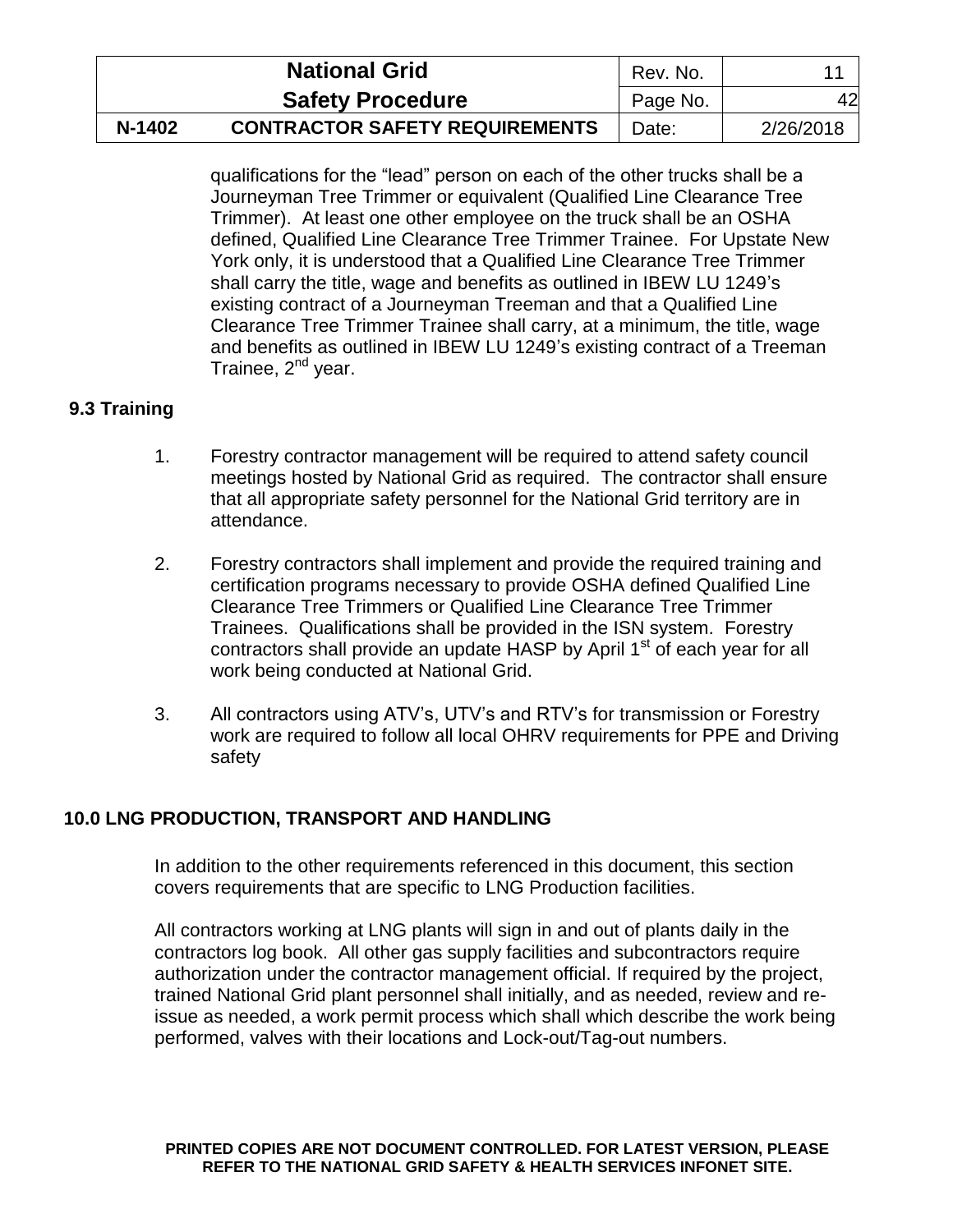|        | <b>National Grid</b>                  | Rev. No. |           |
|--------|---------------------------------------|----------|-----------|
|        | <b>Safety Procedure</b>               | Page No. | 43        |
| N-1402 | <b>CONTRACTOR SAFETY REQUIREMENTS</b> | Date:    | 2/26/2018 |

## <span id="page-47-0"></span>**10.1 PPE Requirements**

- 1. All contractors shall comply with the applicable PPE and WZTC requirements referenced in Section 4.0 and shall include FR outer clothing.
- 2. Cryogenic protective gloves/gauntlets and face shields are required when making connections to load / unload LNG. National Grid retains the right to enhance PPE requirements as conditions warrant. The use of additional PPE shall be based on the task performed and the PPE matrix for work in production plants.

# <span id="page-47-1"></span>**10.2 Training**

- 1. Contractors who transport LNG/propane at National Grid facilities are required to be certified in first aid/CPR and are required to complete frostbite awareness training. Documentation of training records shall be maintained in the ISN system.
- 2. National Grid expects contractors working at LNG plants to meet the requirements of 49 CFR 193 Subpart H for health, training or experience and/or any applicable National Grid procedures that supersede the above requirements. Contractors shall provide documentation on their qualified workers, as referenced in section 3.1 of this document.
- 3. All Contractor personnel performing work in LNG plants must meet the requirements of the National Fire Protection Association (NFPA), part 59.

### <span id="page-47-2"></span>**11.0 ELECTRIC GENERATION**

In addition to the other requirements referenced in this document, this section covers requirements that are specific to Electric Generation.

### <span id="page-47-3"></span>**11.1 PPE Requirements**

- 1. All contractors shall comply with the applicable PPE and WZTC requirements referenced in Section 4.0
- 2. Hearing protection is required when working anywhere inside a generation plant and/or outside the plant where noise may be excessive. Acoustic barriers shall be maintained by the contractor as needed.
- 3. Safety shoes with a minimum height of six-inches are required in Generation plants.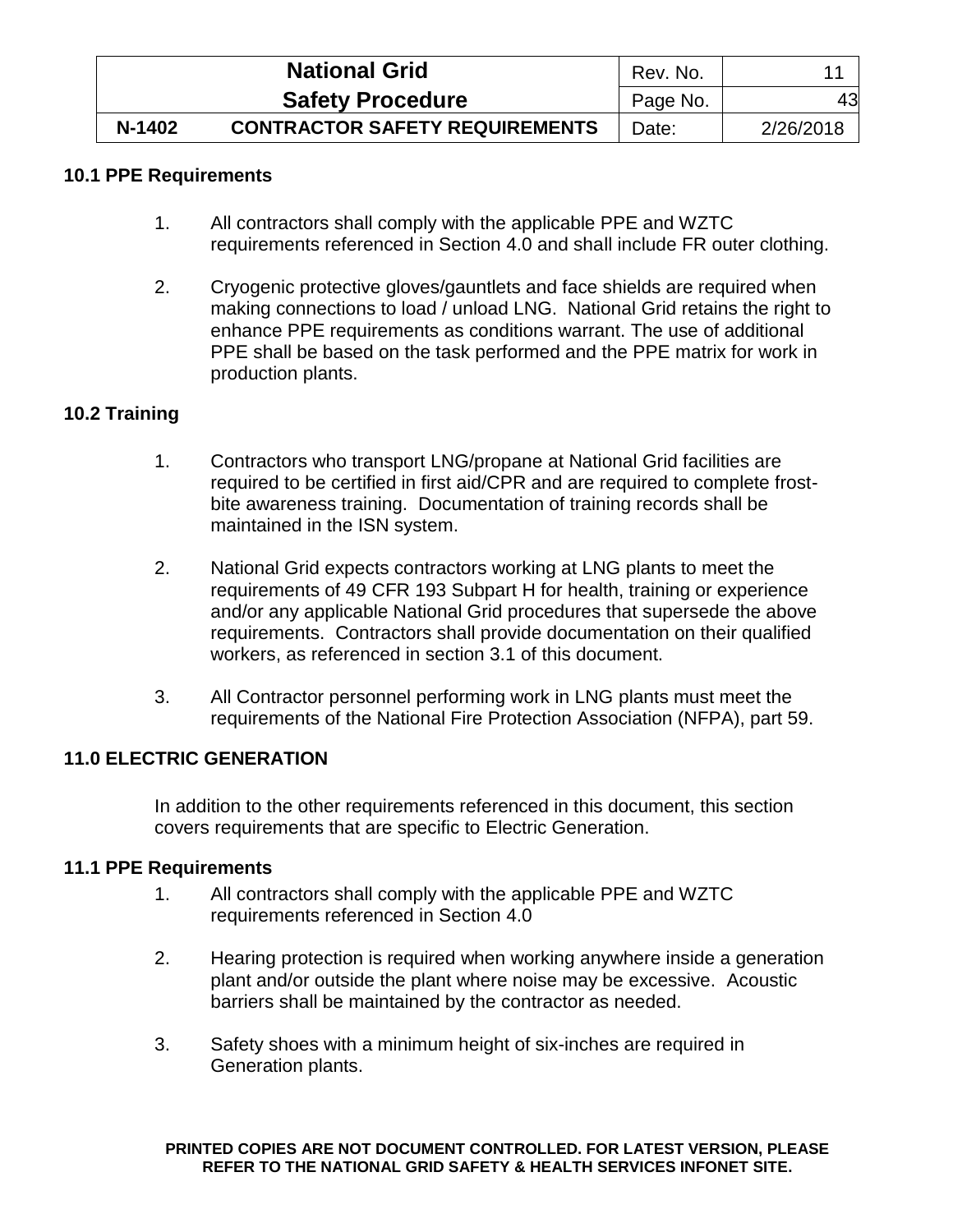|        | <b>National Grid</b>                  | Rev. No. |           |
|--------|---------------------------------------|----------|-----------|
|        | <b>Safety Procedure</b>               | Page No. | 44        |
| N-1402 | <b>CONTRACTOR SAFETY REQUIREMENTS</b> | Date:    | 2/26/2018 |

4. Contractors working in generation plants are required to wear 8-Cal clothing protection. For additional guidance, a National Grid representative can provide reference to Electricity Distribution Operations Infonet webpage under Electric Generation's Policies and Procedures EGO-028 *Personal Protective Clothing* & EGO-029 *Personal Protective Equipment*.

# <span id="page-48-0"></span>**11.2 Training**

- 1. Required training may include; PCB's, asbestos, mercury, confined space awareness and excavation competent person requirements. HAZCOM is required by contractors working in generation plants as applicable.
- 2. Contractors who work at a National Grid Generation Station shall attend an orientation regarding plant safety and as required, US Coast Guard Maritime Security (MARSEC) policies.
- 3. Equipment training is required per federal, state and local regulations and National Grid procedures. Operators of any powered industrial vehicle must be qualified and documentation shall be documented.

# <span id="page-48-1"></span>**11.3 Equipment & Excavations**

- 1. All excavations shall be performed in accordance with EGO-0005 *Procedure for Excavation in National Grid Generation Facilities* and National Grid Safety Procedure M-1301 *Standards for Working in Excavations.* For additional information, contact a National Grid representative for copies.
- 2. Gasoline and diesel powered fork trucks shall NOT be used inside the plant or other enclosed facility. Only propane/electric fork trucks are permitted except where additional hazards may exist.
- 3. All wood products necessary for the work must be made of flame retardant material.

### <span id="page-48-2"></span>**11.4 Equipment Isolation**

For isolation of hazardous energy sources while working in Generation plants, please contact a National Grid representative regarding EGO-0010, *Control of Hazardous Energy Sources-Work Permit System.*

# <span id="page-48-3"></span>**12.0 CIVIL CONSTRUCTION**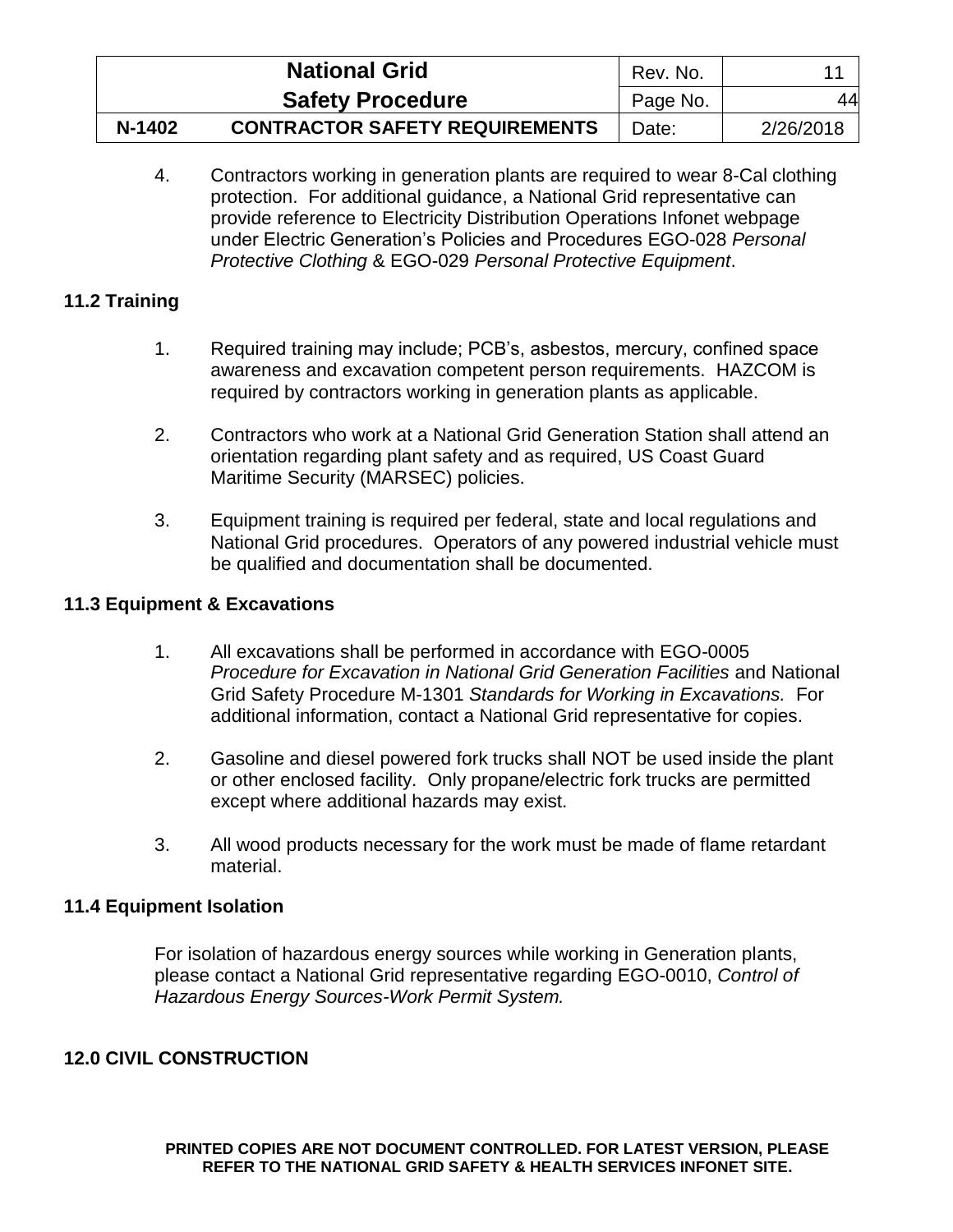|        | <b>National Grid</b>                  | Rev. No. |           |
|--------|---------------------------------------|----------|-----------|
|        | <b>Safety Procedure</b>               | Page No. | 45        |
| N-1402 | <b>CONTRACTOR SAFETY REQUIREMENTS</b> | Date:    | 2/26/2018 |

In addition to the other requirements referenced in this document, this section covers requirements that are specific to civil construction work.

# <span id="page-49-0"></span>**12.1 PPE Requirements**

- 1. All contractors shall comply with the applicable PPE and WZTC requirements referenced in Section 4.0.
- 2. Rubber gloves shall be worn while carrying out work in and around energized or identified direct buried lines, live duct banks, transformer enclosures, manholes, switch gear and other electrical apparatus when performing civil investigations, installations or repairs.

# <span id="page-49-1"></span>**12.2 Enclosed Space Assessment and Ventilation**

Contact a National Grid representative regarding the National Grid EOP-UG006 *Underground Inspection and Maintenance* and National Grid Safety Procedure I-902 *Enclosed Space Procedure* for more information regarding enclosed space requirements.

- 1. Contractors are required to follow all procedures in this document in regards to enclosed spaces (manholes, sidewalk vaults, etc.), including assessment, ventilation, entry and rescue.
- 2. Each enclosed space shall be tested prior to removing manhole lids and entry. Atmospheric testing shall be continuous for the duration of the entry using a calibrated, industry approved atmospheric tester.
- 3. When performing hot work or when indicated by atmospheric monitoring, engineering controls such as forced mechanical ventilation shall be used when working in National Grid manholes at all times.
- 7. All contractors who are qualified electrical workers will treat these spaces as "enclosed spaces" and follow non-entry rescue provisions.
- 8. In some situations a boom is allowed for retraction from an enclosed space. Refer to Safety Procedure I-902 for more information.
- 9. Steel cable or wire rope for non-entry rescue is prohibited.

# <span id="page-49-2"></span>**12.3 Equipment Safety Inspection**

All contractors shall comply with the applicable equipment safety inspection procedures referenced in Section 5.3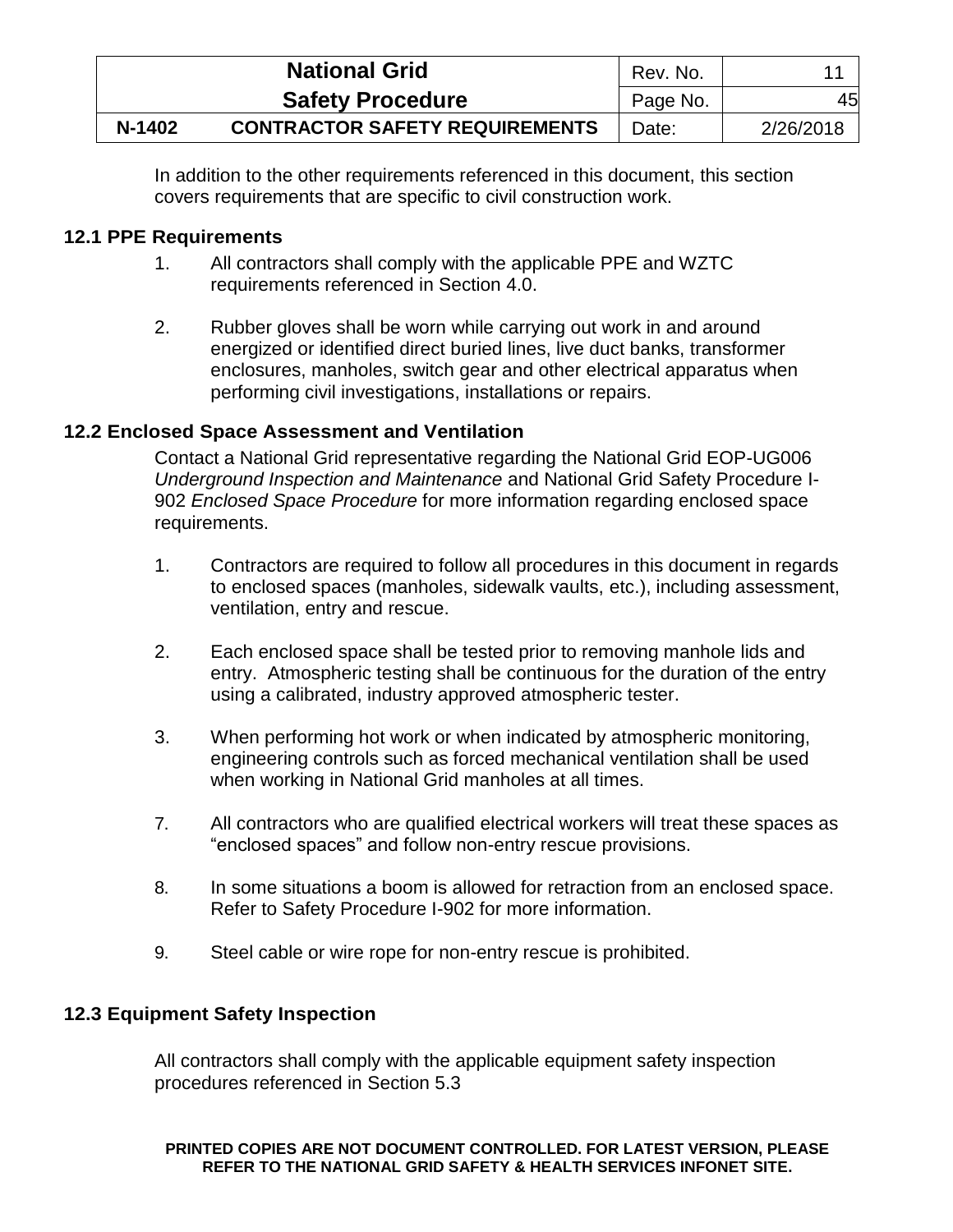|        | <b>National Grid</b>                  | Rev. No. |           |
|--------|---------------------------------------|----------|-----------|
|        | <b>Safety Procedure</b>               | Page No. | 46        |
| N-1402 | <b>CONTRACTOR SAFETY REQUIREMENTS</b> | Date:    | 2/26/2018 |

### <span id="page-50-0"></span>**12.4 Excavation Requirements**

All excavation work shall be performed under the control of a competent person. All soils in National Grid territories are to be considered class "C", considered unstable and shall require all excavations be performed in accordance with OSHA 1926.651, EGO-0005 *Procedure for Excavation in National Grid Generation Facilities* and National Grid Safety Procedure M-1301, *Standards for Working in Excavations.* For more information, contact a National Grid representative for a copy.

Crews that are performing Excavations shall include an excavation log with their job brief that states the soil type, expected depth and length as well as final depth and length. All required steps need to prevent collapse will be documented on this form as well prior to entry.

Protective systems shall be used for certain manhole installations. These scenarios are covered below:

- The hazard assessment, competent person and/or National Grid supervisor deems it necessary
- If an excavation for a manhole in a roadway is completed and installation of manhole and backfill is not able to be done before the day is complete, a protective system will be required before road plating
- Installation of any manhole 3 way or greater in size/

Where trench boxes are required to be built on site, the contractor shall submit a PE stamped plan and the location shall be designated on the excavation drawings.

All lifts (not limited to materials and equipment) shall be planned and rigged by a competent person. A lift plan shall be provided for all "critical lifts" and must be submitted by a qualified professional to the National Grid representative prior to the lift taking place.

### <span id="page-50-1"></span>**12.5 Cable fault finding and replacements**

For excavation work needed to support faulted cables and emergency cable locates, the use of Cable Avoidance Tooling (CAT) shall be used in addition to Dig Safe requirements as an added safeguard to further pin point unidentified buried cables.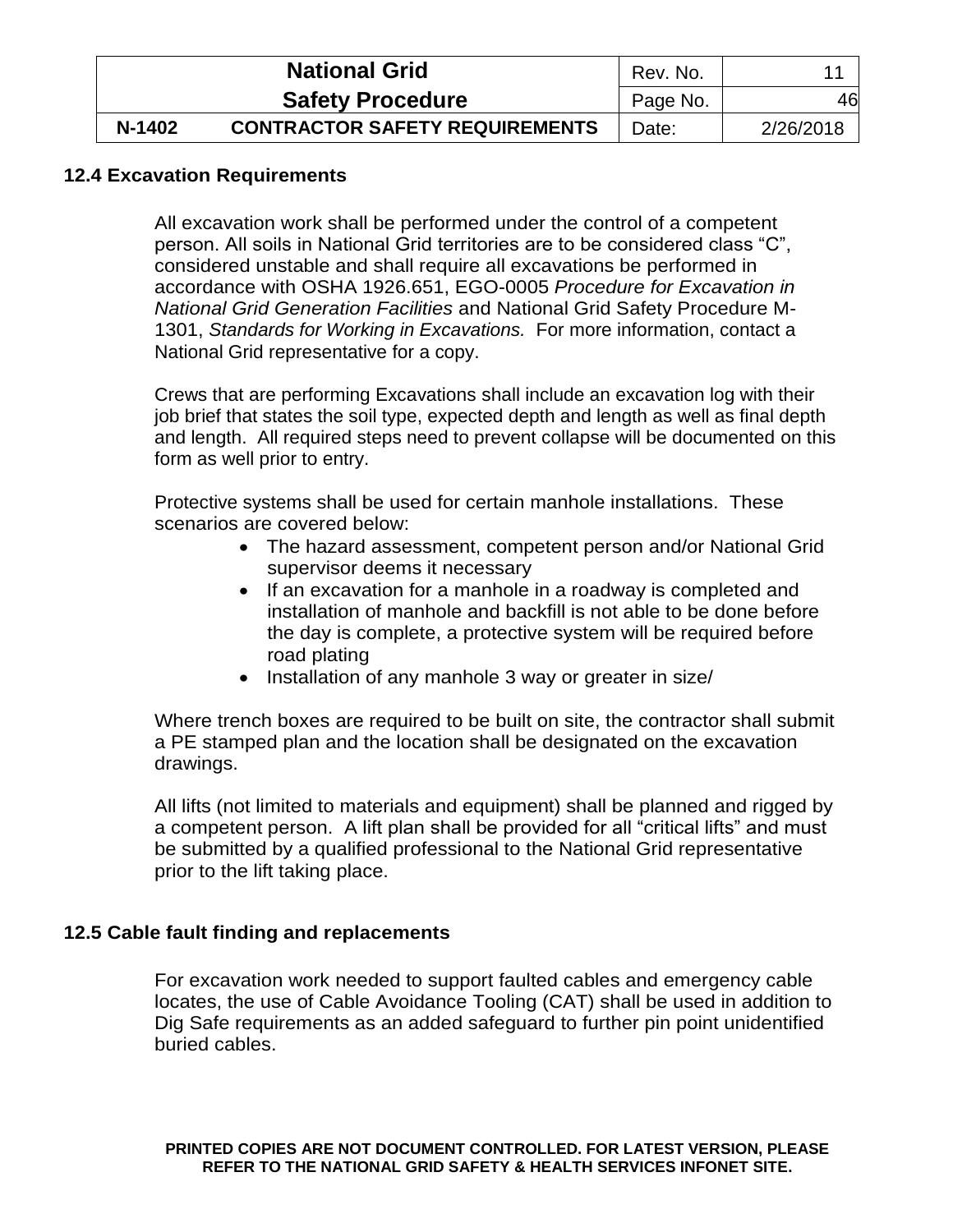|        | <b>National Grid</b>                  | Rev. No. |           |
|--------|---------------------------------------|----------|-----------|
|        | <b>Safety Procedure</b>               | Page No. | 47        |
| N-1402 | <b>CONTRACTOR SAFETY REQUIREMENTS</b> | Date:    | 2/26/2018 |

For excavations within the tolerance zone, all hand digging in and around direct buried cables shall require basic PPE, non-metallic handled shovels, rubber gloves, FR clothing and EH rated work boots with over shoes.

All excavation equipment shall be grounded in accordance with NG EOP G026. For additional information, contact a National Grid representative.

The use of GPR (Ground Penetrating Radar) shall also be required to verify the Dig Safe/811 locates after award of the project and prior to excavation. This shall include electric URD, UCD and Substation projects.

### <span id="page-51-0"></span>**12.6 Technical Review**

Where and when applicable, all trench and excavation work shall be reviewed and stamped by a civil PE in the state of record and will be executed under the supervision of a trenching and excavation competent person. All leading edges of trenches and excavations shall be appropriately demarcated, clearly posted and controlled to prevent unauthorized persons from entering and inadvertently falling into the excavation. All trenches and excavations shall be closed as soon as practical/possible. All excavations shall be fully controlled for the duration of the exposure by adequately substantial means to withstand the environment and conditions expected to be present.

All pot holing/test holing and exploratory excavations shall utilize vacuum excavation whenever near known underground utilities or hazards, and when the potential for unknown hazards such as live electrical or gas conveyances exist. When using vacuum extraction in combination with air blowing/air knife tools, all persons in the immediate area shall be wearing safety glasses in addition to a full face shields.

### <span id="page-51-1"></span>**13.0 AVIATION**

- 1. Helicopter Crews of two or more shall perform a preflight documented job brief.
- 2. Helicopter work shall require the use of aviation helmets for both the pilot and passengers.
- 3. Helicopter pilots and passengers shall participate in the "Flying in the Wire and Obstruction Environment" training prior to flight.
- 4. Helicopter pilots shall meet the following minimum flight time experience: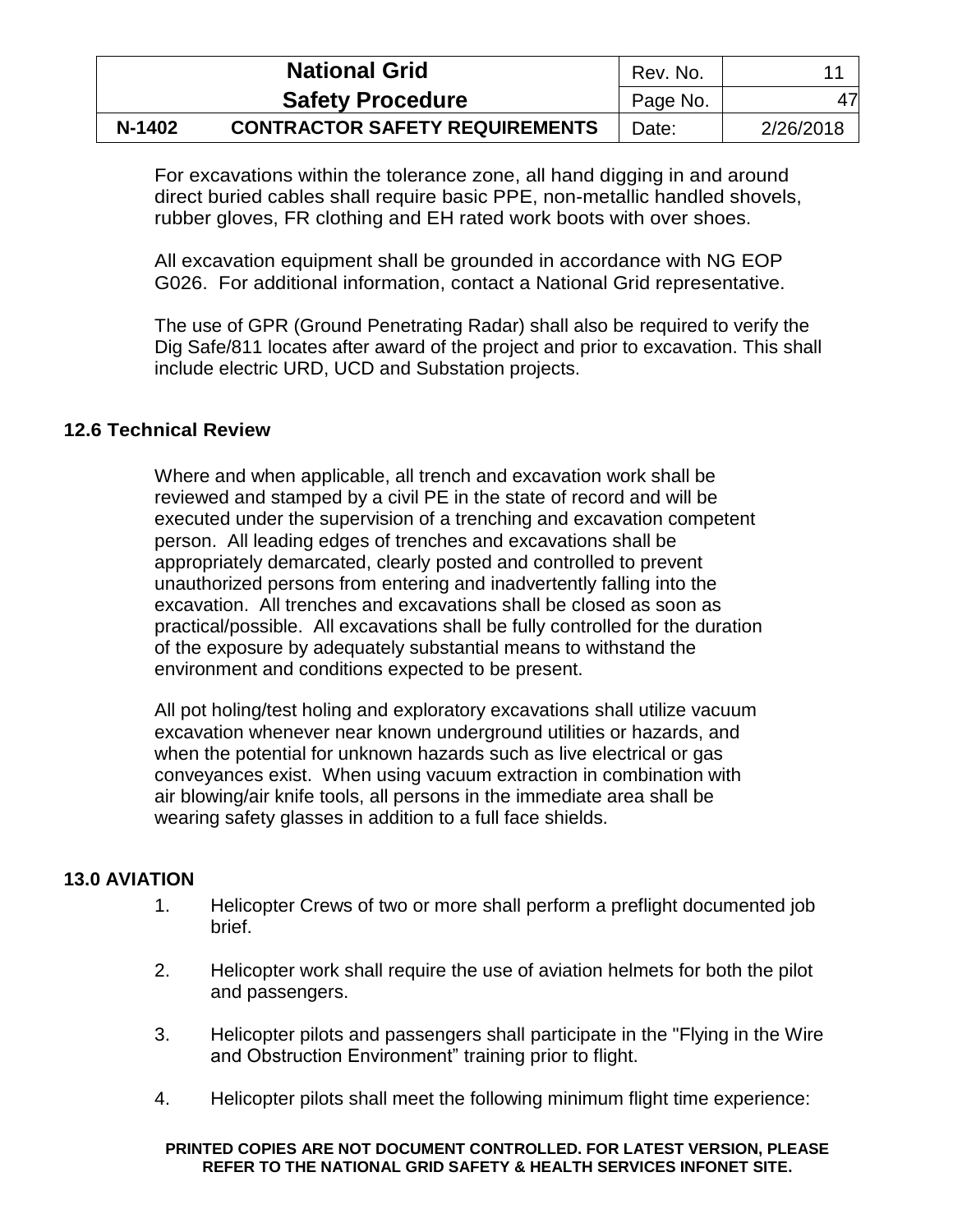|        | <b>National Grid</b>                  | Rev. No. |           |
|--------|---------------------------------------|----------|-----------|
|        | <b>Safety Procedure</b>               | Page No. | 48        |
| N-1402 | <b>CONTRACTOR SAFETY REQUIREMENTS</b> | Date:    | 2/26/2018 |

- a. 2000 hours as Pilot in Command or Second in command of a rotor craft
- b. 1000 hours in a turbine rotorcraft / helicopter
- c. 100 hours in a helicopter of the make and model to be utilized at National Grid
- d. 300 hours flight time in Wire Environments

For more information, contact a National Grid representative for a copy of EOP T012 *Helicopter Utilization & Notifications.*

# <span id="page-52-0"></span>**14.0 TRANSPORTATION RISKS**

Contractor shall define transportation related activities that can have potential process safety consequences. National Grid shall determine if additional risk assessment is needed and contractor shall participate in the assessment. Contractor shall modify their process to mitigate risk that is determined to be intolerable.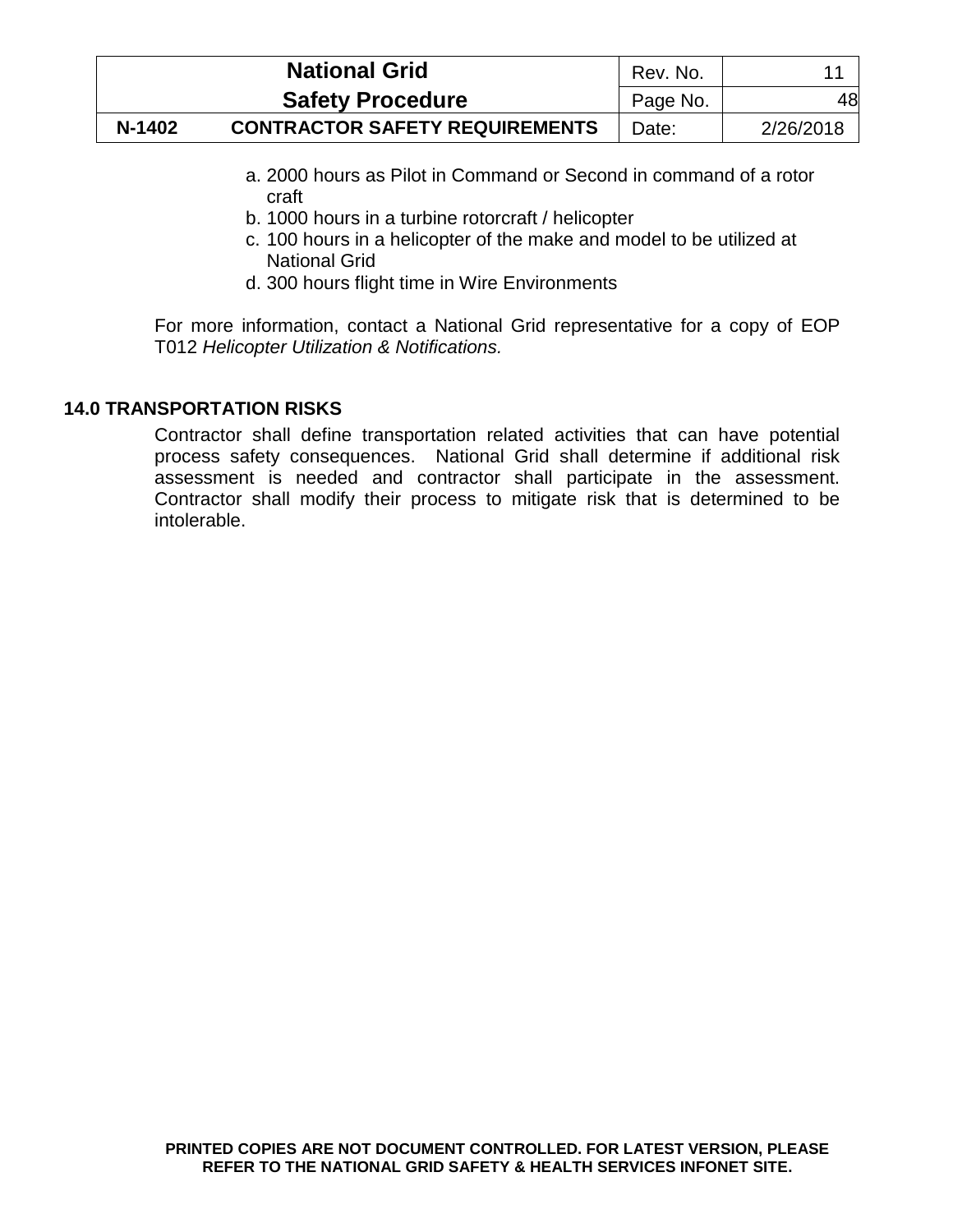|        | <b>National Grid</b>                  | Rev. No. |           |
|--------|---------------------------------------|----------|-----------|
|        | <b>Safety Procedure</b>               | Page No. | 49        |
| N-1402 | <b>CONTRACTOR SAFETY REQUIREMENTS</b> | Date:    | 2/26/2018 |

# **APPENDIX A: NATIONAL GRID CONTRACTOR RISK MATRIX**

<span id="page-53-0"></span>

| <b>National Grid Contractor Risk Matrix</b>                                                                                      |                                                                                                                                                                                                                                                                                                                                                                                                                                                                                                    |                                                                                                                                                                                                                                                                                                                                                                                                                                                                                                            |                                                                                                                                                                                                                                                                                                                                                                                                                                                                                                                                                                                                                                                                                                                                                                                                    |  |  |  |  |
|----------------------------------------------------------------------------------------------------------------------------------|----------------------------------------------------------------------------------------------------------------------------------------------------------------------------------------------------------------------------------------------------------------------------------------------------------------------------------------------------------------------------------------------------------------------------------------------------------------------------------------------------|------------------------------------------------------------------------------------------------------------------------------------------------------------------------------------------------------------------------------------------------------------------------------------------------------------------------------------------------------------------------------------------------------------------------------------------------------------------------------------------------------------|----------------------------------------------------------------------------------------------------------------------------------------------------------------------------------------------------------------------------------------------------------------------------------------------------------------------------------------------------------------------------------------------------------------------------------------------------------------------------------------------------------------------------------------------------------------------------------------------------------------------------------------------------------------------------------------------------------------------------------------------------------------------------------------------------|--|--|--|--|
| Category                                                                                                                         | <b>Description of Work</b>                                                                                                                                                                                                                                                                                                                                                                                                                                                                         | <b>Impact of Work</b>                                                                                                                                                                                                                                                                                                                                                                                                                                                                                      | Examples to be included in this category<br>(including, but not limited to)                                                                                                                                                                                                                                                                                                                                                                                                                                                                                                                                                                                                                                                                                                                        |  |  |  |  |
| <b>Medium / High</b><br><b>Risk Exposure</b><br><b>Tier I</b><br><b>Inclusion in</b><br><b>ISN Program is</b><br><b>Required</b> | Physical Work, activity,<br>or service that is<br>performed on National<br>Grid property site or is<br>performed off-site where<br><b>Owner Client has</b><br>responsibility and is<br>liable for work<br>performed.<br>Includes, but is not<br>limited to, any activity<br>requiring confined space<br>entry, elevated work,<br>work on operating<br>systems involving<br>hazardous energy, and<br>most work requiring a<br>general work permit, hot<br>work permit, or confined<br>space permit. | Work, activity, or service<br>having:<br>A potential for<br>causing a<br>catastrophic<br>operational incident;<br>Access to operations;<br>$\bullet$<br>and/or<br>A direct role in site<br>operations or<br>maintenance, where<br>failure could result in<br>serious harm to<br>employee or public<br>well-being, company<br>assets, or the<br>environment<br>Also includes any<br>Contractor personnel's<br>job function which has<br>no direct or very limited<br>supervision for<br>operational checks. | Maintenance, Construction and<br>demolition contractors<br>Chemical cleaning, tank cleaning<br>$\bullet$<br>Electricians and Instrumentation<br><b>Technicians</b><br><b>Movers</b><br>$\bullet$<br>Welding<br>$\bullet$<br>Heavy equipment operations<br>Well drilling and testing<br>$\bullet$<br>Environmental investigation, remediation,<br>monitoring activities<br>Hazardous waste handling and/or<br>transport<br>• Excavation<br>Food service and handling<br>Equipment Inspection (e.g., X-ray &<br>other NDT)<br>On-site sampling / gauging activities (not<br>including escorted storm water sampling)<br>Common carriers transporting Owner<br>$\bullet$<br>Client-owned LNG or petroleum products<br>Landscaping services<br>$\bullet$<br><b>Snow Removal</b><br>Janitorial services |  |  |  |  |